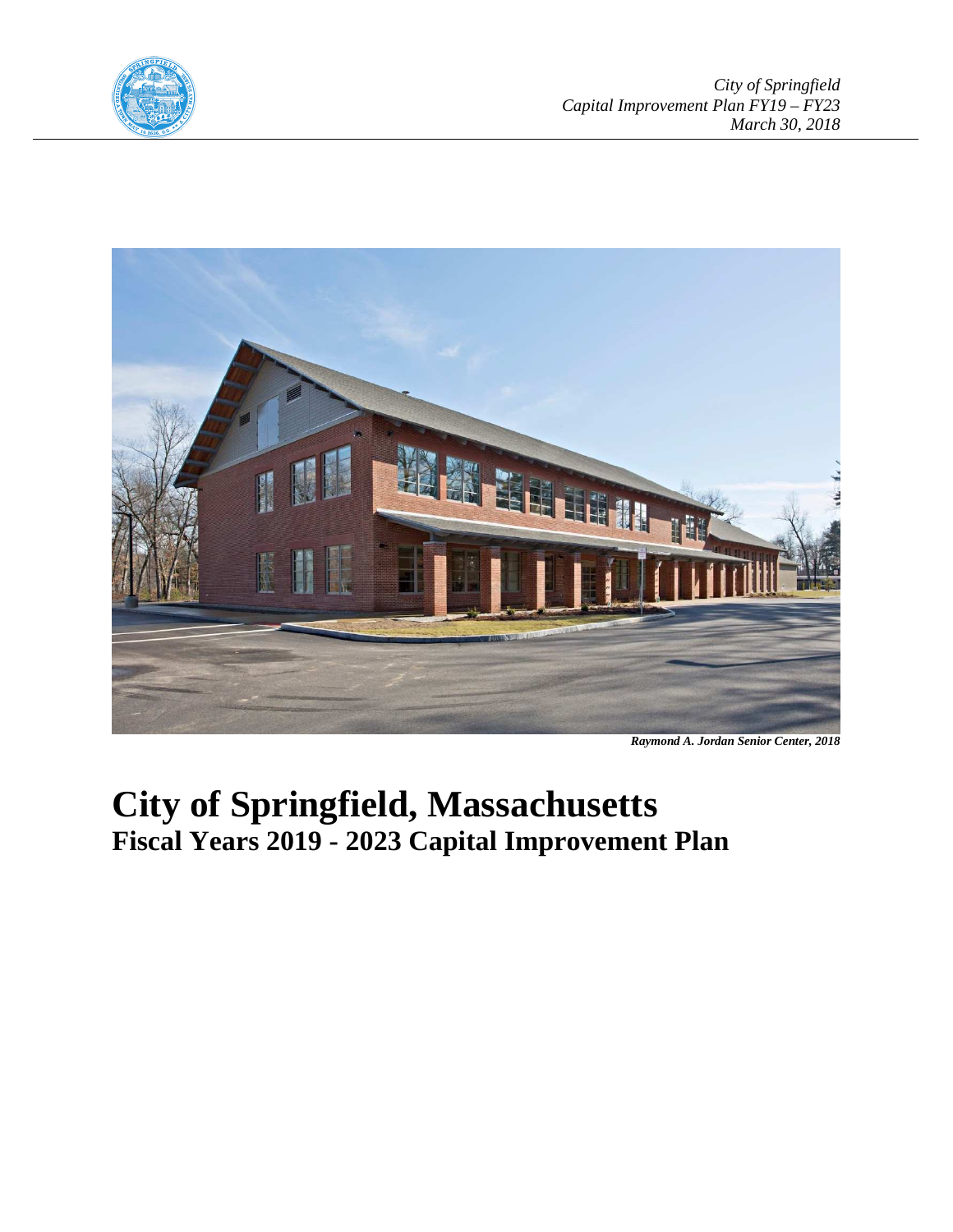

## **Table of Contents**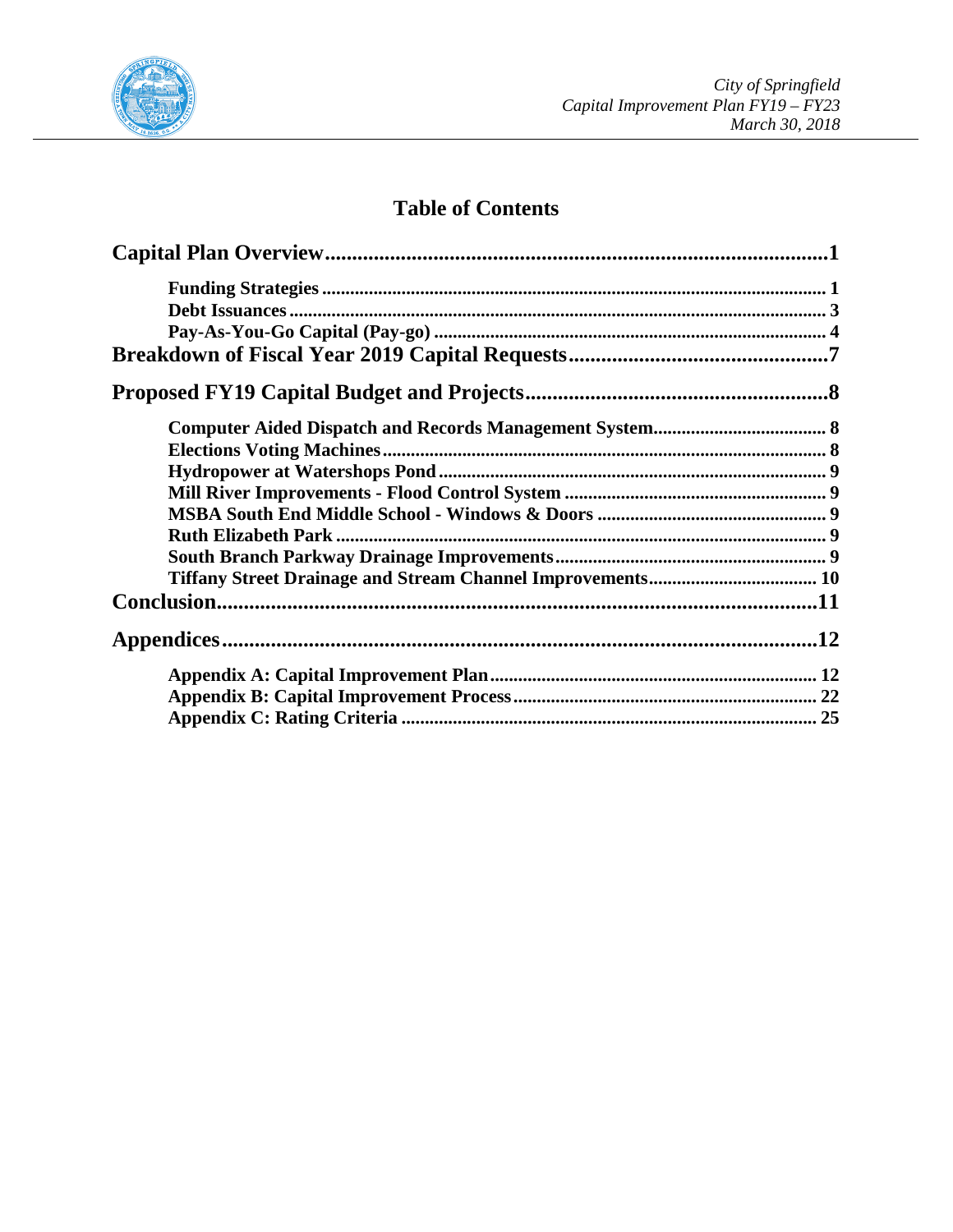

## **March 30, 2018**

Honorable Mayor Domenic J. Sarno, Members of the City Council, and Residents:

In an effort to continue to provide strategic and well thought out financial planning initiatives, I present to you the FY19-FY23 Capital Improvement Plan (CIP) for the City of Springfield. The City is responsible for maintaining a large inventory of capital assets, including City buildings, schools, roads, parks, libraries and public safety equipment. The capital improvement process helps the City plan vital projects and prioritizes funding. It is an ongoing process strongly dictated by financial ordinances, debt management, and sustainability analysis.

Our annual CIP compiles all capital improvement needs throughout the City over a five-year period, along with estimated costs. Overall forecasted needs for FY19-23 total over \$885M. In line with the Mayor's key priorities, and specifically the desire to invest in our neighborhoods, the highest priority projects total \$335M and include improvements to public safety, continued upgrades in our schools, and investment in economic development.

Capital improvement needs and costs in the City continue to increase, despite millions of dollars of capital investment in recent years. Springfield is a city with a rich history and aging infrastructure, which demands higher costs to maintain. In some cases, construction work completed twenty to forty years ago is now reaching its end of useful life, requiring replacement. This is due to a change in the industry where equipment and construction is being designed for a thirty-year useful life as opposed to a hundred year useful life, as is the case with many of the City's older buildings.

With limited funding options, investing in in capital improvement will always be a challenge within City government. However, Springfield has spent the past few years investing in maintenance and improvement projects that had been deferred during the times when the City faced financial hardships. Playing this game of catch-up has been important in order to stabilize our capital assets and to serve as a springboard for investment in new projects and equipment.

In addition to aging infrastructure and feeling the effects of years of deferred maintenance, recent changes in the construction industry include modern advancements toward efficiency, which comes with a higher price tag. Efficiency movements and modern building codes mainly fuel this change. The result is shorter capital cycle in order to keep the City's buildings, roadways and equipment in acceptable functioning condition.

The most important factor in allowing the City to continue strategic and purposeful capital improvement, based on the needs of our resident and neighborhoods, is thoughtful financial planning and adherence to our fiscal policies. Our planning process includes debt structuring, making sustainable budgetary decisions and forecasting future financial needs. Establishing and adhering to our fiscal policies has rocketed us to the highest credit rating in the City's history, affording us the lowest interest rates possible on borrowing for capital projects.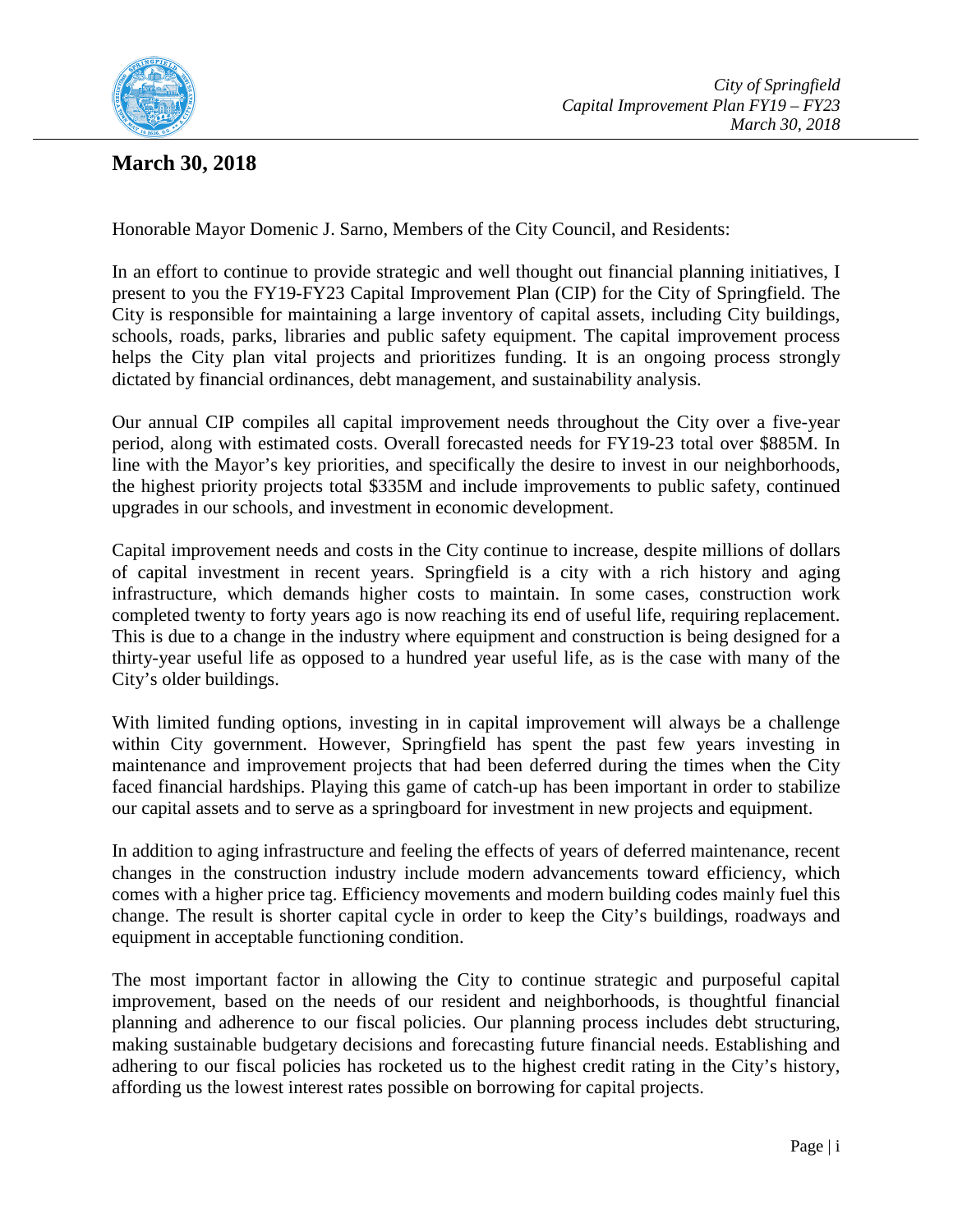

In January 2017, Standard & Poor's (S&P) affirmed the City's AA- credit rating; steadily improving from its A- rating five years ago. This recent credit rating review focuses on the City's strong institutional core by highlighting Springfield's "management, with "strong" financial policies and practices, adequate budgetary performance, and strong budgetary flexibility."

The results of the dedication to strong fiscal management and strategic decision-making are starting to be actualized in some of the City's current capital improvement projects. Restructuring the City's outstanding debt has enabled us the affordability for large-scale projects and our bond rating continues to allow the City to borrow money at low interest rates. A few of these exciting and long-awaited projects include:

## **Culinary and Nutrition Center, \$21M**

In December 2017, the City held a groundbreaking ceremony at 75 Caldwell Drive, home of the Springfield Public School's new Culinary and Nutrition Center. A state-of-the-art facility, the Culinary and Nutrition Center (CNC) will serve the expanding meal and nutrition needs of SPS students. The CNC will allow for further development of the City's cutting edge meal and nutrition programs including breakfast in the classroom, weekend meals, summer meals, and expansion of the farm-to-table program. In addition, the CNC, expected to be fully functioning in two years, will create 40 new jobs, as well as provide training in culinary arts for our students. Leveraging outside funding from the USDA, donations from our partner Sodexho, and using the School Department's food service account to offset any debt service expenses, this project will produce no net cost to the City.

## **New Brightwood and Lincoln Elementary Schools Project, \$85M**

The City will continue its partnership with the Massachusetts School Building Authority (MSBA), by replacing two existing school buildings in the North End of the City, Brightwood Elementary School and Lincoln Elementary School, that are both over 120 years old. The project will consolidate the two schools into a single campus on Plainfield Street. The new facility will share certain spaces in an effort to maximize efficiency, while maintaining the individual identities of both schools. This project shows the MSBA's strong commitment to education in Springfield with a goal to build the best schools that foster a state-of-the-art learning environment for the City's students.

## **New Deberry and Homer Street Elementary Schools Feasibility Study, \$1.5M**

The process for yet another elementary school consolidation is underway. With unwavering support from the MSBA, the City has begun the first steps of this multiyear project by way of a feasibility study. This intensive project will include land acquisition and share the same scope of the Brightwood and Lincoln project, building unique and shared spaces, in an effort to maximize efficiency, while maintaining the individual identities of both schools. These new construction projects, in addition to annual funding from the MSBA by way of the Accelerated Repairs Program, ensure the students of Springfield's Public Schools have access to the best learning environments possible.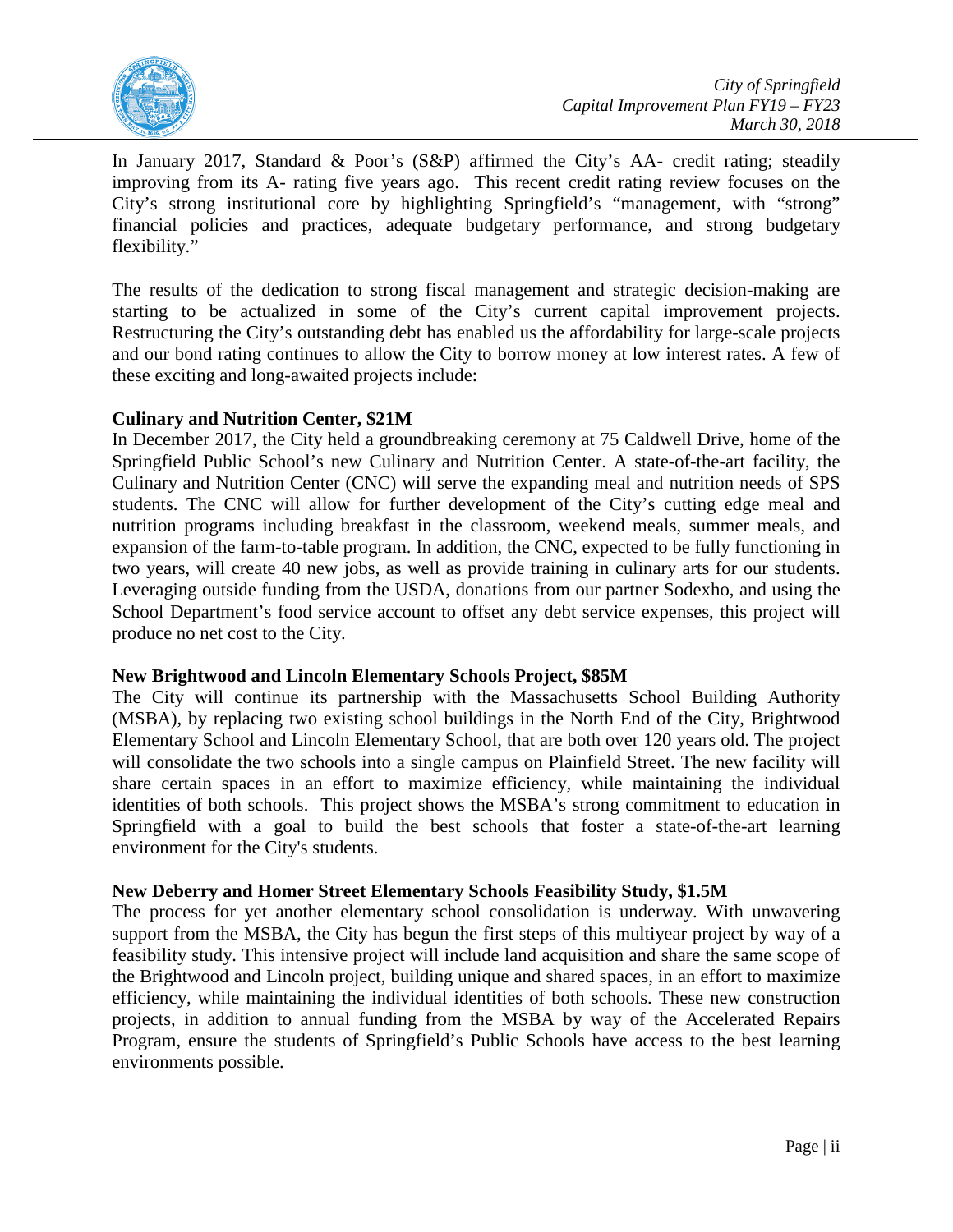

## **Riverfront Park, \$3.0M**

As strategically timed effort to reinvigorate the City's riverfront, the multi-funded Riverfront Park renovation has begun. The project, scheduled to be completed in time to host summer events after the opening of MGM, includes an inclusive playground and splash pad, increased viewing along the Connecticut River, site improvements to Festival Field for seasonal outdoor entertainment, along with enhanced pedestrian and vehicular access. By funding through the MGM Host Community Agreement, and PARC grant and the City's contribution, the Park will continue to connect the South End, North End and downtown neighborhoods. In addition, the Spirit of Springfield launched a fundraising campaign to construct a 9/11 memorial within the park.

## **Sidewalk Maintenance and Repair, \$2.5M**

In the absence of a fully staffed "Sidewalk Crew" within Department of Public Works ("DPW"), funding has been provided for the DPW to repair City sidewalks in poor condition As part of a citywide initiative to improve our residents' quality of life and spur economic development, this infrastructure overhaul will work to make progress on the list of sidewalk repair requests, stretching to as many as 300 locations, and will ultimately improve commuter traffic throughout the City. Currently, the City is working on an analysis of the costs and sustainability of funding a full-time Sidewalk Crew within the DPW.

## **Stearns Square, \$1.8M**

It has been thirty-five years since the last significant renovation of the historic Stearns Square and Duryea Way. This park is important to become a centerpiece to establishing a Stearns Square dining district, and important to get completed with the timing of new projects and new visitors to the city. Duryea Way will become a key gateway for transit passengers connecting the station into this district, and will be revamped with new landscaping and decorative gateway arches leading in and out of the district. The City will be investing in full renovation of the area which includes new landscaping, trees, pavers, fountain restoration, and park furniture. In addition, with a 300k match from CDBG, targeted sidewalk widening and traffic calming measures will take shape around the park, to make the area more pedestrian friendly and better suited for outdoor dining.

## **Updated and Consolidated Computer Aided Dispatch System, \$1.5M**

As technology advances by leaps and bounds, so do the needs of public safety, and specifically emergency communications. With the long-awaited vision of a combined public safety dispatch communications center still a while away, a step towards that vision is the consolidation of the City's two current Computer Aided Dispatch (CAD) systems onto one platform. The ability to run both Police and Fire Department dispatch communications through a consolidated system with allow for a coordinated public safety response, decreasing call processing time, the delivery time of incident-related supplemental information, and ultimately reducing emergency response time.

This Capital Improvement Plan is the City's investment roadmap for the next five years and should be strategically implemented to provide Springfield's residents with an improved quality of life, along with a more efficient and effective government. This plan focuses on upgrading and modernizing the City's aging infrastructure and facilities, expanding the City's economic base,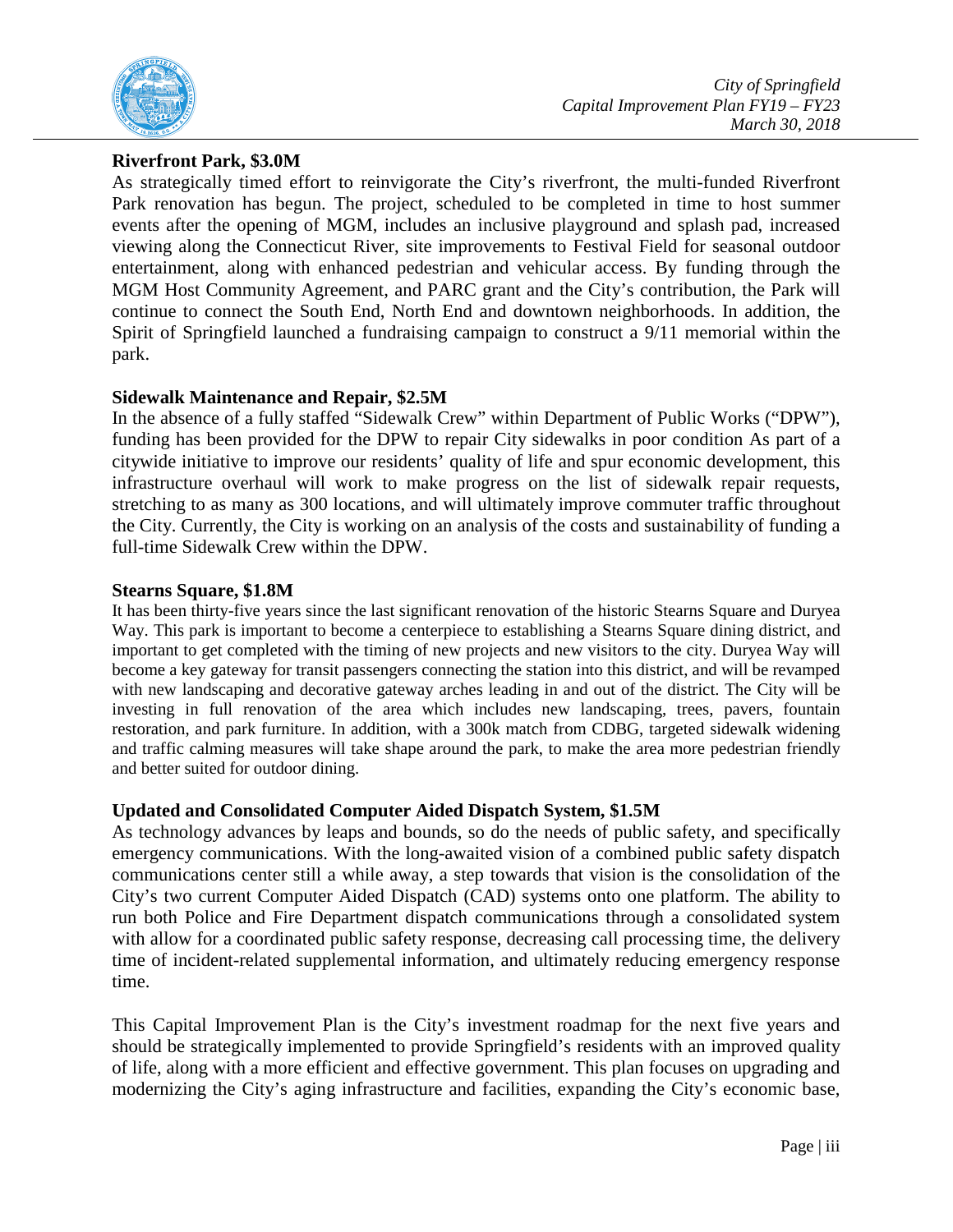

*City of Springfield Capital Improvement Plan FY19 – FY23 March 30, 2018*

and helping to improve the City's diverse and vibrant neighborhoods. The City will continue to look for ways to leverage funding to maximize its use of taxpayer dollars. I look forward to your feedback and to working with City Departments on these important projects.

Sincerely,

Tinty JALT

Timothy J. Plante Chief Administrative and Financial Officer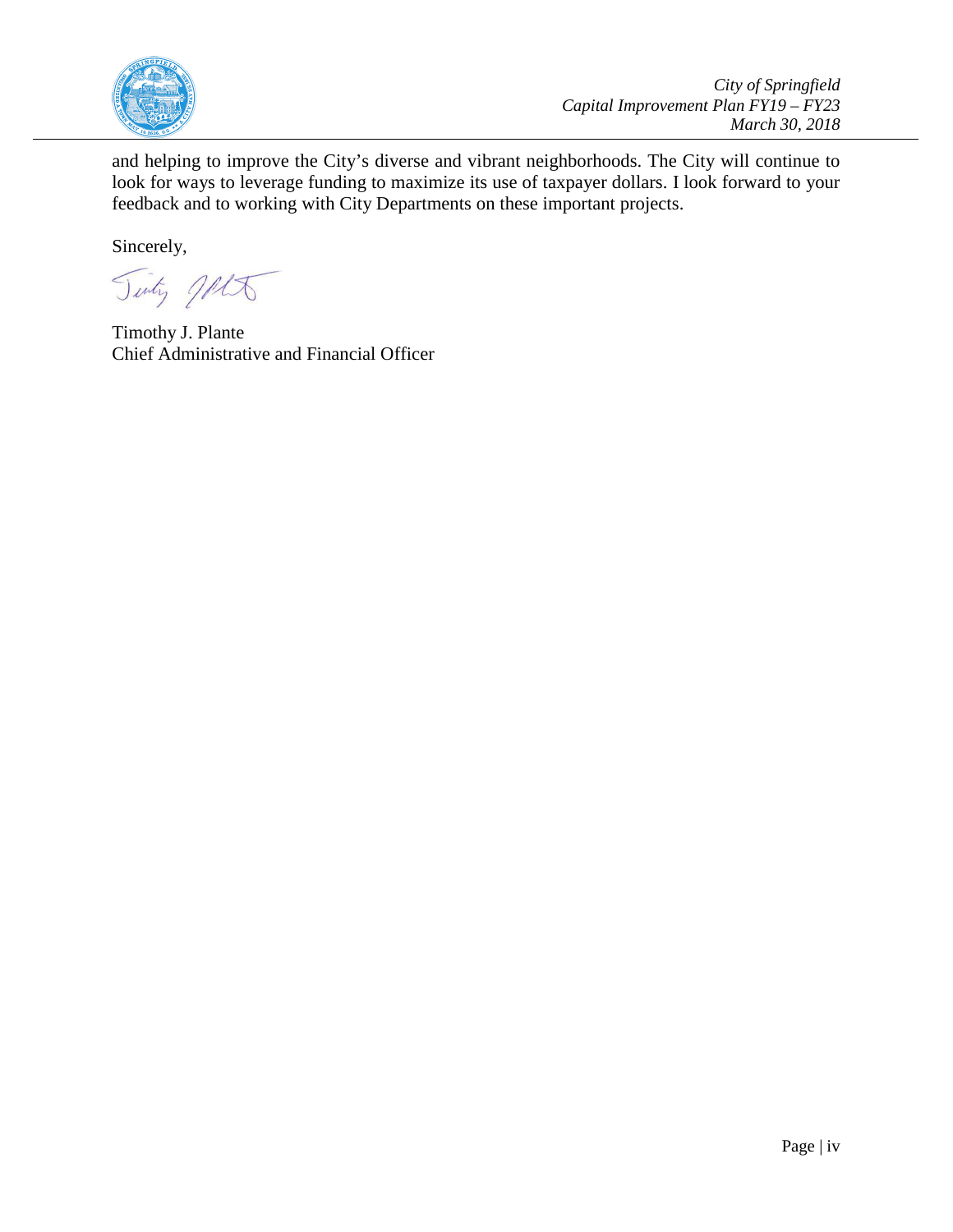

## **Capital Plan Overview**

The City of Springfield's \$885.9M five-year Capital Improvement Plan (CIP) is updated annually for the acquisition, renovation or construction, of new or existing facilities and infrastructure. The Capital Plan is the City's investment roadmap for the next five years and is strategically implemented to address the Mayor's five essential priorities for sustaining a vibrant community; public safety, education, economic vitality, healthy neighborhoods, and fiscal and operational excellence. All of these efforts are directed toward achieving the City's mission: To provide a high quality of life for residents, businesses, and visitors.

The CIP document outlines major spending needs for construction and equipment projects over the next five years, providing policymakers the opportunity to finance projects, coordinate City needs, and plan for future risks and demands. A capital project, according to the financial ordinances section 4.44.050 (A) of the City of Springfield, is *"…a facility, object or asset costing more than \$25,000 with an estimated useful life of ten years or more."*

The City develops and presents a Capital Improvement Plan to City Council every year. Projects in the capital plan are based on a quantitative analysis of project need and merit. The capital budget represents the funding for the overall estimated cost of projects. High priority projects represent the City's most immediate investment priorities and reflect the highest return on investment for the taxpayers of Springfield. The goal of the CIP is to create a logical, data-driven, comprehensive, integrated, and transparent capital investment strategy that addresses infrastructure, roads, sidewalks, parks, land, buildings, equipment, technology, fleet, and other capital asset needs.

The administration oversees all aspects of the CIP with multiple City departments playing an integral role in its development. The Office of Management and Budget oversees the financial aspects of each capital project and maintains a record of expenses for each project. The City's Capital Asset Construction Department (DCAC) is responsible for management and oversight of construction, major renovation, and repair projects involving existing City assets. The Planning and Economic Development Department manages new development or redevelopment projects. The Facilities Department also plays an integral role in capital projects by providing routine maintenance, repair and renovations to the City's facilities. Lastly, the Department of Public Works is responsible for the repair and maintenance of City roadways and sidewalks, a key piece to the City's infrastructure.

## **Funding Strategies**

Projects that are included in the CIP are not guaranteed for funding as the Plan is a reflection of the needs within the City. With limited affordability, the City continues to have a significant challenge in meeting capital demands. While financial shortcomings will always be a challenge within City government, the CIP enables the City to develop a strategy for the timing of projects and for the replacement of aging equipment. In past years, work on many buildings and road projects was deferred due to budgetary constraints. The City has made a concerted effort to address its capital needs by restructuring its debt for the purposes of increasing its capacity for future debt issuances. The City is finally reaping the benefits of these efforts and has a better ability to address high priority projects within the CIP.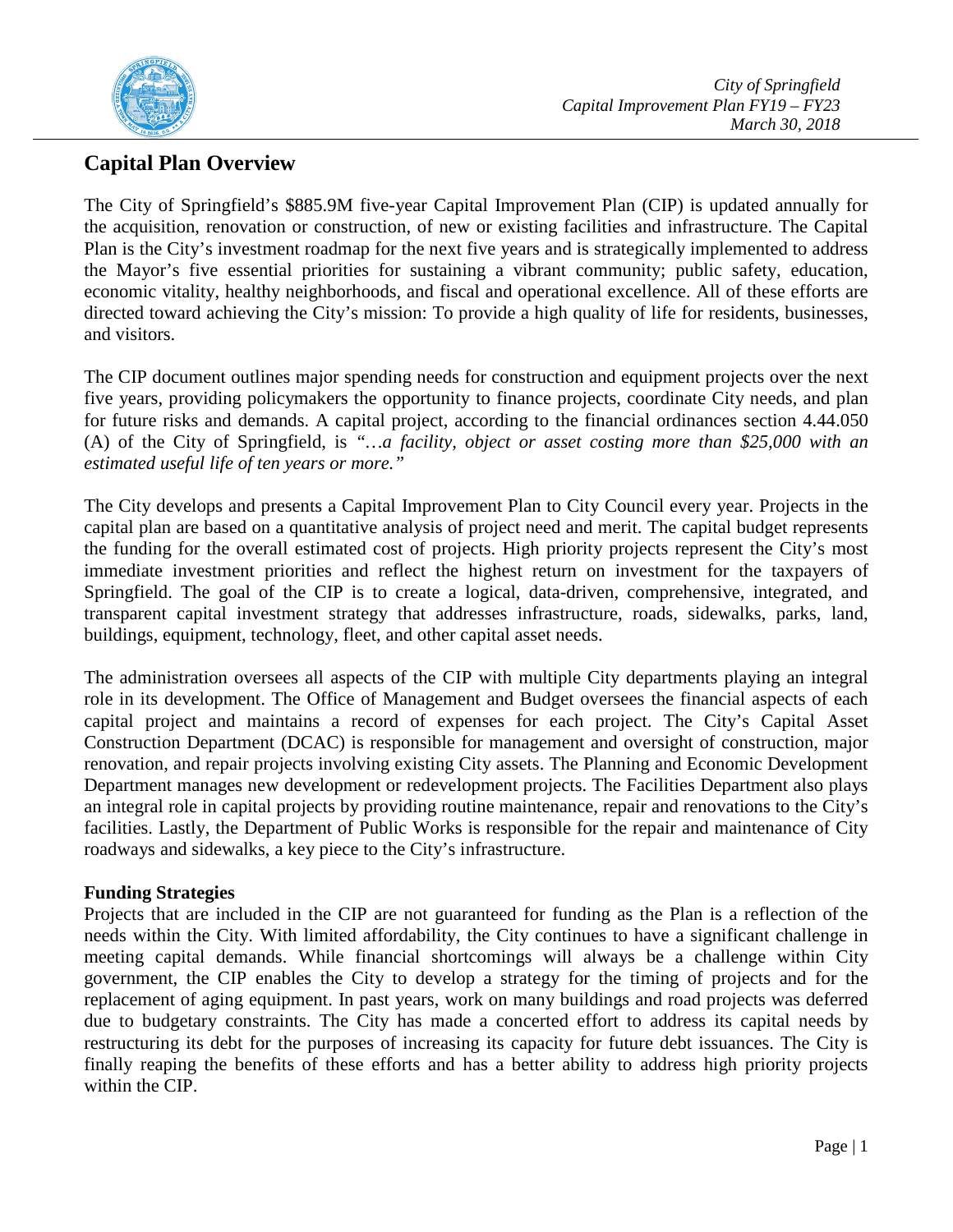

Overall funding impact is the highest weighted priority in the CIP, which means, the opportunity to reduce the City's project cost by an outside funding sources will move a project higher up on the priority list. With this in mind, in order to get the maximum benefit per City dollar spent on capital improvement, the City departments work hard to secure outside funding resources in order to offset costs.

This strategy has proven very successful in recent years, and the City continues to leverage alternative funding sources to help reduce overall project costs. The following sources have been used to help the City fund portions of the CIP:

- Federal and State funding There continues to be an effort to seek federal and state funds for projects such as school rehabilitations, road and dam repairs, emergency mitigation plans, and economic development.
	- o Federal Emergency Management Agency (FEMA)
	- o Massachusetts School Building Authority (MSBA)
	- o Housing and US Department of Urban Development (HUD)
	- o Massachusetts Emergency Management Agency (MEMA)
	- o Federal Transportation and Highway departments (FHWA)
- Federal, State, and Private Grants –There continues to be an interest in seeking grants for projects such as park rehabilitation, first responder equipment, repair of dams, the rehabilitation of roads, and energy efficiency. Gaining access to grant funds will require the City to maximize the use of its grants management capabilities.
- Strategic use of Pay-As-You-Go (Pay-Go) capital funds The Pay-Go capital account was established in the financial ordinances with a goal to fund smaller capital projects through the annual operating budget. By financial ordinance, the City is required to fund the Pay-Go account with 1.5% of the local source revenue, which is approximately \$3.4 million. These funds are used strategically to pay for emergency projects, small capital projects, and for projects that do not fit the debt issuance requirements.
- Review use of bond funds On an annual basis, the City conducts a Debt Affordability Analysis to monitor factors that rating agencies and other stakeholders use to evaluate the amount of debt the City has and its ability to afford new debt. This will help City leaders make financially sound decisions in issuing new debt which is particularly important because the City is legally required to pay for debt service before all other City expenses.
- Use reserves or other one-time funds for certain one-time capital projects.
- Increase the frequency of asset inventory By regularly taking an inventory of City assets, the City can determine the need to replace pieces of small equipment. It also ensures that departments are properly storing and maintaining important tools that are essential for their operations.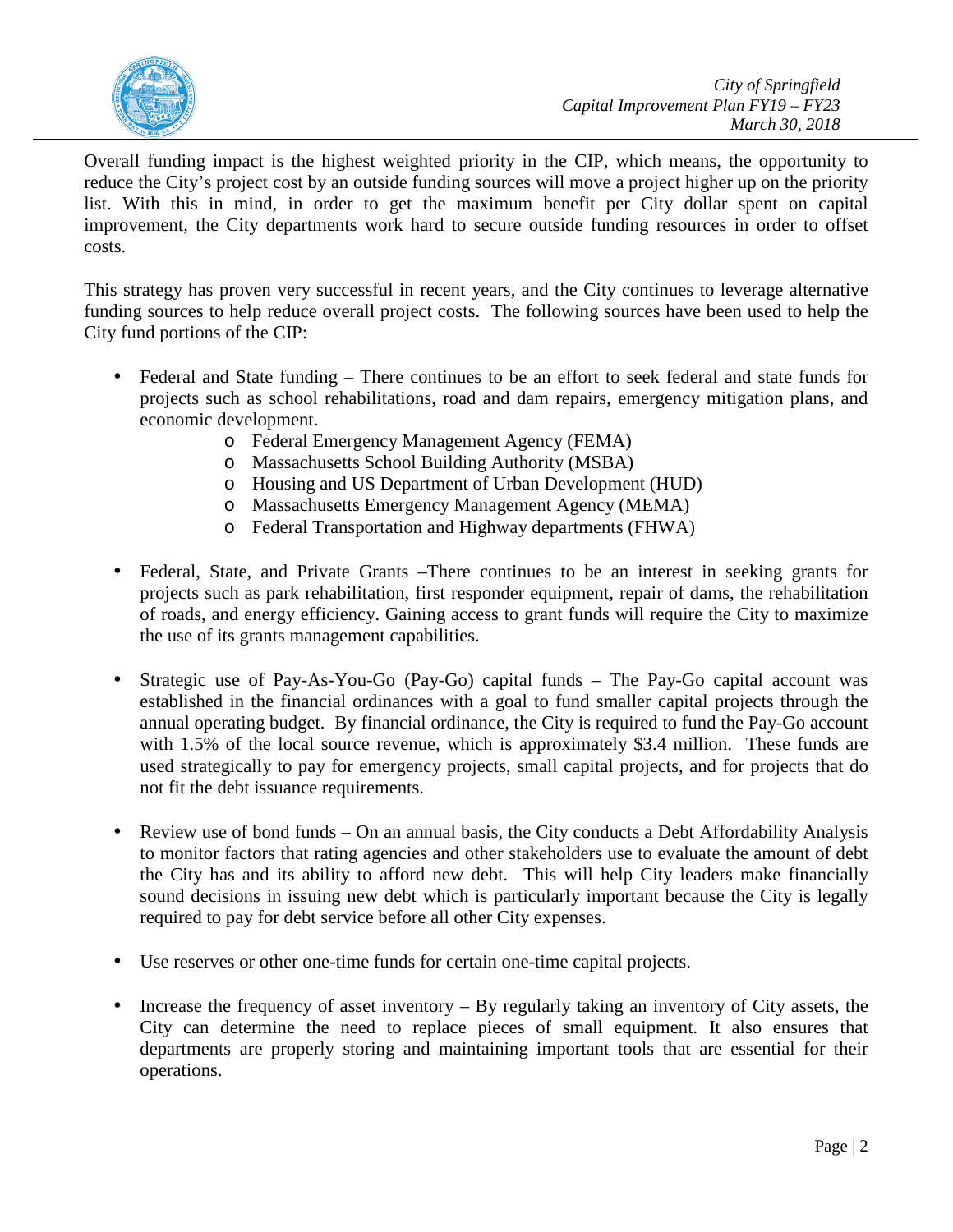

Use of unexpended bond proceeds  $-$  On a continuing basis, the Office of Management and Budget compiles a list of projects funded by bond proceeds in an effort to determine if there were proceeds that were unexpended. When projects are completed, meaning that all tasks are finished and all expenses have been paid, any money left in the bond account is considered an unexpended bond proceed. Unexpended bond proceeds are the result of project scope changes, projects being completed under budget, or receiving reimbursements from outside agencies for expenses that were initially deemed "ineligible." The City has used unexpended bond proceeds for various school building improvements, the Fire Department Vocal Alert System Upgrade, and to fund the first phase of repairs at the Central Library.

## **Debt Issuances**

Most capital improvement projects can only be afforded by spreading their cost over many years. The City issues long-term debt repayable over a term of years related to the project's useful life. For example, the purchase of vehicles or equipment is repaid over a term of five to ten years, whereas a construction project would be repaid over a term of twenty to thirty years.

Issuing debt to finance projects with a long life is also considered "fair," as opposed to paying off a large project in one fiscal year, or by using a lump sum from a funding source outside of the City's general operating budget. Today's taxpayers should not pay the entire cost of projects that will benefit future residents; rather, the people who benefit from the project should pay for its costs. As benefits from the investment will accrue over time, the costs should be paid over time as well.

In February 2017, the City issued \$44.3 million of debt for multiple capital improvement projects. These projects include the completed School Dense Wireless Project, building of the John J. Shea Bright Nights Technical Training Facility (Skill & Technical Training Center), the renovation of the Clifford A. Phaneuf Environmental Center (ECOS) in Forest Park, the Union Station parking garage, and the purchase of vehicles for the Police Department and DPW. Additionally, the City will bond for ongoing projects such as the Springfield Public School Culinary and Nutrition Center, the renovation of 50 East Street, the building of the Raymond Jordan Senior Center in Blunt Park, the construction of a new South End Community Center (SECC), and multiple school projects.

In order to address high priority capital needs, Springfield issued long-term debt, along with a combination of MSBA, FEMA, Pay-Go, unexpended bond proceeds, and grant funding to finance over \$105.8 million of capital improvement projects. The City was left responsible for only 41% of the \$105.8 million project costs.

In FY18, the City plans to issue short-term debt to cover costs associated new projects that have started within the year. These projects include: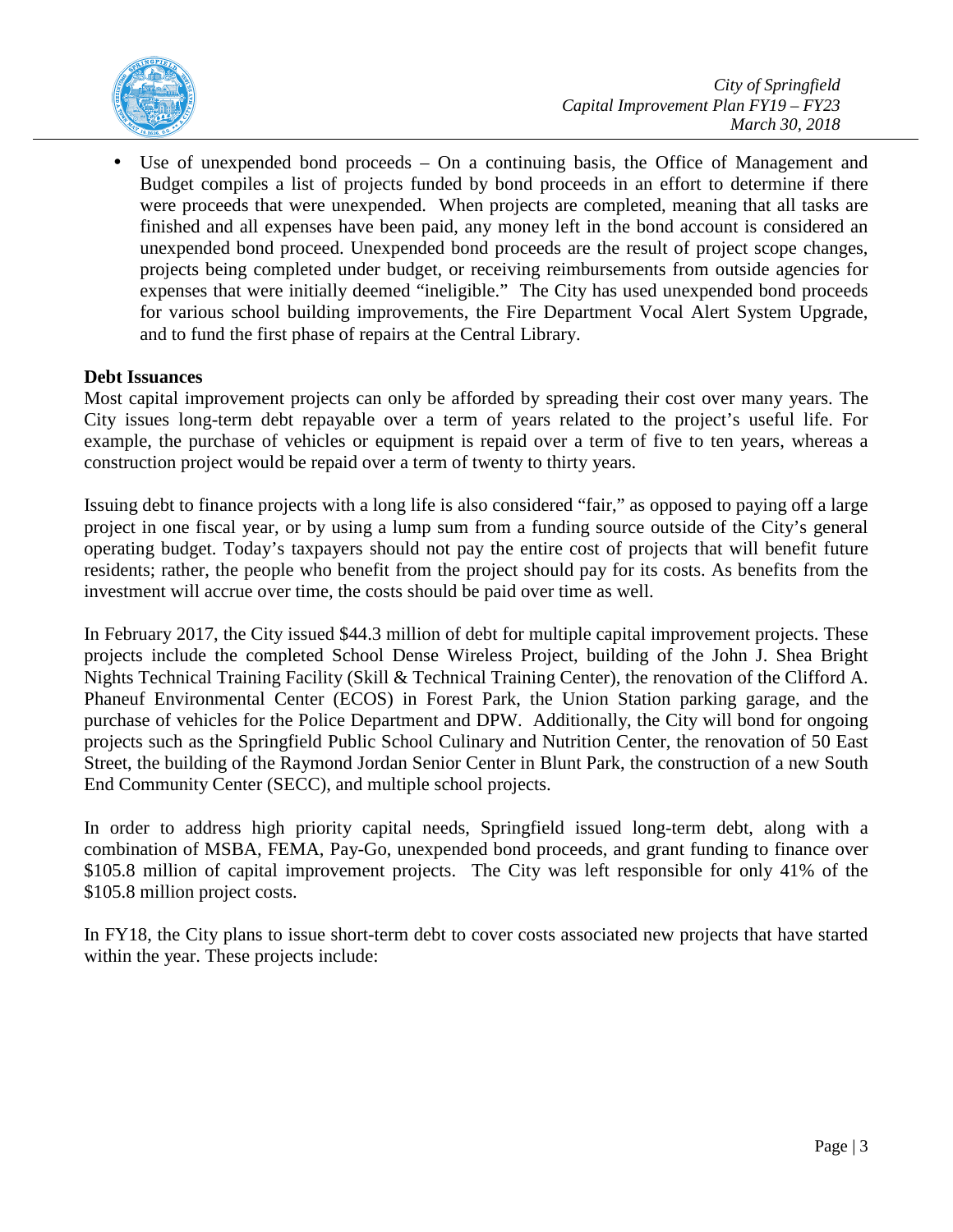

| <b>PROJECT SUMMARY</b>                                                  | <b>TOTAL</b><br><b>PROJECT COST</b> | <b>CITY</b><br><b>CONTRIBUTION</b> | <b>OUTSIDE</b><br><b>FUNDING</b> | <b>OUTSIDE</b><br><b>FUNDING SOURCES</b>       |
|-------------------------------------------------------------------------|-------------------------------------|------------------------------------|----------------------------------|------------------------------------------------|
| BRIGHTWOOD/LINCOLN ELEMENTARY -<br>FEASIBILITY STUDY & SCHEMATIC DESIGN | 1,000,000                           | 200,000                            | 800,000                          | <b>MSBA</b>                                    |
| <b>CITY HALL STEPS</b>                                                  | 1,000,000                           | 1,000,000                          |                                  |                                                |
| CULINARY AND NUTRITION CENTER - PHASE I/II                              | 21,048,732                          |                                    | 21,048,732                       | USDA, GRANTS, SPS REVENUE                      |
| DEBERRY/HOMER ELEMENTARY - FEASIBILITY<br>STUDY & SCHEMATIC DESIGN      | 1,500,000                           | 300,000                            | 1,200,000                        | <b>MSBA</b>                                    |
| DOWNTOWN PD STATIONS - KIOSKS                                           | 500,000                             | 500,000                            |                                  |                                                |
| DOWNTOWN REFRESH (INCLUDES WAYFINDER)                                   | 1,500,000                           | 1,500,000                          |                                  |                                                |
| DPW EQUIPMENT - 2017 & 2018 FLEET (36<br>PIECES)                        | 2,750,162                           | 2,750,162                          |                                  |                                                |
| <b>EAST FOREST PARK LIBRARY</b>                                         | 9,543,833                           | 2,637,718                          | 6,906,115                        | MBLC GRANT, LIBRARY<br>FOUNDATION, FUNDRAISING |
| MILL RIVER IMPROVEMENTS - FLOOD<br><b>CONTROL SYSTEM</b>                | 2,337,500                           | 2,337,500                          |                                  |                                                |
| NEW MSBA SOI PROJECTS- BALLIET, BALLIET M                               | 3,796,555                           | 759,311                            | 3,037,244                        | <b>MSBA</b>                                    |
| NEW MSBA SOI PROJECTS-ZANETTI, KILEY,<br>LYNCH, KENSINGTON              | 16,261,075                          | 3,252,215                          | 13,008,860                       | <b>MSBA</b>                                    |
| POLICE VEHICLES 2018                                                    | 1,000,000                           | 1,000,000                          |                                  |                                                |
| PYNCHON PLAZA                                                           | 4,000,000                           | 500,000                            | 3,500,000                        | <b>EOHED GRANT</b>                             |
| <b>RIVERFRONT PARK</b>                                                  | 3,000,000                           | 1,600,000                          | 1,400,000                        | EEA GRANT, MGM DONATION                        |
| <b>SIDEWALKS</b>                                                        | 2,500,000                           | 2,500,000                          |                                  |                                                |
| <b>STEARNS SQUARE</b>                                                   | 1,800,000                           | 1,500,000                          | 300,000                          | <b>CDBG</b>                                    |
| <b>TOTALS</b>                                                           | \$73,537,857                        | 22,336,906<br>Ś                    | \$51,200,951                     |                                                |

In FY19, once these projects are completed we will issue long-term debt to cover City costs. In the meantime, as project expenses continue, will we work with funding agencies such as MSBA, State grant agencies, and MGM for project cost reimbursements. In all, the City expects to be left responsible for \$22.3M to fund \$73.5M in capital improvement, which represents only 30% of overall project costs.

## **Pay-As-You-Go Capital (Pay-go)**

According to the financial ordinances section 4.44.050 (K) of the City of Springfield, as part of its capital planning policies, shall, "*maintain net tax-financed capital improvement expenditures (pay-as-*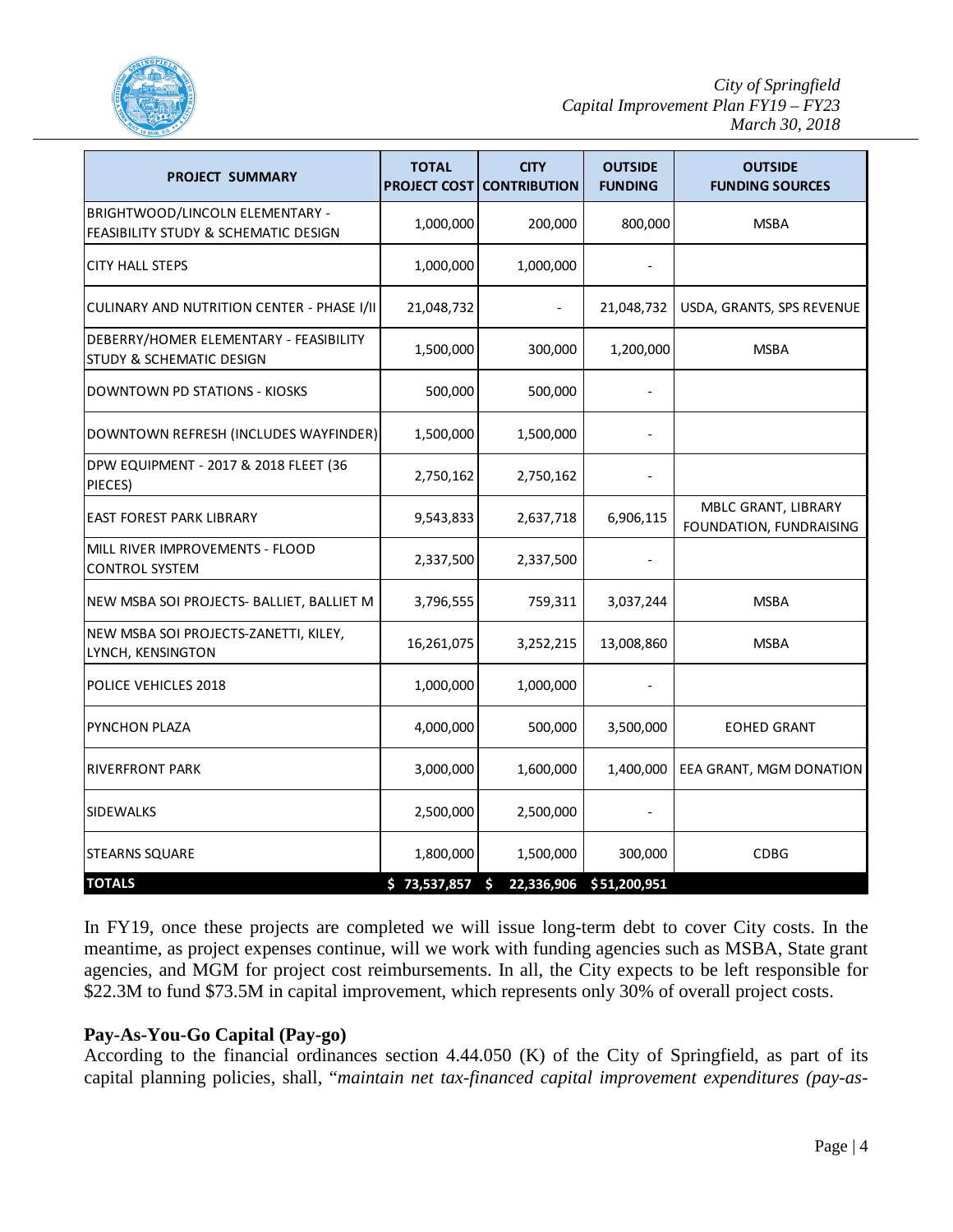

*you-go) at a level of one and one-half percent of local source revenue."* In recent years, that has worked out to about \$3.5M set aside in the City's operating budget for pay-go capital expenses.

Because this funding comes from the operating budget, pay-go capital projects are typically lower in value than projects funded by borrowing. This allows the City to conduct smaller, routine projects for which it would be less-than-optimal to issue debt. Also, for pay-go projects, the taxpayers' cost is lower than bonding because no interest is involved.

The City often uses pay-go funding as a source for grant matches, small capital improvements, emergency maintenance needs, or to offset one-time capital costs that are requested by Departments which do not meet the overall cost or useful life for a debt issuance. This can include technology upgrades, office furniture, or vehicle replacements.

Outlined below is a list of recent project partially (or wholly) funded through pay-go. The City is proud of the financial flexibility this funding allows for us to get projects over the finish line.

| <b>PROJECT SUMMARY</b>                                      | <b>TOTAL</b> | <b>CITY</b><br><b>PROJECT COST CONTRIBUTION</b> | <b>OUTSIDE</b><br><b>FUNDING</b> | <b>FUNDING SOURCES</b>   |
|-------------------------------------------------------------|--------------|-------------------------------------------------|----------------------------------|--------------------------|
| <b>BALLIET PARK RENOVATION</b>                              | 600,000      | 400,000                                         | 200,000                          | STATE GRANT, PAY-GO      |
| BEAUREGARD & SCHIAVINA MEMORIAL PARK                        | 750,000      | 350,000                                         | 400,000                          | STATE GRANT, PAY-GO      |
| CENTRAL LIBRARY ASSESSMENT & FACADE<br><b>STABILIZATION</b> | 155,105      | 155,105                                         |                                  | PAY-GO                   |
| DPW MILL RIVER PROJECT - DESIGN WORK                        | 173,700      | 173,700                                         |                                  | PAY-GO                   |
| <b>EAST FOREST PARK LIBRARY FEASIBILITY STUDY</b>           | 79,000       | 29,000                                          | 50,000                           | STATE GRANT, PAY-GO      |
| <b>FIRE VOCAL ALERT SYSTEM</b>                              | 400,000      | 400,000                                         |                                  | PAY-GO, UNEXPENDED BONDS |
| <b>FOREST PARK TENNIS COURTS</b>                            | 440,780      | 440,780                                         |                                  | PAY-GO                   |
| <b>GUNNERY SGT. SULLIVAN PARK</b>                           | 650,000      | 250,000                                         | 400,000                          | STATE GRANT, PAY-GO      |
| <b>JAIME ULLOA</b>                                          | 620,000      | 370,000                                         | 250,000                          | STATE GRANT, PAY-GO      |
| LOWER VAN HORN RESERVOIR DAM                                | 2,400,000    | 400,000                                         | 2,000,000                        | GRANT, STATE, PAY-GO     |
| NICE LOG RECORDER - PHASE 1                                 | 58,991       | 58,991                                          |                                  | PAY-GO                   |
| POLICE DEPARTMENT - VIDEO WALL FOR CRIME<br><b>ANALYSIS</b> | 92,723       | 92,723                                          |                                  | PAY-GO                   |
| POLICE DEPARTMENT RADIOS - NEW RECRUITS                     | 71,056       | 71,056                                          | $\overline{a}$                   | PAY-GO                   |
| POLICE HQ PARKING LOT LIGHTS AND REPAVING                   | 127,567      | 127,567                                         |                                  | PAY-GO, PD PAY-GO        |
| POLICE HQ PEARL STREET FEASIBILITY STUDY                    | 259,108      | 259,108                                         |                                  | PD CAPITAL, PAY-GO       |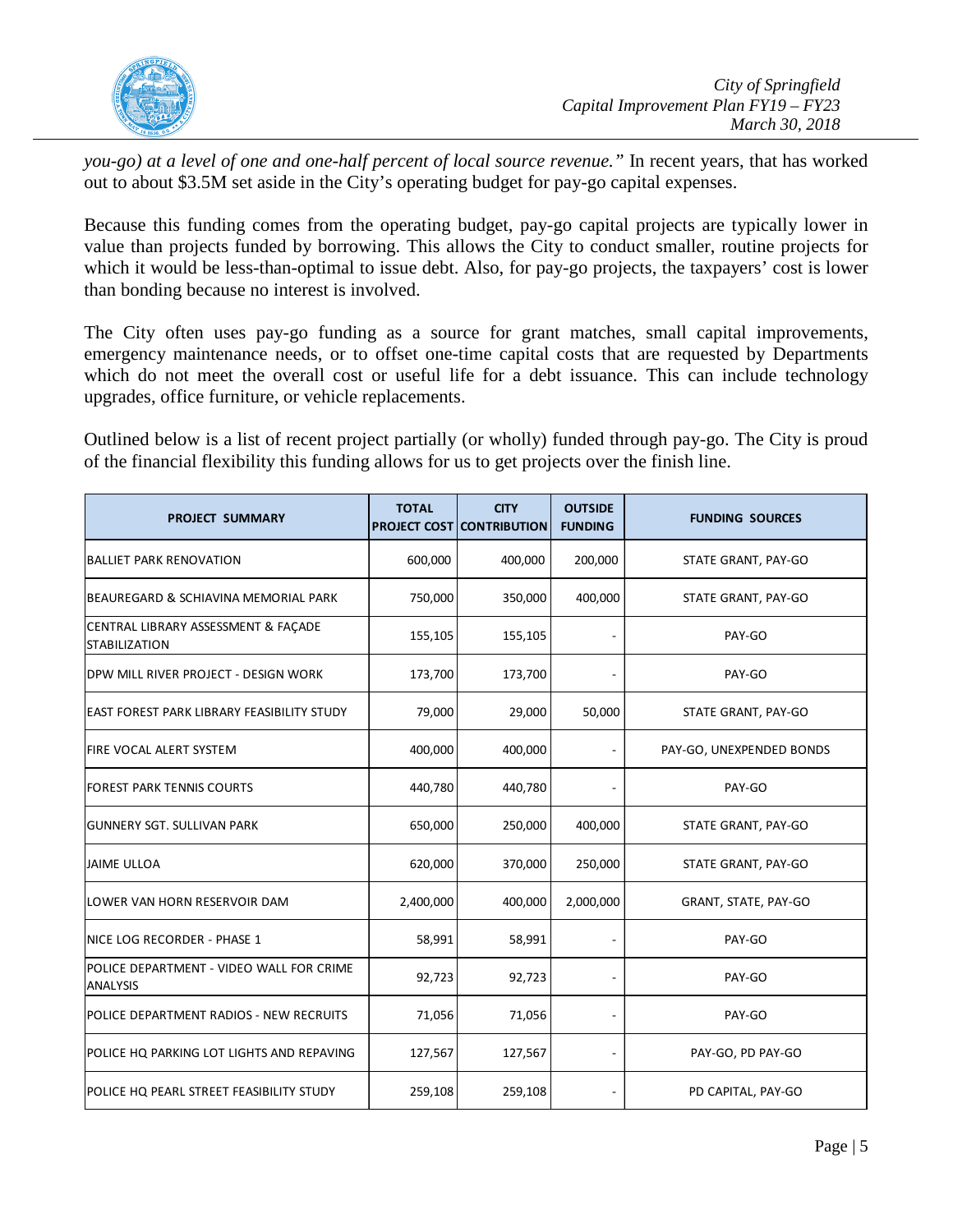

High priority capital projects will continue to be financed using a combination of outside funding sources, and long and short term financing resources. Through strategic planning and leveraging opportunities, the City will continue to push forward and address its capital needs while maintaining financial sustainability and adhering to its fiscal policies.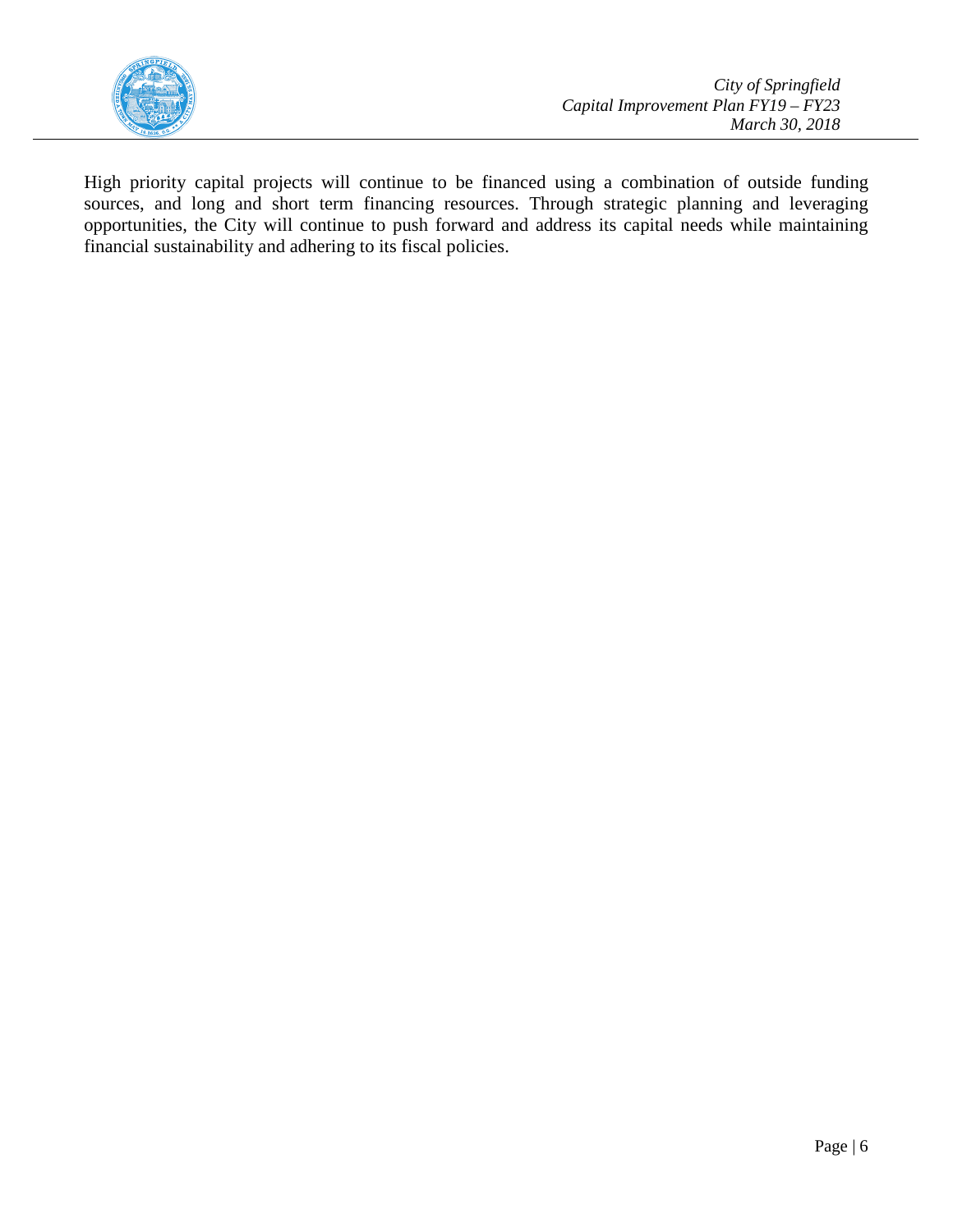

## **Breakdown of Fiscal Year 2019 Capital Requests**

The capital plan is a fluid document that will be subject to change during the year as priorities change and additional information becomes available. All final requests approved by the Capital Improvement Committee will be submitted for final review and approval to the Mayor and the City Council as required by law. This year the final submissions totaled \$885,917,448. The chart below shows the breakdown of the 439 department submitted projects by priority.

| <b>Priority</b> | Range    | <b>Number of Entries</b> | <b>FY19 Estimated</b><br><b>Total Project Cost</b> |
|-----------------|----------|--------------------------|----------------------------------------------------|
| А               | 100-65   | 22                       | 335,305,000                                        |
| B               | 64-45    | 188                      | 335,233,518                                        |
|                 | 44-26    | 177                      | 164,848,930                                        |
| D               | $25 - 0$ | 52                       | 50,030,000                                         |
| TOTAL           |          | 439                      | 885,417,448                                        |

As stated in the FY18 Debt Affordability Study, a majority of the City's debt is dedicated to facilities projects because of varying degrees of need ranging from repairs, to major renovations, and new school construction. This is reflected in the CIP with the number of Facilities and DCAC entries for both City and School totaling 244 entries for an estimated \$630.7M in project costs.



## **Estimated Total Project Cost**

When a project is added to the CIP, the total estimated project cost is entered, even if the MSBA or another outside source will be contributing to the project. It is also important to note that many department requested projects (mainly School Department) are listed under Facilities or DCAC as they will manage and oversee the project. For example, the Culinary and Nutrition Center for the School Department will be managed by DCAC and is listed as a DCAC project.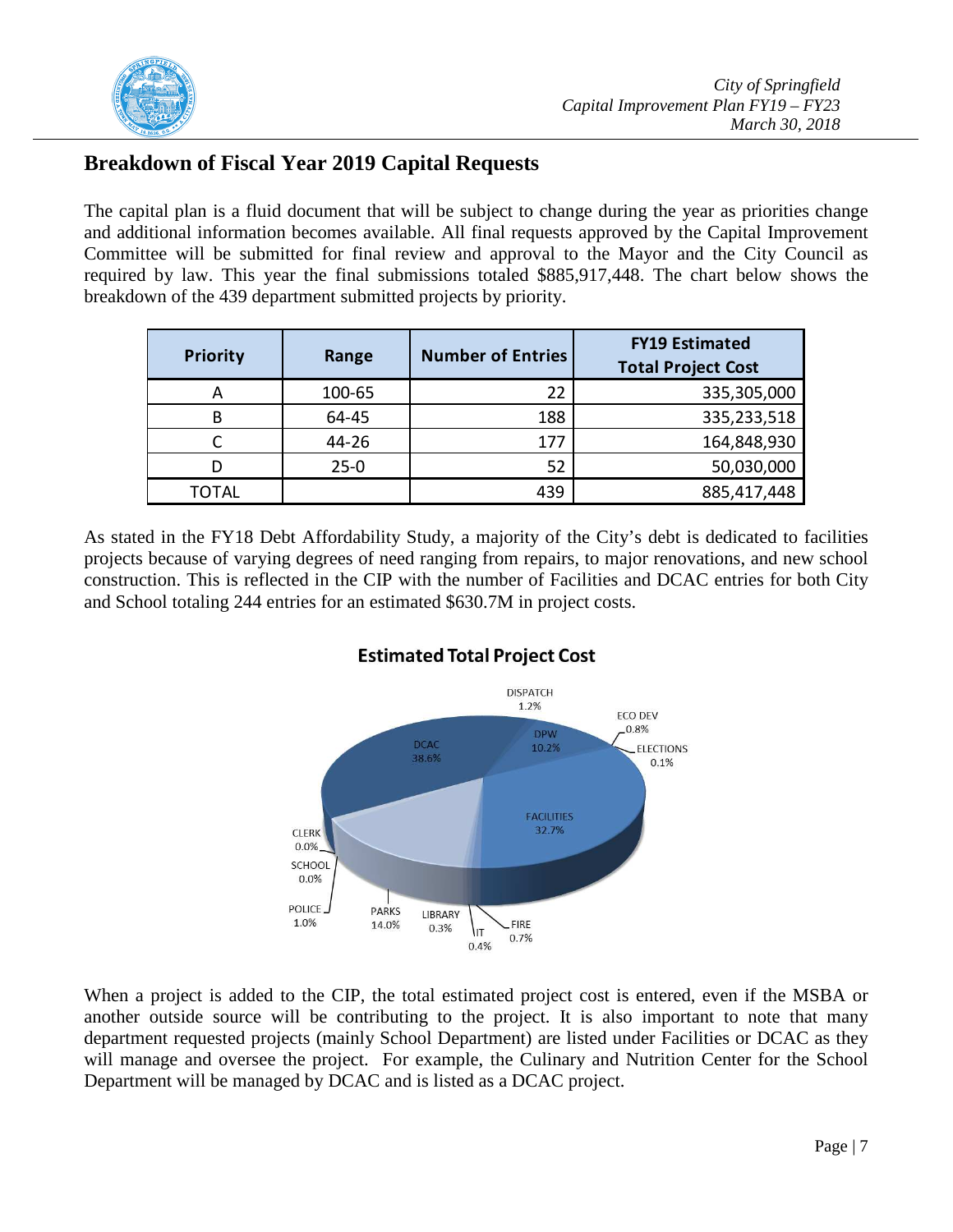

|  | <b>Proposed FY19 Capital Budget and Projects</b> |  |
|--|--------------------------------------------------|--|
|--|--------------------------------------------------|--|

| <b>PROJECT SUMMARY</b>                                            | <b>ESTIMATED</b> | <b>CITY</b><br><b>PROJECT COST CONTRIBUTION</b> | <b>OUTSIDE</b><br><b>FUNDING</b> | <b>POTENIAL OUTSIDE</b><br><b>FUNDING SOURCES</b> |
|-------------------------------------------------------------------|------------------|-------------------------------------------------|----------------------------------|---------------------------------------------------|
| COMPUTER AIDED DISPATCH AND RECORDS<br><b>MANAGEMENT SYSTEM</b>   | 1,500,000        | 1,500,000                                       |                                  |                                                   |
| IELECTIONS VOTING MACHINES                                        | 385,000          | 385,000                                         |                                  |                                                   |
| IHYDROPOWER AT WATERSHOPS POND                                    | 6,050,000        | 1,000,000                                       | 5,050,000                        | <b>NDRC GRANT</b>                                 |
| IMILL RIVER IMPROVEMENTS - FLOOD CONTROL<br><b>SYSTEM</b>         | 2,337,500        | 2,337,500                                       |                                  |                                                   |
| IMSBA SOUTH END MIDDLE SCHOOL - WINDOWS &<br><b>DOORS</b>         | 2,500,000        | 875,000                                         | 1,625,000                        | <b>MSBA</b>                                       |
| IRUTH ELIZABETH PARK                                              | 550,000          | 150,000                                         | 400,000                          | <b>CDBG</b>                                       |
| ISOUTH BRANCH PARKWAY DRAINAGE<br><b>IMPROVEMENTS</b>             | 770,070          | 192,518                                         | 577,553                          | <b>HMGP</b>                                       |
| TIFFANY STREET DRAINAGE AND STREAM CHANNEL<br><b>IMPROVEMENTS</b> | 307,020          | 76,755                                          | 230,265                          | <b>HMGP</b>                                       |
| <b>TOTALS</b>                                                     | 14,399,590       | 6,516,773                                       | 7,882,818                        |                                                   |

The complete FY19 Capital Improvement Plan can be found in Appendix A of this document.

## **Computer Aided Dispatch and Records Management System**

The Emergency Communications Department, in collaboration with the Fire and Police Departments, is requesting a new Computer Aided Dispatch (CAD) system to replace disparate legacy CAD systems currently in use at the City's police and fire dispatch locations. Currently running two separate systems between Police and Fire dispatch neither are sufficient CAD solutions for the current size of the department. The current CADs do not allow for a coordinated public safety response, which ultimately increases call processing time, prevents timely delivery of incident related supplemental information, and adversely impacts response time.

## **Elections Voting Machines**

The Springfield Elections Commission is requesting upgraded elections equipment. The current voting equipment is now two generations behind the systems currently used in most of the Commonwealth and the rest of the nation. The request is to replace sixty-four machines, along with a backup for each precinct, bringing the total to seventy-two. Initial quotes from election services vendors have shown that, in addition to upgrading its aging machines, the City could expect to save \$32,400 in maintenance costs over the first two years if it were to procure newer voting machines. The democratic process is the foundation of our government, and this investment will ensure that the breakdown of aging machines will not prevent voters from exercising their rights on Election Day.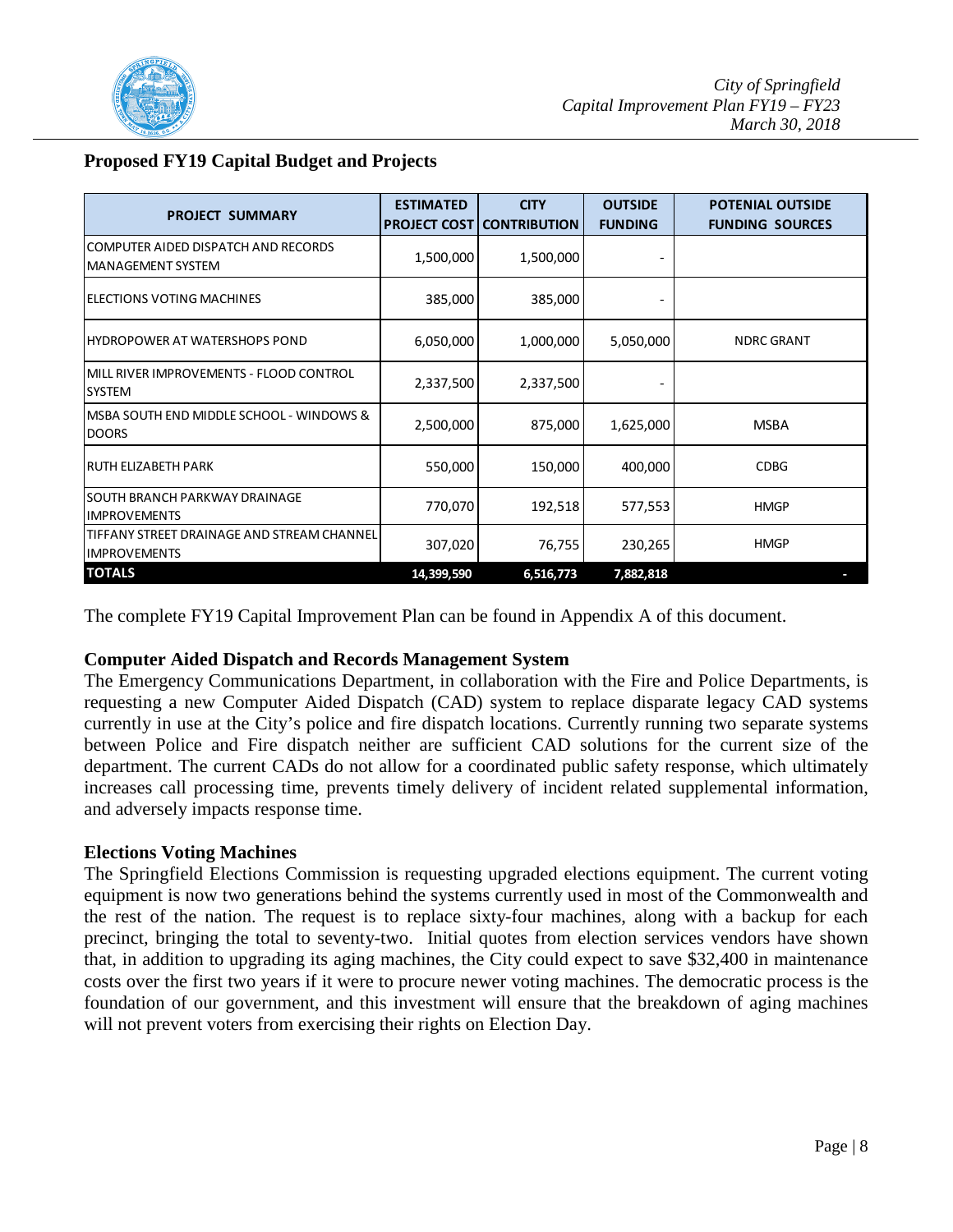

## **Hydropower at Watershops Pond**

Hydropower will be restored at the Watershops Pond Dam on land currently owned by the City. The restored hydropower will generate 707,000 kwh during an average year and will be capable of functioning independent of the grid. A portion of the electricity will fully power the newly built Brookings School, which will also have the capacity to serve as an emergency community shelter in the event of a disaster. The remainder of the energy can be made available to neighboring businesses. The expectation is that an uninterrupted power source can be an attractive amenity to businesses interested in locating in the area. The City will contribute \$1.0 million toward the \$6.05 million total project cost.

## **Mill River Improvements - Flood Control System**

As part of the 2016 United States Army Corps of Engineers (USACOE) inspection of the city's Flood Protection System (FPS), the Mill River section and the Connecticut River South section both received a rating of "unacceptable." This rating requires the city to take action to address all inspection concerns of the USACOE to return the system to an "acceptable" level. To date, the City has spent \$400,000 to address issues expressed by the USACOE. The remaining portion of the project is divided into 3 sections along the Mill River: wall repair locations, the removal of the Baystate Thread Works Dam, and the repair and/or replacement of the toe drain systems along the South End floodwall. The USACOE has reported that repairs are required to maintain certification with the FPS.

### **MSBA South End Middle School - Windows & Doors**

The MSBA has continued a strong partnership with the City, and has provided consistent funding by way of their Accelerated Repair Program. The program focuses on the preservation of existing assets by performing energyefficient and cost-saving upgrades, which will result in direct operational savings for school districts and the City overall. In FY19, the City plans on beginning the replacement of doors and windows for the South End Middle School. The MSBA continues to reimburse 80% of eligible costs back to the City.

## **Ruth Elizabeth Park**

During the June 2011 tornado, the Elias Brookings School was severely damaged and deemed uninhabitable. The City used the adjacent Ruth Elizabeth Park as a place to house the school's temporary facilities while the new school was being built. This was a popular Park for neighborhood kids and included amenities such as a playground, splash pad and soccer field. The City looks forward to restoring the Park with its previous amenities with the assistance to CDBG funds.

#### **South Branch Parkway Drainage Improvements**

With a FEMA-approved Hazard Mitigation Plan, FY18 was the first year that the City was able to apply for the Hazard Mitigation Program Grant. Of the seven projects submitted to the State for consideration, MEMA forwarded on two DPW project applications for HMPG funding. The City is still waiting to hear on acceptance into the program. If chosen, this project will mitigate existing hazards present due to inadequate and undersized storm water infrastructure and resulting slope instability along South Branch Parkway. Issues at this location have been exacerbated due to effects from the City's EF-3 tornado, which destroyed and damaged homes and the mature tree canopy cover over much of the contributing watershed to the storm water drainage system. These issues have led to manhole and pipe deterioration at the intersection of Briarwood Avenue and South Branch Parkway and resulted in sinkholes along the roadway shoulder. The proposed project would improve the resiliency of the City's municipal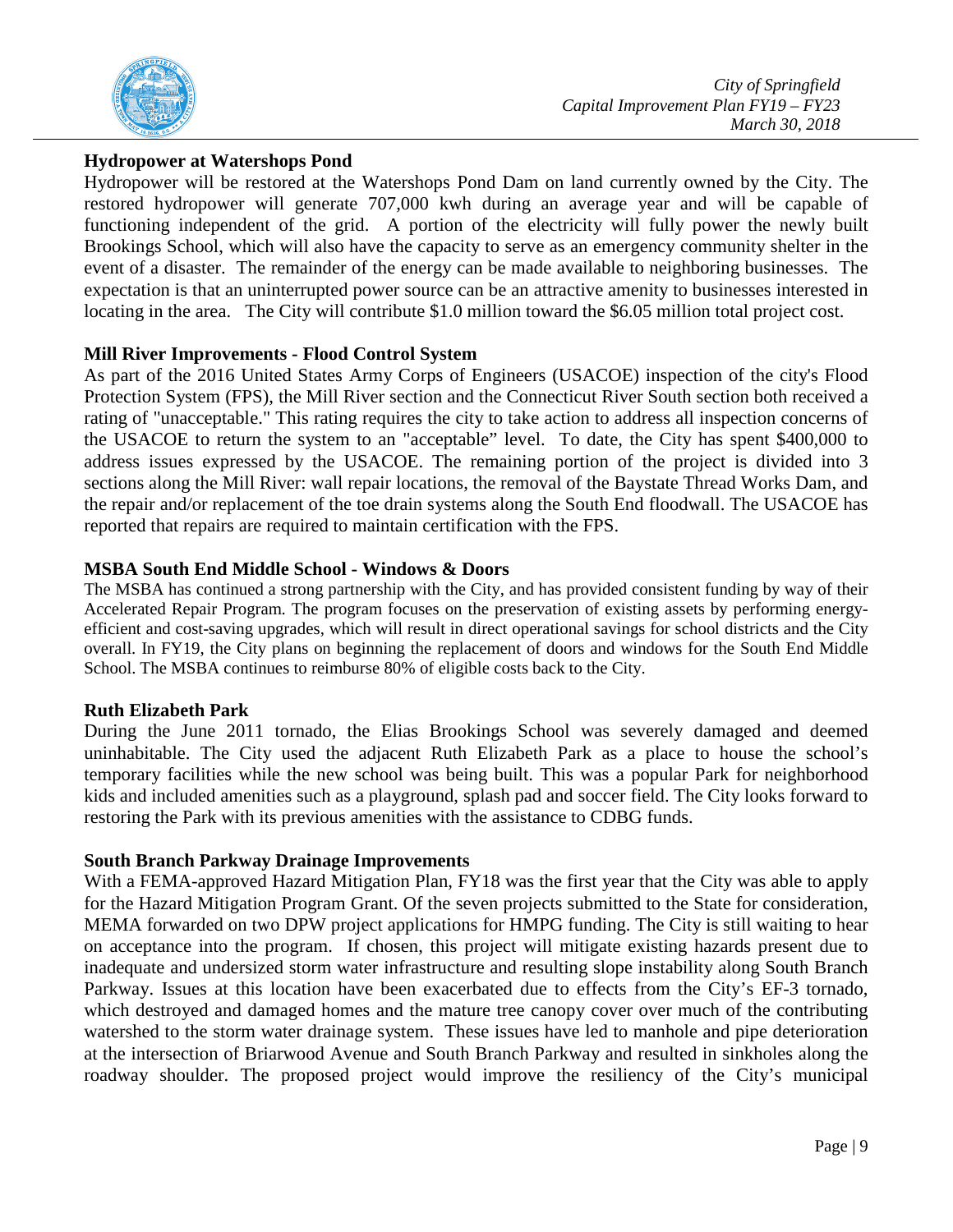

infrastructure and protect against loss of use of a significant roadway and critical sewer and water infrastructure in the City.

## **Tiffany Street Drainage and Stream Channel Improvements**

The second project under consideration for HMPG funding will mitigate existing hazards present due to erosion, slope instability, and deposition of embankment materials into Entry Dingle Brook and will protect Tiffany Street. This important roadway in the Forest Park neighborhood connects to one of our elementary schools. This project will also preserve the utilities which lie in the roadway embankment, and, most importantly, the downgradient homes along Craig Street which would be impacted should the erosion and slope failure continue in the area.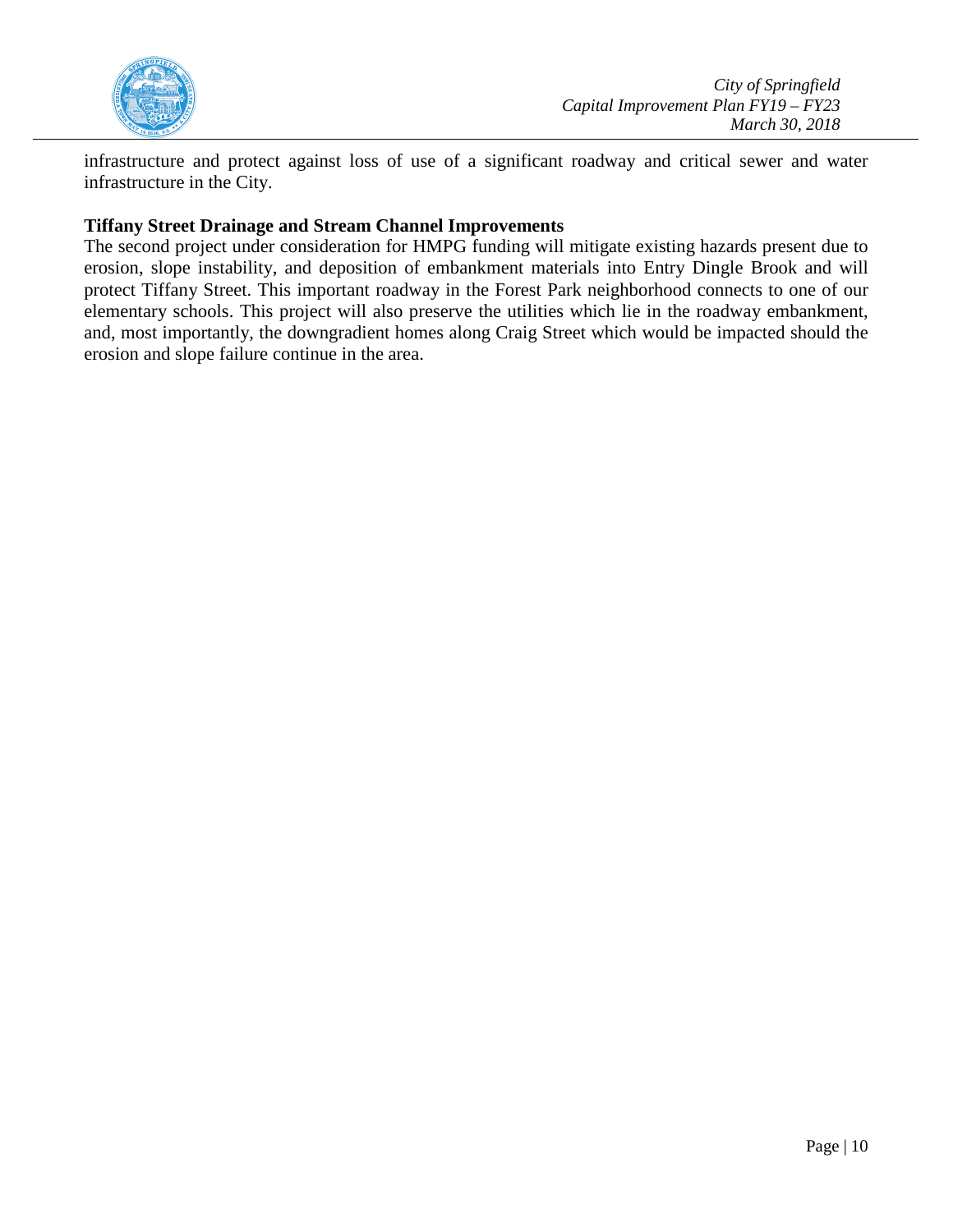

## **Conclusion**

This plan is intended to provide a detailed view of the capital needs within the City of Springfield. The total amount of capital requests for FY19 through FY23 is \$885.4 million. The highest priority projects total \$335.8 million. Strategic financial planning is the most important factor in allowing the City to continue much needed capital improvement. The City continues to leverage funds from outside agencies to fund high priority projects identified in the CIP. Subsequently, the City of Springfield has maintained its 'AA-' credit rating from Standard and Poor's (S&P) and recently received a reaffirmed credit rating of A2, with a stable outlook by Moody's in January 2017.

Due to the City's high bond rating, the City was able to lock in low interest rates for twenty years during its latest debt issuance; allowing the City to maintain a responsible debt payment plan with low interest. The City also refinanced bonds issued in 2007 and financed the Union Station Project on March 7, 2017. By exchanging the original interest rate of 4.263% for a lower rate of 2.0063%, the City anticipates saving over \$3.8 million over the next six years. The City will continue to be strategic in investing and funding capital needs by choosing high priority projects, leveraging funds from outside agencies, and selling bonds when the market is highly favorable.

This plan focuses on upgrading and modernizing the City's aging infrastructure and facilities, expanding the City's economic base, and helping to improve the City's diverse and vibrant neighborhoods. This Capital Improvement Plan is the City's investment roadmap for the next five years and should be strategically implemented to provide Springfield's residents with an improved quality of life, along with a more efficient and effective government.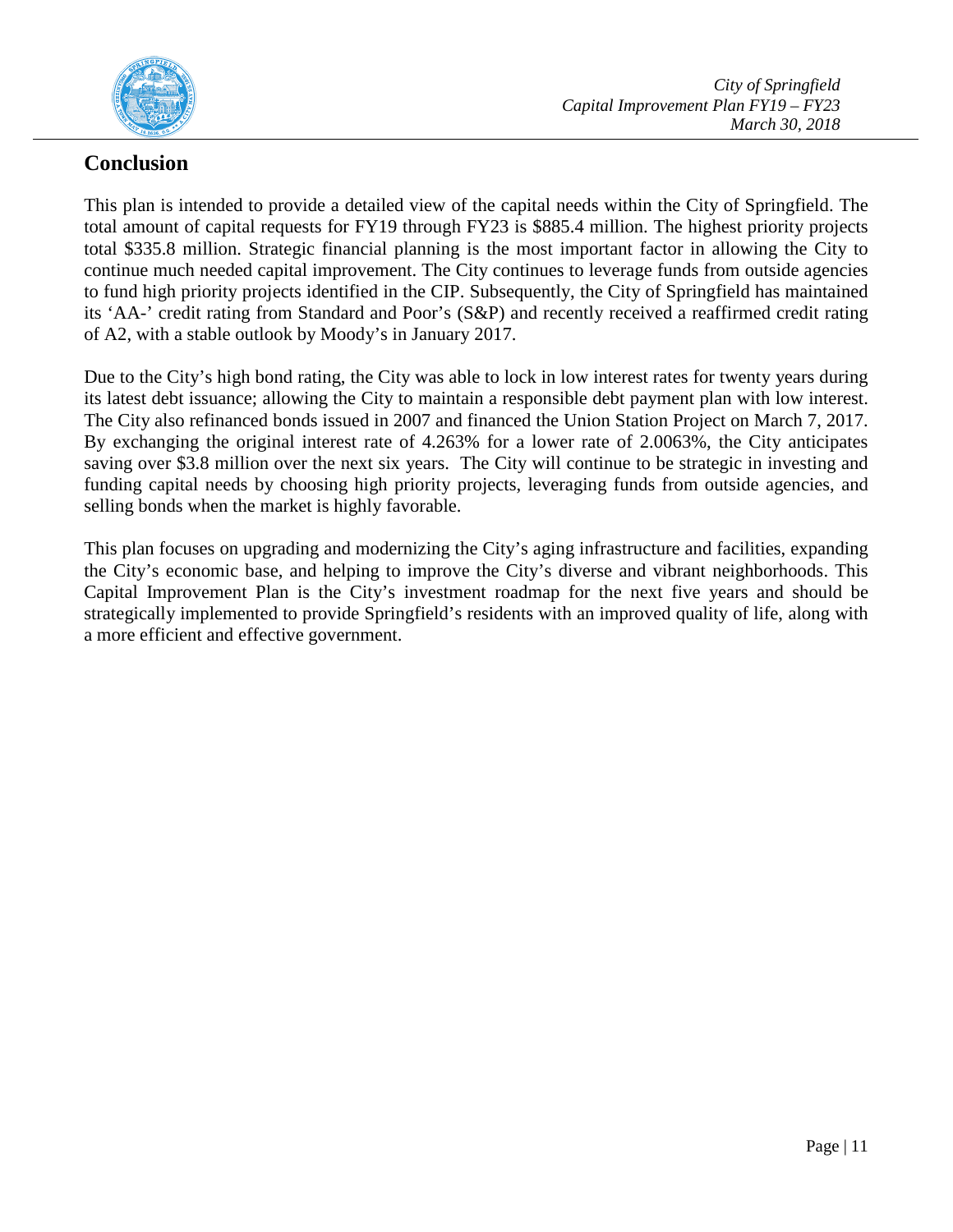

*City of Springfield Capital Improvement Plan FY19 – FY23 March 30, 2018*

## **Appendices**

## **Appendix A: Capital Improvement Plan**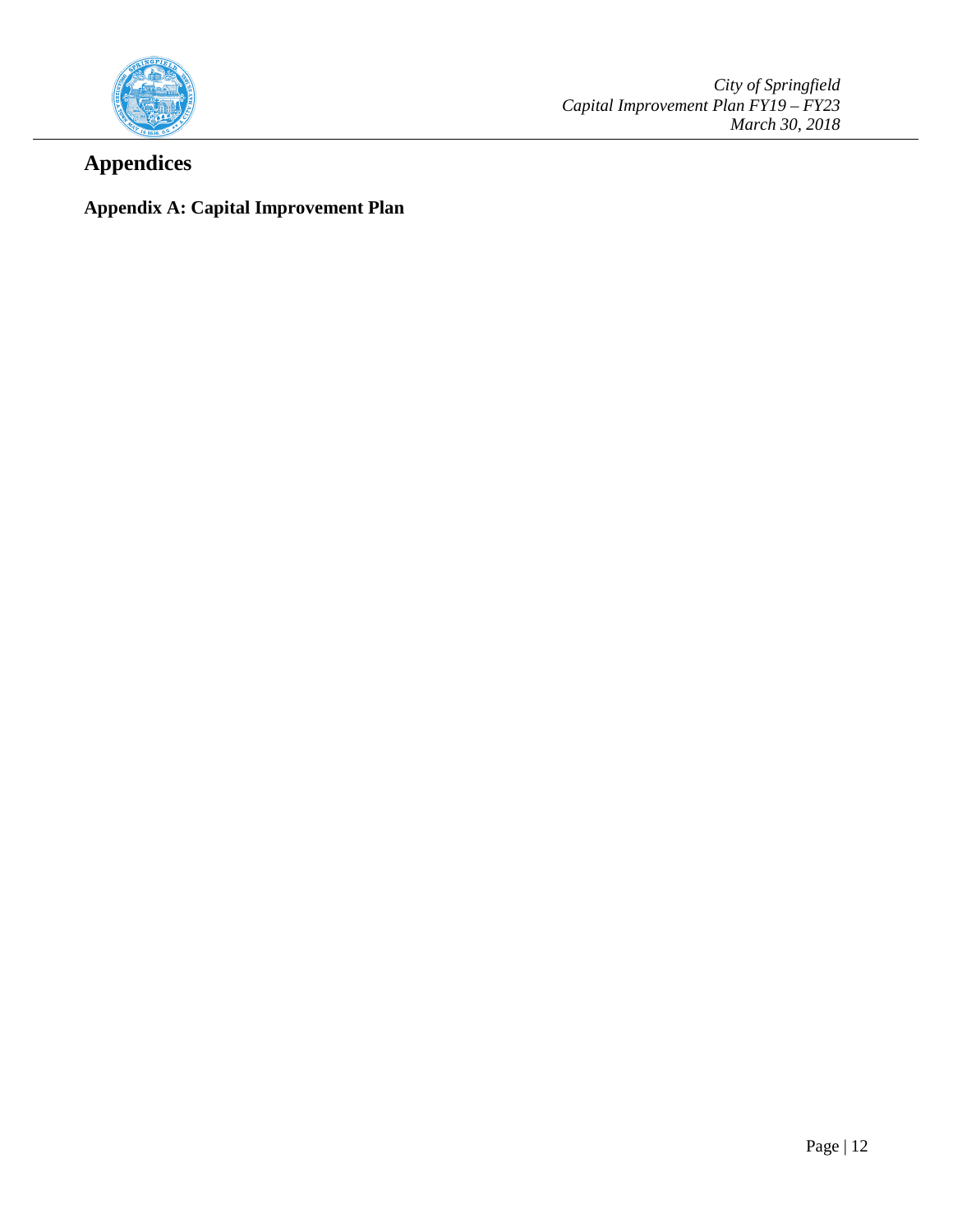| <b>PRIORITY</b>  | <b>DEPT</b>                    | <b>PROJECT NAME</b>                                                                                                 | <b>ESTIMATED TOTAL</b><br><b>PROJECT COST</b> |
|------------------|--------------------------------|---------------------------------------------------------------------------------------------------------------------|-----------------------------------------------|
| A                | <b>FACILITIES</b>              | <b>GERENA SCHOOL - RECONSTRUCT BIRNIE AVENUE</b>                                                                    | 3,500,000                                     |
| $\overline{A}$   | <b>DCAC</b>                    | HOMER ST SCHOOL - "NEW" BUILDING REPLACEMENT                                                                        | 42,500,000                                    |
| A                | <b>DCAC</b>                    | LINCOLN SCHOOL - "NEW" BUILDING REPLACEMENT                                                                         | 42,500,000                                    |
| A                | ECO DEV                        | <b>COURT SQUARE REDEVELOPMENT -</b>                                                                                 | 5,000,000                                     |
| $\overline{A}$   | <b>DPW</b>                     | ROAD RESURFACING (AND RELATED REPAIRS I.E. SIDEWALK/DRIVEWAY) - ONGOING                                             | 17,500,000                                    |
| A                | <b>DCAC</b>                    | WATERSHOPS POND - HYDROPOWER                                                                                        | 6,050,000                                     |
| A                | <b>DPW</b>                     | FLOOD PREVENTION SYSTEM (FPS) CURTAIN DRAINS NORTHERLY SECTION                                                      | 8,000,000                                     |
| A                | <b>DCAC</b>                    | <b>BRIGHTWOOD SCHOOL REPLACEMENT</b>                                                                                | 45,000,000                                    |
| A                | <b>DCAC</b>                    | DEBERRY SCHOOL REPLACEMENT                                                                                          | 45,000,000                                    |
| A                | <b>FACILITIES</b>              | GERENA SCHOOL - 'A' TUNNEL & RAMP RENOVATIONS INTERIOR                                                              | 3,500,000                                     |
| A                | DISPATCH/POLICE                | CAD MIGRATION/RECORDS MANAGEMENT SYSTEM REPLACEMENT                                                                 | 1,500,000                                     |
| A                | <b>DCAC</b>                    | RECONSTRUCTION OF POLICE HEADQUARTERS                                                                               | 90,000,000                                    |
| A                | ECO DEV                        | DEMOLITION OF ABANDONED RESIDENTIAL BUILDINGS - ONGOING                                                             | 1,500,000                                     |
| A                | <b>DPW</b><br><b>DPW</b>       | ROOSEVELT AVE / GAUCHER ST RAMP CULVERT REPLACEMENT<br>SOUTH BRANCH PARKWAY / BRIARWOOD AVE STORM DRAIN IMPROVEMENT | 250,000<br>770,000                            |
| A<br>A           | <b>DPW</b>                     | CITY OWNED BRIDGE MAINTENANCE AND REPAIRS                                                                           | 2,500,000                                     |
| A                | <b>ELECTIONS</b>               | <b>NEW VOTING MACHINES</b>                                                                                          | 385,000                                       |
| A                | <b>FACILITIES</b>              | KENNEDY - HAZS MAT ABATEMENT & CEILING TILES                                                                        | 4,600,000                                     |
| A                | <b>FACILITIES</b>              | <b>KENNEDY - SPRINKLER (CODE)</b>                                                                                   | 1,250,000                                     |
| A                | <b>PARKS</b>                   | <b>CITYWIDE - POND DREDGING</b>                                                                                     | 11,000,000                                    |
| A                | <b>PARKS</b>                   | FOUNTAIN LAKE DAM - REPAIR                                                                                          | 1,500,000                                     |
| A                | <b>PARKS</b>                   | PORTER LAKE DAM - REPAIR                                                                                            | 1,500,000                                     |
| B                | <b>DPW</b>                     | <b>FLOOD CONTROL SYSTEM MAINTENANCE</b>                                                                             | 2,000,000                                     |
| B.               | <b>DPW</b>                     | ARMORY ST LANDFILL UPGRADES                                                                                         | 200,000                                       |
| B.               | <b>DPW</b>                     | FLOOD PREVENTION SYSTEM (FPS) REPAIR FOR MILL RIVER CONDUIT AND CT RIVER SOUTH-(ACOE)                               | 2,500,000                                     |
| B.               | <b>PARKS</b>                   | SOUTH BRANCH PKWY CULVERT IMPROVEMENTS                                                                              | 500,000                                       |
| B                | POLICE                         | <b>BALLISTIC VEST REPLACEMENT</b>                                                                                   | 300,000                                       |
| B                | <b>POLICE</b>                  | RADIO REPAIR - MICROWAVE LINKS KILEY, PD AND CADWELL TO TOWER SQUARE                                                | 120,000                                       |
| B                | <b>POLICE</b>                  | <b>CRUISER REPLACEMENTS - ONGOING</b>                                                                               | 3,225,000                                     |
| B                | POLICE                         | IT - VIDEO STORAGE FOR CRIME SCENE INVESTIGATIONS                                                                   | 25,000                                        |
| B.               | <b>PARKS</b>                   | <b>WESSON PARK</b>                                                                                                  | 750,000                                       |
| B.               | <b>DCAC</b>                    | <b>SKYWALK</b>                                                                                                      | 150,000                                       |
| B.               | IT                             | BUSINESS CONTINUITY PLAN - PHASE 2- CITY HALL/TAPLEY ST UPGRADE                                                     | 1,000,000                                     |
| B.               | <b>POLICE</b>                  | <b>UNIFORM - TASER</b>                                                                                              | 111,530                                       |
| B                | <b>FACILITIES</b>              | WHITE SCHOOL - FIRE PROTECTION SYSTEM                                                                               | 450,000                                       |
| B                | <b>FACILITIES</b>              | PUTNAM FOOTBALL FIELD REPLACEMENT                                                                                   | 3,500,000                                     |
| B.               | <b>FACILITIES</b>              | DEBERRY - REBUILDING FLOOR                                                                                          | 2,400,000                                     |
| B                | <b>DCAC</b>                    | CENTRAL LIBRARY - PHASE III                                                                                         | 440,727                                       |
| B.               | <b>DPW</b>                     | DPW VEHICLE REPLACEMENT - NON-PUBLIC SAFETY (ONGOING)                                                               | 7,860,000                                     |
| B                | <b>DISPATCH</b>                | CONSOLIDATED DISPATCH BUILDING, BUILDING USE STUDY                                                                  | 80,000                                        |
| B                | <b>DISPATCH</b>                | CONSOLIDATED DISPATCH BUILDING W/EQUIPMENT                                                                          | 10,000,000                                    |
| B                | <b>DCAC</b>                    | CENTRAL LIBRARY - PHASE II                                                                                          | 11,053,009                                    |
| B                | POLICE                         | MOTOROLA FEDERAL RECOVERY                                                                                           | 100,000                                       |
| B                | <b>POLICE</b>                  | IT - COMPUTERS                                                                                                      | 48,000                                        |
| B                | <b>POLICE</b>                  | UNIFORM - GUN REPLACEMENTS                                                                                          | 330,000                                       |
| B                | <b>DPW</b><br><b>POLICE</b>    | PRIVATE WAYS - RESURFACING<br>IT - HARD DRIVE BACKUP APPLIANCE                                                      | 2,500,000                                     |
| B                |                                |                                                                                                                     | 35,000                                        |
| B<br>$\mathsf B$ | <b>FIRE</b><br><b>DISPATCH</b> | RADIO RECEIVING SITES<br>SPLIT DISPATCH RADIO CONSOLE                                                               | 300,000<br>100,000                            |
|                  | <b>POLICE</b>                  |                                                                                                                     |                                               |
| B<br>B           | <b>PARKS</b>                   | <b>AED REPLACEMENTS</b><br>FOREST PARK NEIGHBORHOOD EROSION & MAIN GREETING ROAD CULVERT                            | 100,000<br>3,000,000                          |
| B                | <b>DPW</b>                     | FLOOD PREVENTION SYSTEM (FPS) TRASH RACK                                                                            | 40,000                                        |
| B                | LIBRARY                        | EAST SPRINGFIELD BRANCH LIBRARY - BUILDING ACCESSIBILITY                                                            | 875,000                                       |
| B                | ECO DEV                        | DOWNTOWN WAYFINDER                                                                                                  | 600,000                                       |
| B                | <b>POLICE</b>                  | RADIO REPAIR - MOTOROLA - RADIOS                                                                                    | 390,000                                       |
| B                | <b>POLICE</b>                  | RADIO REPAIR - MOTOROLA - REPLACEMENT PARTS                                                                         | 50,000                                        |
|                  |                                |                                                                                                                     |                                               |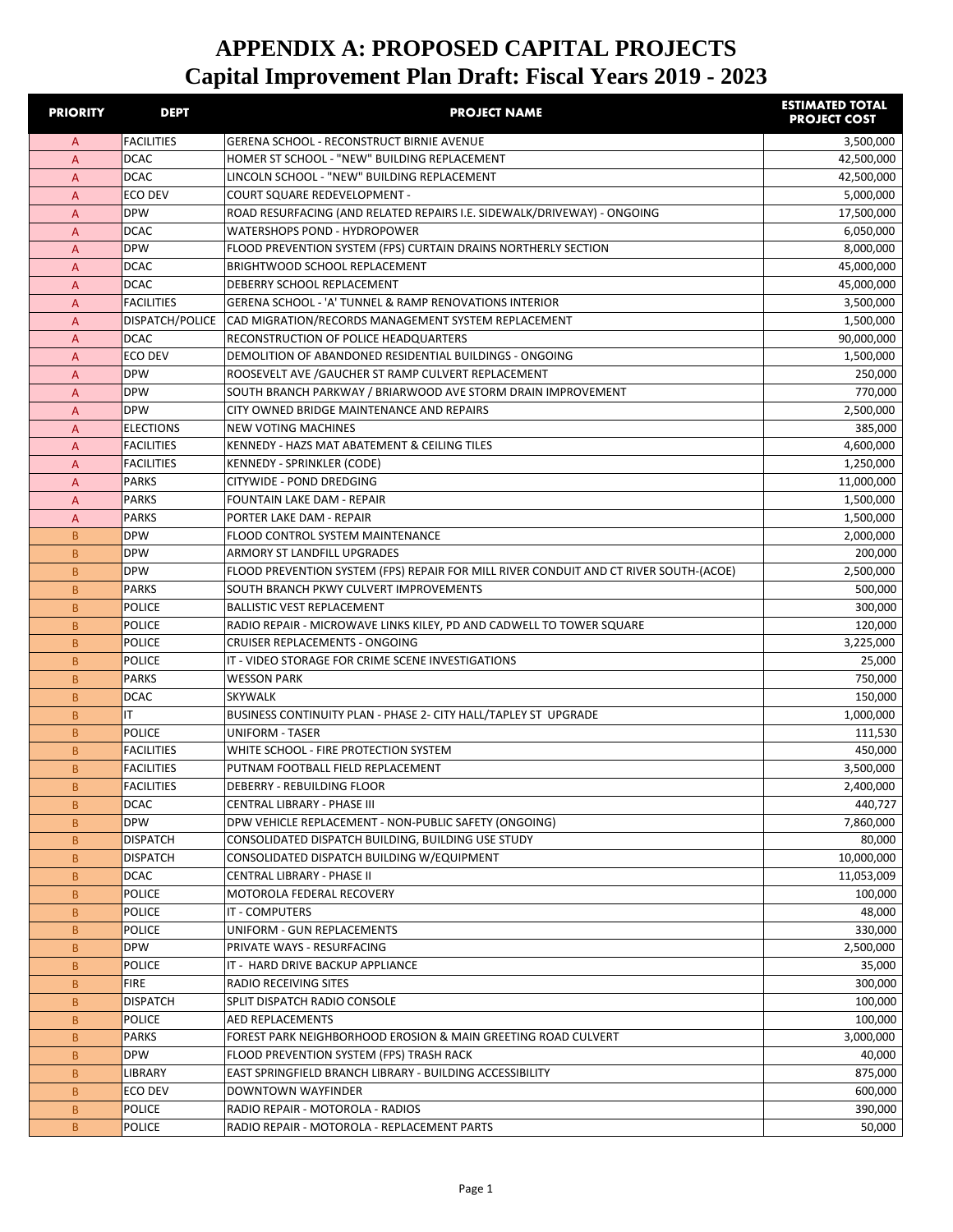| <b>PRIORITY</b> | <b>DEPT</b>                            | <b>PROJECT NAME</b>                                                                                          | <b>ESTIMATED TOTAL</b><br><b>PROJECT COST</b> |
|-----------------|----------------------------------------|--------------------------------------------------------------------------------------------------------------|-----------------------------------------------|
| B.              | <b>FACILITIES</b>                      | <b>CITY HALL - PERIMETER SECURITY</b>                                                                        | 750,000                                       |
| <sub>B</sub>    | <b>POLICE</b>                          | IT - ANALOG CAMERAS TO DIGITAL & STORAGE                                                                     | 60,858                                        |
| B               | <b>POLICE</b>                          | RADIO REPAIR - CORE CLIENT                                                                                   | 150,000                                       |
| B               | <b>POLICE</b>                          | IT - FIXED LPR SAT 5 ACCESS POINTS                                                                           | 90,000                                        |
| <sub>B</sub>    | <b>DCAC</b>                            | COMMERCE - ROOF REPLACEMENT - 2018 MSBA SOI                                                                  | 4,500,000                                     |
| B               | <b>DCAC</b>                            | MILTON BRADLEY - ROOF REPLACEMENT - 2018 MSBA SOI                                                            | 1,500,000                                     |
| B               | <b>DCAC</b>                            | SUMNER AVE ELEMENTARY - ROOF REPLACEMENT - 2018 MSBA SOL                                                     | 3,000,000                                     |
| B               | <b>FACILITIES</b>                      | <b>SCI-TECH - CHILLERS &amp; TOWERS</b>                                                                      | 2,500,000                                     |
| B               | <b>FACILITIES</b>                      | TALMADGE - WINDOWS & DOORS - 2018 MSBA SOI                                                                   | 2,500,000                                     |
| B               | <b>FACILITIES</b>                      | GERENA SCHOOL - HVAC REPLACEMENTS & UPGRADES - 2018 MSBA SOI                                                 | 20,000,000                                    |
| B               | <b>PARKS</b>                           | <b>FOREST PARK ROADWAYS</b>                                                                                  | 950,000                                       |
| <sub>B</sub>    | <b>PARKS</b>                           | UPGRADES TO ALL CITY PARKS FOR UNIVERSAL ACCESSIBILITY                                                       | 750,000                                       |
| B.              | <b>FACILITIES</b>                      | SYMPHONY HALL - EMERGENCY GENERATOR                                                                          | 220,000                                       |
| <sub>B</sub>    | <b>FIRE</b>                            | RIVER RESCUE BOAT PURCHASE                                                                                   | 150,000                                       |
| <sub>B</sub>    | IT                                     | <b>FIBER NETWORK EXPANSION</b>                                                                               | 1,000,000                                     |
| B.              | <b>DCAC</b>                            | <b>BOWLES - ROOF REPLACEMENT</b>                                                                             | 1,500,000                                     |
| <sub>B</sub>    | <b>DCAC</b>                            | BALLIET ELEMENTARY - WINDOWS & DOORS - 2018 MSBA SOI                                                         | 2,500,000                                     |
| B               | <b>DCAC</b>                            | <b>CENTRAL HIGH - CHILLERS &amp; HVAC UPGRADES</b>                                                           | 2,500,000                                     |
| B               | <b>PARKS</b>                           | DISTRICT AND GOLF COURSE MAINTENANCE BUILDINGS                                                               | 3,500,000                                     |
| <sub>B</sub>    | <b>PARKS</b>                           | <b>ZOO IMPROVEMENTS</b>                                                                                      | 2,000,000                                     |
| <sub>B</sub>    | <b>FACILITIES</b>                      | VARIOUS LOCATIONS (SCHOOL) - FIRE ALARM SYSTEM UPDATES                                                       | 9,000,000                                     |
| <sub>B</sub>    | <b>POLICE</b>                          | IT - NETWORK SWITCHES NEED REPLACEMENT                                                                       | 60,000                                        |
| <sub>B</sub>    | <b>POLICE</b>                          | DB - FORENSICS VAN REPLACEMENT                                                                               | 150,000                                       |
| <sub>B</sub>    | <b>PARKS</b>                           | VAN HORN PARK                                                                                                | 1,500,000                                     |
| B               | <b>POLICE</b>                          | PROPERTY AND EVIDENCE TRUCK                                                                                  | 45,000                                        |
| B               | <b>FACILITIES</b>                      | <b>BALLIET ELEMENTARY - INTERIOR UPGRADES</b>                                                                | 200,000                                       |
| B               | <b>FACILITIES</b>                      | CENTRAL HIGH - DRAINAGE PARKING LOT                                                                          | 675,000                                       |
| B               | <b>FACILITIES</b>                      | CENTRAL HIGH - GYM (BLEACHERS) INT                                                                           | 400,000                                       |
| B               | <b>FACILITIES</b>                      | CENTRAL HIGH - PAVING PARKING LOT                                                                            | 650,000                                       |
| B.              | <b>PARKS</b>                           | HORTICULTURAL CENTER/BOTANICAL GARDEN                                                                        | 3,000,000                                     |
| B               | <b>FACILITIES</b>                      | SYMPHONY HALL - SERVICE & LIGHTING UPGRADES                                                                  | 2,000,000                                     |
| B               | PARKS                                  | CITYWIDE - LIGHTING AND SECURITY CAMERA                                                                      | 1,500,000                                     |
| B               | <b>DPW</b>                             | <b>VARIOUS LOCATIONS - ADA RETROFITS</b>                                                                     | 2,500,000                                     |
| B               | <b>POLICE</b>                          | IT - CARD ACCESS READER                                                                                      | 35,000                                        |
| B               | <b>POLICE</b>                          | LATENT FINGERPRINT SYSTEM                                                                                    | 28,000                                        |
| B               | <b>DCAC</b>                            | <b>BRUNTON - ROOF REPLACEMENT</b>                                                                            | 1,200,000                                     |
| B               | <b>DCAC</b>                            | INDIAN ORCHARD ELEMENTARY - ROOF REPLACEMENT - 2018 MSBA SOI                                                 | 1,500,000                                     |
| B               | <b>DCAC</b>                            | WASHINGTON - WINDOWS & DOORS - 2018 MSBA SOI<br>GLENWOOD SCHOOL - ROOF REPLACEMENT - 2018 MSBA SOI           | 2,500,000                                     |
| B               | <b>FACILITIES</b>                      |                                                                                                              | 760,000                                       |
| B               | <b>FACILITIES</b>                      | TALMADGE - BOILERS - 2018 MSBA SOI                                                                           | 1,000,000<br>1,000,000                        |
| B.              | <b>FACILITIES</b>                      | SCI-TECH - BOILERS - 2018 MSBA SOI<br>INDIAN ORCHARD - BOILERS - 2018 MSBA SOI                               |                                               |
| B.              | <b>FACILITIES</b>                      |                                                                                                              | 1,000,000                                     |
| B.              | <b>FACILITIES</b><br><b>FACILITIES</b> | GERENA SCHOOL - WINDOWS & DOORS - 2018 MSBA SOI<br>SOUTH END MIDDLE SCHOOL - WINDOWS & DOORS - 2017 MSBA SOL | 7,500,000                                     |
| B.              | <b>DCAC</b>                            | <b>BOLAND - ROOF REPLACEMENT</b>                                                                             | 2,500,000<br>3,000,000                        |
| B               | <b>DCAC</b>                            | HARRIS ELEMENTARY - ROOF REPLACEMENT                                                                         |                                               |
| B               |                                        |                                                                                                              | 1,500,000                                     |
| B.              | <b>DCAC</b>                            | REBECCA JOHNSON - WINDOWS & DOORS                                                                            | 5,000,000                                     |
| B.              | <b>FACILITIES</b>                      | DORMAN - ROOF REPLACEMENT (MAIN BUILDING)                                                                    | 1,500,000                                     |
| B               | <b>FACILITIES</b>                      | LINCOLN - ROOF REPLACEMENT                                                                                   | 1,500,000                                     |
| B               | <b>FACILITIES</b>                      | VAN SICKLE - ROOF REPLACEMENT                                                                                | 4,500,000                                     |
| B               | <b>PARKS</b>                           | FOREST PARK - TROLLEY PAVILION                                                                               | 500,000                                       |
| B.              | <b>POLICE</b>                          | <b>VIDEO WALL</b>                                                                                            | 100,000                                       |
| B               | <b>POLICE</b>                          | IT - DASH CAM STORAGE                                                                                        | 152,640                                       |
| B               | <b>POLICE</b>                          | IT - DASH CAMS                                                                                               | 2,125,000                                     |
| B.              | <b>FACILITIES</b>                      | CENTRAL HIGH - MOTORS, VFD, STEAM TRAPS                                                                      | 500,000                                       |
| B.              | <b>FACILITIES</b>                      | BRIDGE - ADA REQUIREMENTS 1ST FLOOR                                                                          | 900,000                                       |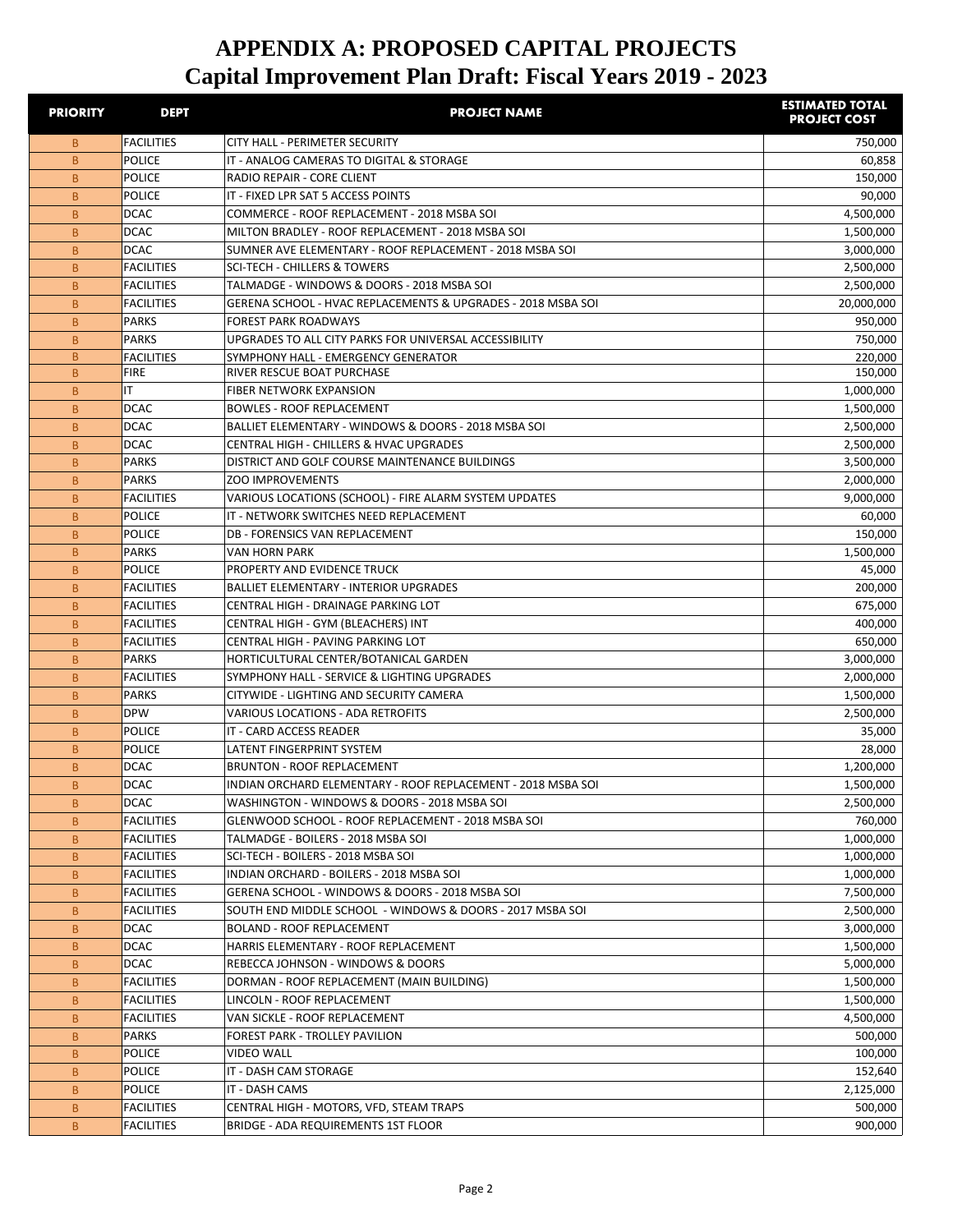| <b>PRIORITY</b> | <b>DEPT</b>       | <b>PROJECT NAME</b>                                           | <b>ESTIMATED TOTAL</b><br><b>PROJECT COST</b> |
|-----------------|-------------------|---------------------------------------------------------------|-----------------------------------------------|
| B               | <b>FACILITIES</b> | <b>LIBERTY SCHOOL - REDESIGN ADA ENTRANCES</b>                | 400,000                                       |
| B.              | <b>PARKS</b>      | FOREST PARK - COMFORT SHELTER/DROP-IN CENTER                  | 1,000,000                                     |
| B               | <b>PARKS</b>      | REPLACEMENT OF MAINTENANCE EQUIPMENT                          | 2,000,000                                     |
| B               | <b>PARKS</b>      | FOREST PARK - AQUATIC GARDENS AND FERN GROVE RESTORATION      | 1,200,000                                     |
| B               | <b>FACILITIES</b> | SUMNER AVE ELEMENTARY - BOILERS - 2018 MSBA SOI               | 2,000,000                                     |
| B.              | <b>PARKS</b>      | UPDATE STREET TREE INVENTORY AND TREE REPLACEMENT PROGRAM     | 750,000                                       |
| B.              | <b>PARKS</b>      | <b>FOREST PARK - TRAIL RENOVATIONS</b>                        | 750,000                                       |
| B.              | <b>FACILITIES</b> | <b>KENSINGTON - SPRINKLER (CODE)</b>                          | 50,000                                        |
| B.              | <b>FACILITIES</b> | LINCOLN SCHOOL - SPRINKLER (CODE)                             | 75,000                                        |
| B               | <b>FACILITIES</b> | WHITE SCHOOL - SPRINKLER (CODE)                               | 35,000                                        |
| B               | <b>FACILITIES</b> | <b>GERENA SCHOOL - EJECTION PUMPS</b>                         | 1,500,000                                     |
| B.              | <b>FACILITIES</b> | <b>GERENA SCHOOL - SEAL WALLS EXTERIOR</b>                    | 4,500,000                                     |
| B.              | LIBRARY           | ALL BRANCHES - COMPUTER UPGRADES                              | 80,000                                        |
| B.              | <b>FIRE</b>       | MOBILE DATA TERMINAL REPLACEMENT                              | 40,000                                        |
| B               | <b>DPW</b>        | <b>CREST STREET OUTFALL OVERHAUL</b>                          | 750,000                                       |
| B               | <b>POLICE</b>     | <b>IT ARCHIVING</b>                                           | 75,000                                        |
| B               | <b>POLICE</b>     | <b>IT SANS UPGRADE</b>                                        | 250,000                                       |
| B               | <b>PARKS</b>      | <b>TREE NURSERY</b>                                           | 500,000                                       |
| B.              | <b>PARKS</b>      | <b>HABITAT MANAGEMENT</b>                                     | 1,000,000                                     |
| B.              | <b>PARKS</b>      | CHICOPEE RIVER WATERFRONT (INDIAN ORCHARD)                    | 500,000                                       |
| B.              | <b>PARKS</b>      | <b>VETERAN'S GOLF COURSE IMPROVEMENTS</b>                     | 3,500,000                                     |
| B.              | <b>PARKS</b>      | <b>FRANCONIA GOLF COURSE IMPROVEMENTS</b>                     | 1,200,000                                     |
| B               | <b>DPW</b>        | SIDEWALK REPLACEMENT PROGRAM                                  | 15,000,000                                    |
| B               | <b>FACILITIES</b> | POTTENGER - REPLACE HALLWAY & CLASSROOM CEILING               | 600,000                                       |
| B.              | <b>FACILITIES</b> | CITYWIDE - HAZARDOUS WASTE SITE CLEANUPS                      | 12,000,000                                    |
| B.              | <b>DCAC</b>       | CAMPANILE AND PLAZA RESTORATION                               | 26,000,000                                    |
| B.              | LIBRARY           | MASON SQUARE - OUTDOOR COMMUNITY PERFORMING SPACE             | 40,000                                        |
| B               | <b>PARKS</b>      | CITYWIDE - SPLASH PAD REPLACEMENT (CITY UPGRADES)             | 2,500,000                                     |
| B               | <b>PARKS</b>      | CAMP STAR ANGELINA REDEVELOPMENT                              | 1,750,000                                     |
| B               | <b>PARKS</b>      | <b>STONE HOUSE</b>                                            | 500,000                                       |
| B.              | <b>PARKS</b>      | UPGRADE PARK/ SCHOOL ATHLETIC FIELDS                          | 3,000,000                                     |
| B.              | <b>FACILITIES</b> | BALLIET - ELECTRICAL FPE PANEL REPLACEMENT                    | 125,000                                       |
| B.              | <b>FACILITIES</b> | <b>BOWLES - ELECTRICAL FPE PANEL REPLACEMENT</b>              | 350,000                                       |
| B.              | <b>FACILITIES</b> | BRUNTON - ELECTRICAL FPE PANEL REPLACEMENT                    | 120,000                                       |
| B               | <b>FACILITIES</b> | KENSINGTON - ELECTRICAL FPE PANEL REPLACEMENT                 | 400,000                                       |
| B               | <b>FACILITIES</b> | LINCOLN - ELECTRICAL FPE PANEL REPLACEMENT                    | 400,000                                       |
| B               | <b>FACILITIES</b> | WALSH - ELECTRICAL FPE PANEL REPLACEMENT                      | 125,000                                       |
| B               | <b>PARKS</b>      | FIVE MILE POND PARK - PHASE 1                                 | 1,500,000                                     |
| B               | <b>PARKS</b>      | COURT SQUARE - SIDEWALK UPGRADES/REPAIRS                      | 300,000                                       |
| $\mathsf B$     | IT.               | VOIP/PBX PLATFORM FOR CITY TELECOMMUNICATIONS                 | 1,000,000                                     |
| B               | IT.               | DESKTOP/LAPTOP REPLACEMENT (ONGOING)                          | 40,000                                        |
| B               | <b>PARKS</b>      | FOREST PARK MAGAWISKA RD STABILITY AND DRAINAGE               | 800,000                                       |
| B               | <b>PARKS</b>      | <b>WALKER GRANDSTAND RENOVATION (CPA)</b>                     | 2,000,000                                     |
| B               | <b>PARKS</b>      | <b>BRECKWOOD POND DAM - REPAIR</b>                            | 1,500,000                                     |
| B               | <b>PARKS</b>      | <b>FOREST PARK - LOOP TRAIL</b>                               | 500,000                                       |
| B               | <b>DPW</b>        | REPLACEMENT OF VEHICLES/EQUIP. - ENTERPRISE FUND - ONGOING    | 4,183,627                                     |
| B               | <b>FACILITIES</b> | KENNEDY - POOL REPLACEMENT AND BUILDING REPAIRS               | 6,000,000                                     |
| B               | <b>FACILITIES</b> | MILTON BRADLEY SCHOOL - REPLACE POOL FILTER SYSTEM            | 150,000                                       |
| B               | <b>DPW</b>        | NPDES PHASE II PERMIT COMPLIANCE - STORM DRAIN OUTLET TESTING | 5,000,000                                     |
| B               | <b>DCAC</b>       | POTTENGER - WINDOWS & DOORS                                   | 2,500,000                                     |
| B               | <b>PARKS</b>      | <b>GREENLEAF PARK</b>                                         | 2,500,000                                     |
| B.              | <b>PARKS</b>      | BLUNT PARK - PHASE II BIKEWAY/WALKWAY & PARK IMPROVEMENTS     | 2,000,000                                     |
| B               | <b>PARKS</b>      | ACQUIRE MARGINAL LOTS VIA TAX TITLE PROCESS                   | 1,500,000                                     |
| B               | <b>PARKS</b>      | CITYWIDE - REPLACEMENT PLAYGROUND EQUIPMENT                   | 1,200,000                                     |
| B               | <b>PARKS</b>      | CITYWIDE - BASKETBALL COURT IMPROVEMENTS                      | 1,000,000                                     |
| B               | <b>PARKS</b>      | TRIANGLE/TERRACE RESTORATIONS                                 | 750,000                                       |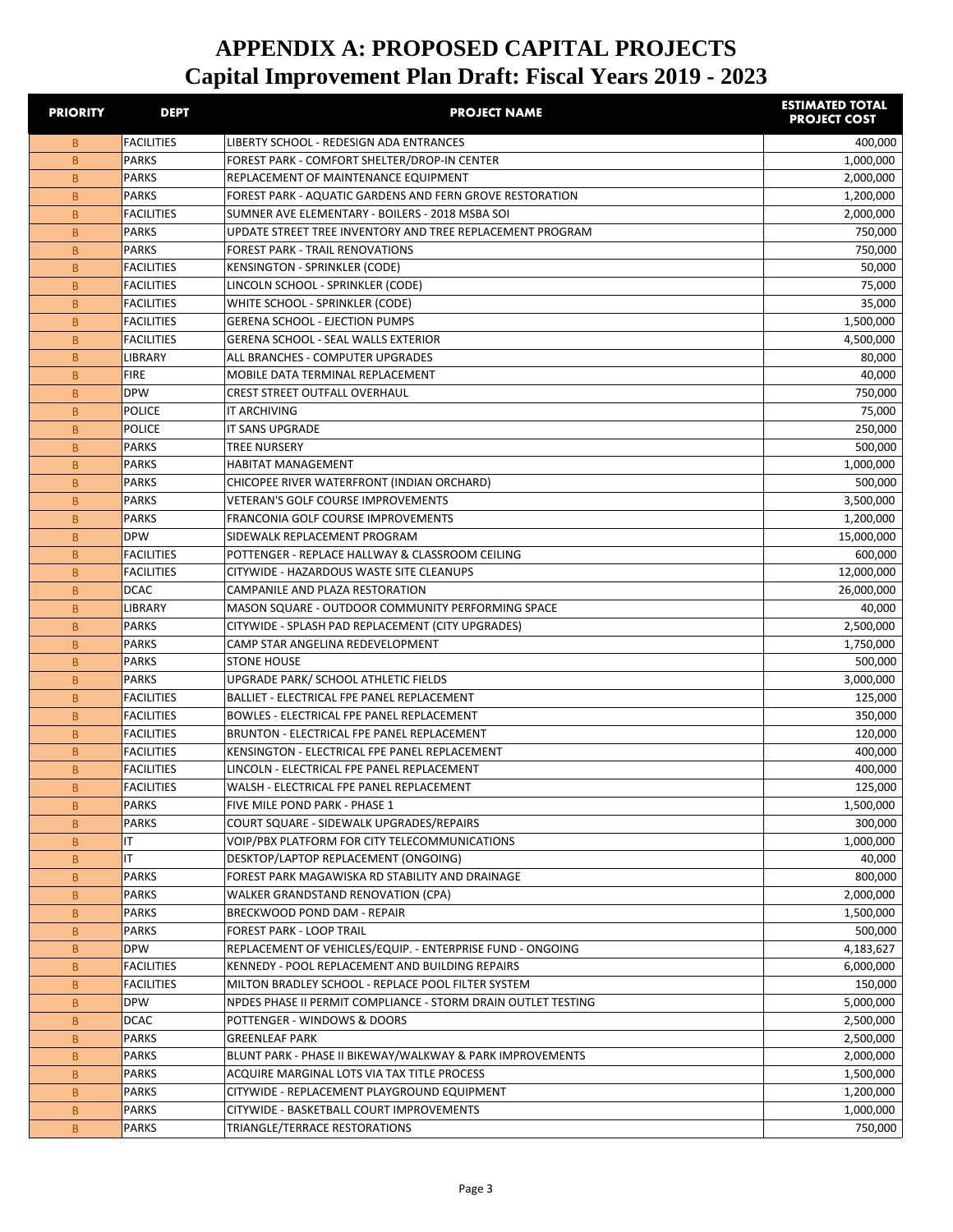| <b>PRIORITY</b> | <b>DEPT</b>           | <b>PROJECT NAME</b>                                                                             | <b>ESTIMATED TOTAL</b><br><b>PROJECT COST</b> |
|-----------------|-----------------------|-------------------------------------------------------------------------------------------------|-----------------------------------------------|
| B.              | PARKS                 | NORTH RIVERFRONT PARK BOAT HOUSE                                                                | 2,000,000                                     |
| B               | <b>PARKS</b>          | ALDEN STREET PARK                                                                               | 750,000                                       |
| B               | <b>PARKS</b>          | <b>CITYWIDE - TENNIS COURTS</b>                                                                 | 1,500,000                                     |
| B               | PARKS                 | <b>FOREST PARK - BOWLES FOUNTAIN RESTORATION</b>                                                | 400,000                                       |
| B               | <b>FACILITIES</b>     | CENTRAL HIGH - EXTERIOR DOORS                                                                   | 350,000                                       |
| B               | <b>PARKS</b>          | CYR ARENA EQUIPMENT AND REPAIRS                                                                 | 2,000,000                                     |
| B               | <b>PARKS</b>          | CONSTRUCTION OF A NEW DRIVING RANGE                                                             | 2,000,000                                     |
| B               | <b>DPW</b>            | TRAFFIC SIGNAL INSTALLATIONS AT VARIOUS LOCATIONS                                               | 500,000                                       |
| B               | <b>DPW</b>            | TRAFFIC SIGNAL BETTERMENTS AT VARIOUS LOCATIONS                                                 | 500.000                                       |
| B               | <b>FIRE</b>           | FIRE VEHICLE REPLACEMENT                                                                        | 220,000                                       |
| B               | <b>PARKS</b>          | <b>GREENLEAF PARK TRAFFIC SIGNAL / FRONT ENTRANCE</b>                                           | 2,500,000                                     |
| B               | <b>PARKS</b>          | <b>MEADOW BROOK RAVINE RESTORATION</b>                                                          | 1,500,000                                     |
| B               | <b>FACILITIES</b>     | CITY HALL - EMERGENCY GENERATOR                                                                 | 225,000                                       |
| B               | <b>PARKS</b>          | MCKNIGHT GLEN IMPROVEMENTS                                                                      | 500,000                                       |
| B               | <b>PARKS</b>          | <b>FORESTRY</b>                                                                                 | 500,000                                       |
| B               | <b>PARKS</b>          | SOUTH BRANCH PARKWAY (GUNNERY SERGEANT THOMAS J. SULLIVAN                                       | 500,000                                       |
| B               | <b>PARKS</b>          | <b>GODFREY TRIANGLE (CPA)</b>                                                                   | 300,000                                       |
| B.              | <b>PARKS</b>          | VACANT LOT IMPROVEMENTS - SIX CORNERS (CPA)                                                     | 250,000                                       |
| B               | <b>DPW</b><br>LIBRARY | SIGNAL UPGRADES WITH FLASHING YELLOW ARROWS AT VARIOUS LOCATIONS                                | 1,250,000                                     |
| B.              | <b>FACILITIES</b>     | ALL BRANCHES - ELECTRICAL OUTLETS ACCOMMODATE LAPTOPS<br>DUGGAN - INTERIOR RENOVATION BATHROOMS | 60,000<br>2,400,000                           |
| B<br>B          | <b>FACILITIES</b>     | VARIOUS LOCATIONS (MUNICIPAL) - UST REMOVAL                                                     | 900,000                                       |
| B               | <b>FACILITIES</b>     | VARIOUS LOCATIONS (SCHOOL) -UST REMOVAL                                                         | 1,350,000                                     |
| B               | <b>DPW</b>            | STORMWATER OUTFALL IMPROVEMENTS                                                                 | 4,000,000                                     |
| B               | <b>FIRE</b>           | DIGITAL FIRE GROUND COMMUNICATIONS                                                              | 205,127                                       |
| B               | <b>PARKS</b>          | <b>HUBBARD PARK</b>                                                                             | 750,000                                       |
| B               | <b>PARKS</b>          | <b>MYRTLE STREET PARK</b>                                                                       | 500,000                                       |
| B               | <b>PARKS</b>          | <b>MARSHALL ROY PARK</b>                                                                        | 500,000                                       |
| B               | <b>FACILITIES</b>     | FIRST MEETING HOUSE PARISH - ROOF REPLACEMENT                                                   | 300,000                                       |
| B               | <b>PARKS</b>          | <b>CARRIAGE HOUSE - MAJOR REPAIRS</b>                                                           | 1,500,000                                     |
| B               | <b>PARKS</b>          | PARK SIGNAGE PROGRAM AND REPLACEMENT PROJECT                                                    | 600,000                                       |
| B               | LIBRARY               | REPLACE 2004 FORD CUTVAN FOR LIBRARY MAINTENANCE STAFF FOR LIBRARY SYSTEM                       | 50,000                                        |
| B               | <b>LIBRARY</b>        | BRANCH LIBRARIES FACILITY ASSESSMENT STUDY                                                      | 50,000                                        |
| B               | <b>FACILITIES</b>     | DUGGAN - INTERIOR RENOVATION CREATE SCIENCE HIGH SCHOOL                                         | 5,000,000                                     |
| B               | <b>PARKS</b>          | <b>MCKNIGHT TRAIL</b>                                                                           | 4,500,000                                     |
| B               | <b>PARKS</b>          | FOREST PARK MUSEUM AND COMMUNITY SPACE (CPA)                                                    | 1,200,000                                     |
| B.              | <b>PARKS</b>          | HENNESSEY PARK (CPA)                                                                            | 350,000                                       |
| B               | <b>PARKS</b>          | FOREST PARK - DR. SEUSS TRAIL                                                                   | 1,200,000                                     |
| B               | <b>PARKS</b>          | UPGRADES TO GREEN INFRASTRUCUTRES                                                               | 800,000                                       |
| B               | <b>POLICE</b>         | LOCKERS                                                                                         | 50,000                                        |
| B.              | <b>PARKS</b>          | MERRICK PARK PEDESTRIAN WALKWAYS                                                                | 500,000                                       |
| B               | <b>FIRE</b>           | SIXTEEN ACRES FIRE STATION REPLACEMENT                                                          | 4,000,000                                     |
| $\mathsf{C}$    | PARKS                 | <b>LOON POND BEACH</b>                                                                          | 1,500,000                                     |
| C               | <b>FIRE</b>           | FIRE EQUIPMENT STORAGE FACILITY                                                                 | 1,200,000                                     |
| C               | <b>FACILITIES</b>     | SCI-TECH - GYM REPAIRS - BLEACHERS, ROOF DRAINS, FLOOR                                          | 320,000                                       |
| C               | PARKS                 | <b>FOREST PARK - AMPHITHEATER</b>                                                               | 750,000                                       |
| С               | <b>FIRE</b>           | REPAVING CRUMBLING APPARATUS BAY APRONS                                                         | 250,000                                       |
| C               | <b>LIBRARY</b>        | CENTRAL LIBRARY; SIXTEEN ACRES; BRIGHTWOOD BRANCHES                                             | 75,000                                        |
| C               | <b>FACILITIES</b>     | DPW OFFICE CENTER - MOTORS ANND VFDS                                                            | 55,000                                        |
| C               | <b>DPW</b>            | NEW INVERTERS FOR THE TRAFFIC TRUCKS                                                            | 30,000                                        |
| $\mathsf{C}$    | <b>LIBRARY</b>        | ALL BRANCHES - RFID                                                                             | 800,000                                       |
| C               | <b>FACILITIES</b>     | CITY HALL - ESPLANADE RESTORATION                                                               | 500,000                                       |
| C               | <b>FACILITIES</b>     | FIRE HEADQUARTERS - PARKING LOT REPAIRS                                                         | 300,000                                       |
| $\mathsf{C}$    | <b>FACILITIES</b>     | INDIAN ORCHARD FIRE STATION- PARKING LOT                                                        | 150,000                                       |
| $\mathsf{C}$    | <b>FACILITIES</b>     | SIXTEEN ACRES FIRE STATION - PARKING LOT                                                        | 135,000                                       |
| C               | <b>PARKS</b>          | OPEN SPACE - CHICOPEE/SPRINGFIELD LINE                                                          | 250,000                                       |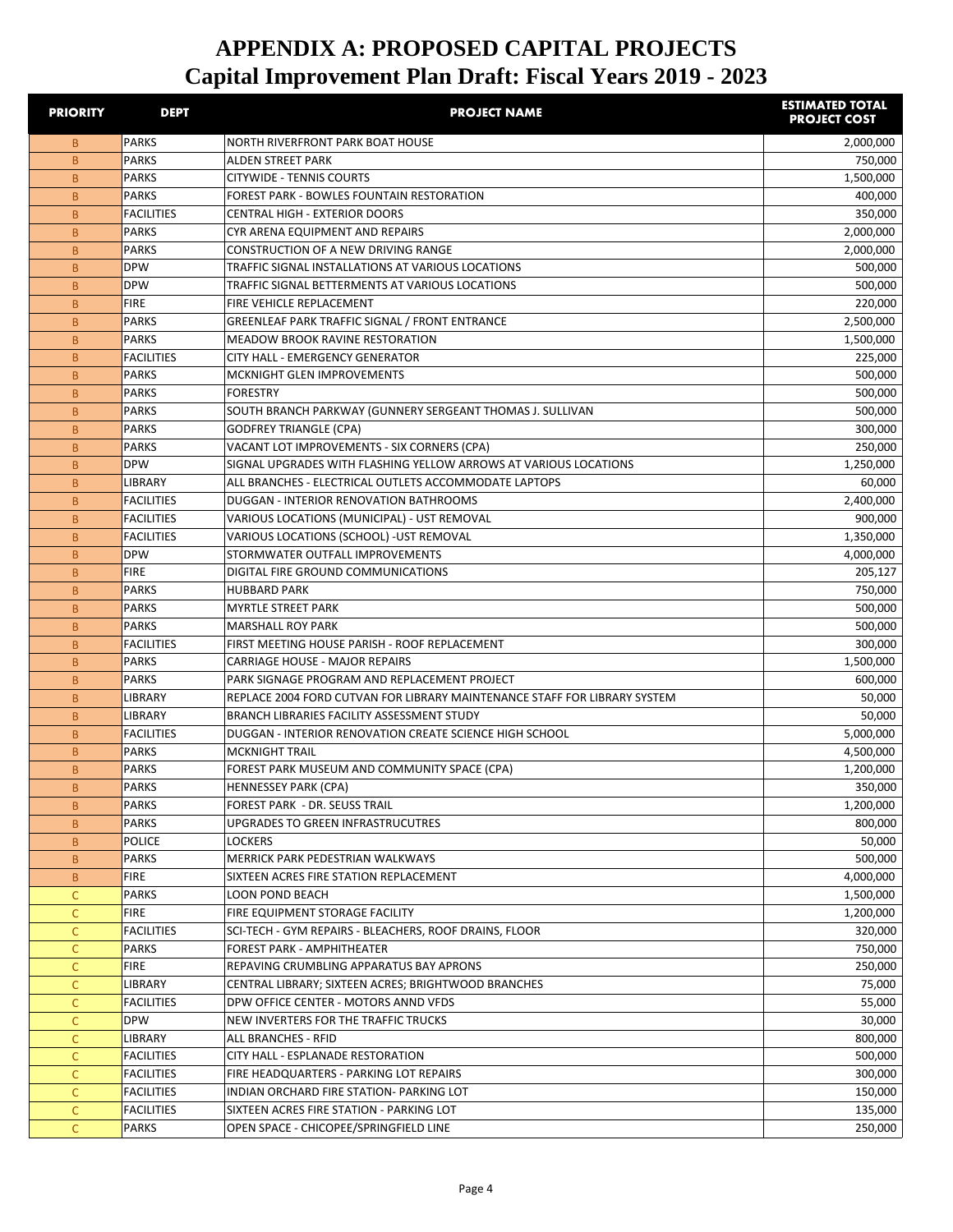| <b>PRIORITY</b> | <b>DEPT</b>       | <b>PROJECT NAME</b>                                              | <b>ESTIMATED TOTAL</b><br><b>PROJECT COST</b> |
|-----------------|-------------------|------------------------------------------------------------------|-----------------------------------------------|
| C.              | <b>FACILITIES</b> | CITY HALL ANNEX - WINDOWS                                        | 180,000                                       |
| C               | <b>FACILITIES</b> | CITY HALL ANNEX - FLOORING                                       | 75,000                                        |
| C               | <b>FACILITIES</b> | SPRINGFIELD MUNICIPAL OPS CENTER (DPW TAPLEY) - ROOF             | 3,500,000                                     |
| $\mathsf{C}$    | <b>PARKS</b>      | FOREST PARK - DUCK POND OUTLETS IMPROVEMENTS                     | 1,000,000                                     |
| $\mathsf{C}$    | <b>PARKS</b>      | WALSH - PLAYGROUND                                               | 130,000                                       |
| C               | <b>FACILITIES</b> | CITY HALL ANNEX - RENOVATE                                       | 5,000,000                                     |
| C               | <b>PARKS</b>      | <b>KENEFICK PARK</b>                                             | 1,200,000                                     |
| C               | <b>PARKS</b>      | CRAFTSMEN CORNER AND ICIE JONES REALTY (FIVE MILE POND) PURCHASE | 750,000                                       |
| C               | POLICE            | IT - MICROSOFT LICENSES                                          | 30,000                                        |
| C               | <b>FACILITIES</b> | FIRE HEADQUARTERS - NEW ROOF                                     | 400,000                                       |
| C               | <b>FACILITIES</b> | WHITE SCHOOL - INSTALL DROP CEILING                              | 200,000                                       |
| C               | <b>FACILITIES</b> | BRUNTON - DROP CEILING INSTALLATION PROGRAM                      | 35,000                                        |
| C               | <b>FACILITIES</b> | DEBERRY - DROP CEILING INSTALLATION PROGRAM                      | 800,000                                       |
| C               | POLICE            | 130 PEARL ST. UPPER PARKING LOT IMPROVEMENTS                     | 80,000                                        |
| $\mathsf{C}$    | <b>FACILITIES</b> | FIRE ALARM BUILDING - COMPLETE RENOVATION                        | 1,500,000                                     |
| C               | <b>FACILITIES</b> | FIRE REPAIR BUILDING - COMPLETE RENOVATION                       | 1,250,000                                     |
| $\mathsf{C}$    | <b>FACILITIES</b> | VARIOUS LOCATIONS (SCHOOL) - SECURITY IMPROVEMENTS               | 5,000,000                                     |
| $\mathsf{C}$    | <b>PARKS</b>      | FOREST PARK - SWAN POND DAM PHASE 2                              | 3,000,000                                     |
| C               | LIBRARY           | <b>LIBRARY ON WHEELS</b>                                         | 200,000                                       |
| C               | <b>PARKS</b>      | CAMP WILDER PARK AND QUARRY POND                                 | 300,000                                       |
| C               | <b>FACILITIES</b> | CITY HALL - WINDOW REPLACEMENT AND REPAIRS TO LEADED WINDOWS     | 6,250,000                                     |
| C               | <b>PARKS</b>      | FOREST PARK - ZOO DRAINAGE REPAIR                                | 500,000                                       |
| C               | <b>LIBRARY</b>    | SIXTEEN ACRES; EAST SPFLD; INDIAN ORCH - REPLACE PHONE SYSTEM    | 50,000                                        |
| C               | <b>FACILITIES</b> | VARIOUS LOCATIONS (SCHOOL) - FLOOR VAT MASTIC ABATEMENT          | 5,000,000                                     |
| C               | <b>PARKS</b>      | <b>CITY CEMETARIES</b>                                           | 400,000                                       |
| C               | <b>FACILITIES</b> | DPW E-BUILDING - NEW ROOF                                        | 150,000                                       |
| C               | <b>FACILITIES</b> | DPW OFFICE CENTER - NEW ROOF                                     | 3,500,000                                     |
| C               | <b>FACILITIES</b> | WARNER - REPLACEMENT OF FLOOR TILES                              | 440,000                                       |
| $\mathsf{C}$    | <b>FACILITIES</b> | WASHINGTON - CEILING REPLACEMENT                                 | 60,000                                        |
| $\mathsf{C}$    | <b>PARKS</b>      | NEAL PARK (SOLUTIA)                                              | 2,000,000                                     |
| C               | <b>FACILITIES</b> | <b>BOLAND - HVAC SYSTEM</b>                                      | 2,000,000                                     |
| C               | <b>FACILITIES</b> | <b>CHESTNUT - HEATING SYSTEM</b>                                 | 1,750,000                                     |
| C               | <b>FACILITIES</b> | <b>ESCO PHASE 2B</b>                                             | 7,500,000                                     |
| C               | <b>FACILITIES</b> | EAST SPRINGFIELD BRANCH LIBRARY - NEW PARKING LOT                | 300,000                                       |
| C               | <b>FACILITIES</b> | EAST SPRINGFIELD BRANCH LIBRARY - HVAC UPGRADES                  | 120,000                                       |
| C               | <b>FACILITIES</b> | REBECCA JOHNSON - SINK HOLES, PARK LOT AND GROUND REPAIRS        | 160,000                                       |
| C               | <b>FACILITIES</b> | MASON SQ. BRANCH - PARKING LOT REPAIRS                           | 250,000                                       |
| C               | <b>FACILITIES</b> | PINE POINT LIBRARY - PARKING LOT REPAIRS                         | 175,000                                       |
| C               | PARKS             | <b>FRANCONIA PAVILLION</b>                                       | 700,000                                       |
| $\mathsf{C}$    | <b>PARKS</b>      | FREEDMAN SCHOOL - PARK DESIGN AND CONSTRUCTION                   | 750,000                                       |
| $\mathsf{C}$    | <b>FACILITIES</b> | CENTRAL HIGH - MASONARY REPAIRS (EARTHQUAKE)                     | 250,000                                       |
| $\mathsf{C}$    | <b>FACILITIES</b> | <b>BEAL - BATHROOM RENOVATION</b>                                | 500,000                                       |
| $\mathsf{C}$    | <b>FACILITIES</b> | <b>DORMAN - BATHROOM RENOVATIONS</b>                             | 400,000                                       |
| C               | <b>FACILITIES</b> | ELLS - BATHROOM UPGRADE                                          | 210,000                                       |
| C               | <b>FACILITIES</b> | FREEDMAN - BATHROOM RENOVATION                                   | 360,000                                       |
| C               | <b>FACILITIES</b> | <b>GLENWOOD - BATHROOM RENOVATIONS</b>                           | 800,000                                       |
| C               | <b>FACILITIES</b> | KENNEDY - BATHROOM REPLACEMENT                                   | 1,400,000                                     |
| C               | <b>FACILITIES</b> | KENSINGTON - BATHROOM REPLACEMENT                                | 800,000                                       |
| C               | <b>FACILITIES</b> | LIBERTY - BATHROOM REPLACEMENT                                   | 500,000                                       |
| C               | <b>FACILITIES</b> | GLICKMAN - BATHROOM PARTITIONS                                   | 120,000                                       |
| C               | <b>FACILITIES</b> | CITY WIDE - ENERGY LANDSCAPE EFFIECENT DESIGN                    | 1,500,000                                     |
| C               | <b>FACILITIES</b> | SYMPHONY HALL - EXTERIOR                                         | 2,000,000                                     |
| C               | <b>DPW</b>        | VEHICLE AND EQUIPMENT STORAGE                                    | 10,000,000                                    |
| $\mathsf{C}$    | <b>FACILITIES</b> | DUGGAN - RE-ENGINEER PARKING LOTS                                | 6,000,000                                     |
| $\mathsf{C}$    | PARKS             | ADAMS PARK                                                       | 500,000                                       |
| $\mathsf{C}$    | PARKS             | <b>CALHOUN PARK</b>                                              | 500,000                                       |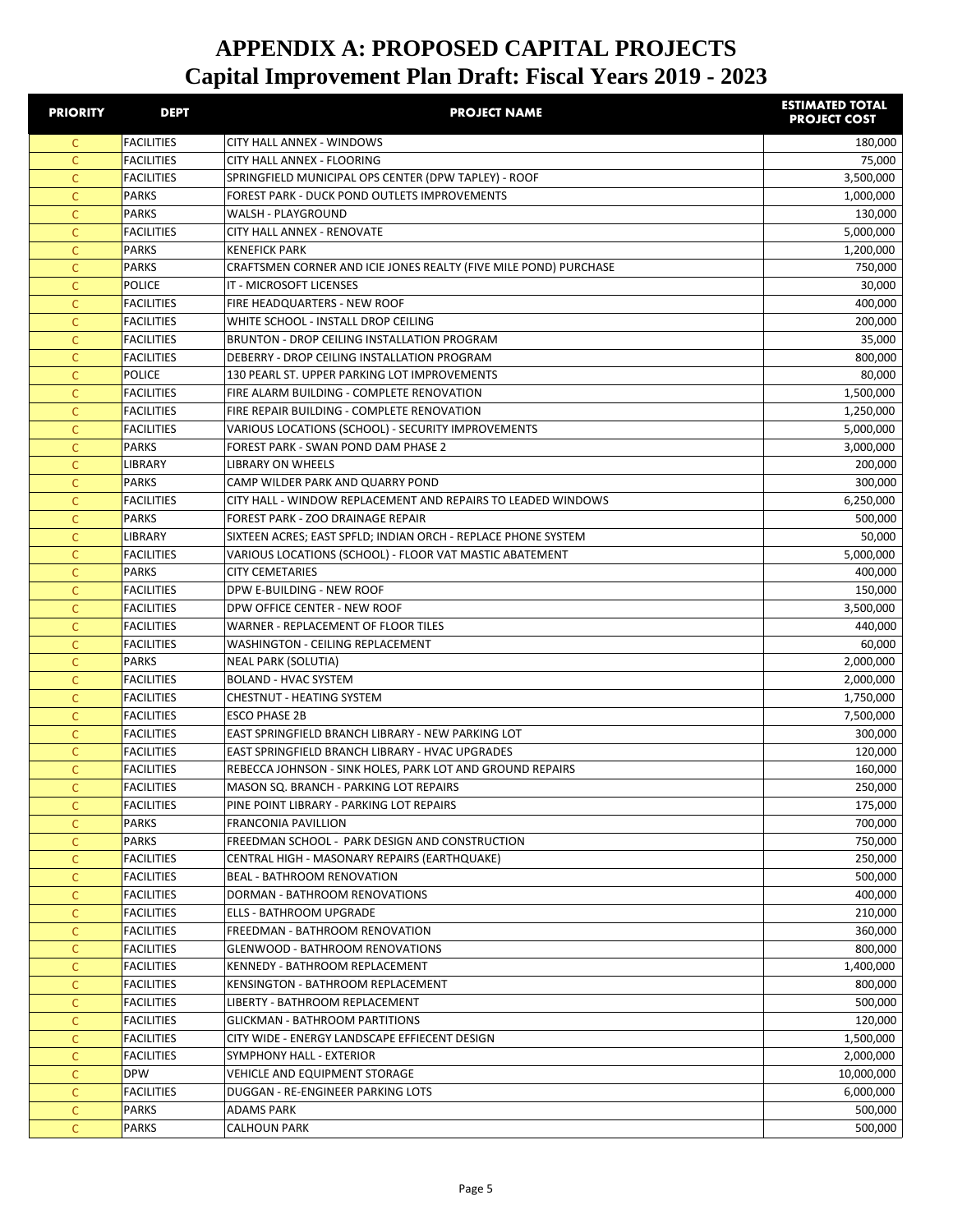| <b>PRIORITY</b> | <b>DEPT</b>                            | <b>PROJECT NAME</b>                                                    | <b>ESTIMATED TOTAL</b><br><b>PROJECT COST</b> |
|-----------------|----------------------------------------|------------------------------------------------------------------------|-----------------------------------------------|
| C.              | PARKS                                  | <b>GORDON BILL PARK (CPA)</b>                                          | 550,000                                       |
| C               | LIBRARY                                | MASON SQUARE - REPAVE PARKING LOT                                      | 62,000                                        |
| $\mathsf{C}$    | <b>FACILITIES</b>                      | CITY HALL - REMOVE STAINING                                            | 30,000                                        |
| $\mathsf{C}$    | <b>FACILITIES</b>                      | CITY HALL - RESTORE SCONCES ON CITY HALL AND THE CAMPANILE             | 100,000                                       |
| $\mathsf{C}$    | <b>FACILITIES</b>                      | WARNER - PARKING LOT REDESIGN                                          | 700,000                                       |
| C               | <b>FACILITIES</b>                      | MILTON BRADLEY - OUTDOOR PARK AREA - PLAYSCAPE                         | 300,000                                       |
| C               | <b>FACILITIES</b>                      | DEBERRY - CREATE FOUR STUDENT BATHROOMS                                | 1,600,000                                     |
| C               | <b>FACILITIES</b>                      | FIRST MEETING HOUSE SANCTUARY - HEATING RENOVATIONS                    | 150,000                                       |
| C               | <b>LIBRARY</b>                         | EAST SPRINGFIELD BRANCH LIBRARY - WINDOW REPLACEMENT                   | 65,000                                        |
| C               | <b>LIBRARY</b>                         | FOREST PARK LIBRARY - WINDOW REPLACEMENT                               | 400,000                                       |
| C               | <b>FACILITIES</b>                      | FIRE REPAIR BUILDING - NEW GENERATOR                                   | 50,000                                        |
| C               | <b>PARKS</b>                           | EMILY BILL PARK/ BUILDING (CPA)                                        | 1,500,000                                     |
| C               | <b>FACILITIES</b>                      | <b>CITY HALL - BRICK REGROUT</b>                                       | 1,000,000                                     |
| C               | <b>FACILITIES</b>                      | GLICKMAN - WINDOWS DESIGN AND REPLACEMENT                              | 1,800,000                                     |
| C               | <b>FACILITIES</b>                      | SYMPHONY HALL - BRICK REGROUT                                          | 1,000,000                                     |
| C               | <b>FACILITIES</b>                      | VARIOUS LOCATIONS (SCHOOL) - PROPERTY CONDITION ASSESSMENTS            | 1,750,000                                     |
| C               | <b>FACILITIES</b>                      | GERENA SCHOOL - 'C' TUNNEL AND RAILROAD BRIDGE                         | 5,500,000                                     |
| C               | POLICE                                 | NICE LOG RECORDER - PHASE 2                                            | 25,000                                        |
| C.              | <b>FACILITIES</b>                      | BALLIET ELEMENTARY - CREATE OUTDOOR PLAYSCAPE AREA                     | 250,000                                       |
| C.              | <b>FACILITIES</b><br><b>FACILITIES</b> | CITY HALL ANNEX - EXTERIOR MASONRY<br><b>CITY HALL ANNEX - WINDOWS</b> | 250,000<br>1,500,000                          |
| C<br>C          | <b>FACILITIES</b>                      | <b>GLICKMAN - ADVANCED EMS</b>                                         | 90,000                                        |
| C               | <b>FACILITIES</b>                      | REBECCA JOHNSON - WINDOW HARDWARE                                      | 320,000                                       |
| C               | <b>FACILITIES</b>                      | KILEY - ADVANCED EMS                                                   | 200,000                                       |
| C               | <b>FACILITIES</b>                      | SCI-TECH - ADVANCED EMS                                                | 45,000                                        |
| $\mathsf{C}$    | <b>FACILITIES</b>                      | CARRIAGE HOUSE - MAJOR REPAIRS (CPA)                                   | 1,500,000                                     |
| C               | <b>FACILITIES</b>                      | CITY HALL- COUNCIL CHAMBERS                                            | 55,000                                        |
| $\mathsf{C}$    | <b>FACILITIES</b>                      | <b>CITY HALL - WINDOWS</b>                                             | 100,000                                       |
| $\mathsf{C}$    | <b>FACILITIES</b>                      | <b>CITY HALL- HVAC</b>                                                 | 35,000                                        |
| $\mathsf{C}$    | <b>FACILITIES</b>                      | CITY HALL ANNEX - REAR SIDEWALK                                        | 22,000                                        |
| C               | <b>FACILITIES</b>                      | SYMPHONY HALL - INTERIOR WALLS                                         | 35,000                                        |
| C               | <b>FACILITIES</b>                      | SYMPHONY HALL - INTERIOR LIGHTING                                      | 30,000                                        |
| C               | <b>ELECTIONS</b>                       | POLL BOOKS                                                             | 90,000                                        |
| C               | <b>LIBRARY</b>                         | EAST SPRINGFIELD BRANCH LIBRARY - CENTRAL AIR CONDITIONING             | 45,000                                        |
| C               | <b>LIBRARY</b>                         | FOREST PARK LIBRARY - CENTRAL AIR CONDITIONING                         | 45,000                                        |
| C               | <b>FACILITIES</b>                      | FIRE HEADQUARTERS - REPLACE GENERATOR                                  | 100,000                                       |
| C               | PARKS                                  | BEAUREGARD & SCHIAVINA MEMORIAL PARK - PHASE 2                         | 850,000                                       |
| C.              | <b>FACILITIES</b>                      | DPW GARAGE - VEHICLE EXHAUST SYSTEM                                    | 500,000                                       |
| C.              | <b>PARKS</b>                           | WALSH PARK                                                             | 1,500,000                                     |
| $\mathsf{C}$    | <b>FACILITIES</b>                      | WARNER - DRYWELLS BY FRONT AND BACK                                    | 225,000                                       |
| $\mathsf{C}$    | PARKS                                  | COTTAGE HILL PARK                                                      | 1,200,000                                     |
| $\mathsf{C}$    | PARKS                                  | JAIME ULLOA PARK - PHASE 2                                             | 1,200,000                                     |
| C               | PARKS                                  | <b>GERRISH PARK</b>                                                    | 200,000                                       |
| C               | PARKS                                  | LEONARDO DA VINCI PARK                                                 | 500,000                                       |
| C               | <b>PARKS</b>                           | HARRIET TUBMAN PARK                                                    | 500,000                                       |
| C               | PARKS                                  | FOREST PARK MAINTENANCE BUILDING                                       | 450,000                                       |
| С               | <b>PARKS</b>                           | <b>DEBERRY PARK</b>                                                    | 500,000                                       |
| C               | PARKS                                  | DONNA BLAKE PARK                                                       | 750,000                                       |
| C               | <b>FACILITIES</b>                      | DPW GARAGE - HVAC UPGRADES                                             | 500,000                                       |
| C               | <b>FACILITIES</b>                      | DPW OFFICE CENTER - HVAC UPGRADES                                      | 1,500,000                                     |
| $\mathsf{C}$    | <b>FACILITIES</b>                      | INDIAN ORCHARD FIRE STATION-WINDOWS                                    | 75,000                                        |
| C               | <b>FACILITIES</b>                      | MASON SQ. FIRE STATION - WINDOWS                                       | 125,000                                       |
| C               | <b>FACILITIES</b>                      | SIXTEEN ACRES FIRE STATION - WINDOWS                                   | 40,000                                        |
| $\mathsf{C}$    | PARKS                                  | ADVANCED ENTRY SYSTEM                                                  | 1,500,000                                     |
| $\mathsf{C}$    | <b>FACILITIES</b>                      | KENSINGTON - ASBESTOS PLASTER ABATEMENT                                | 750,000                                       |
| C               | <b>FACILITIES</b>                      | SOUTH END MIDDLE - ASBESTOS PLASTER ABATEMENT                          | 4,250,000                                     |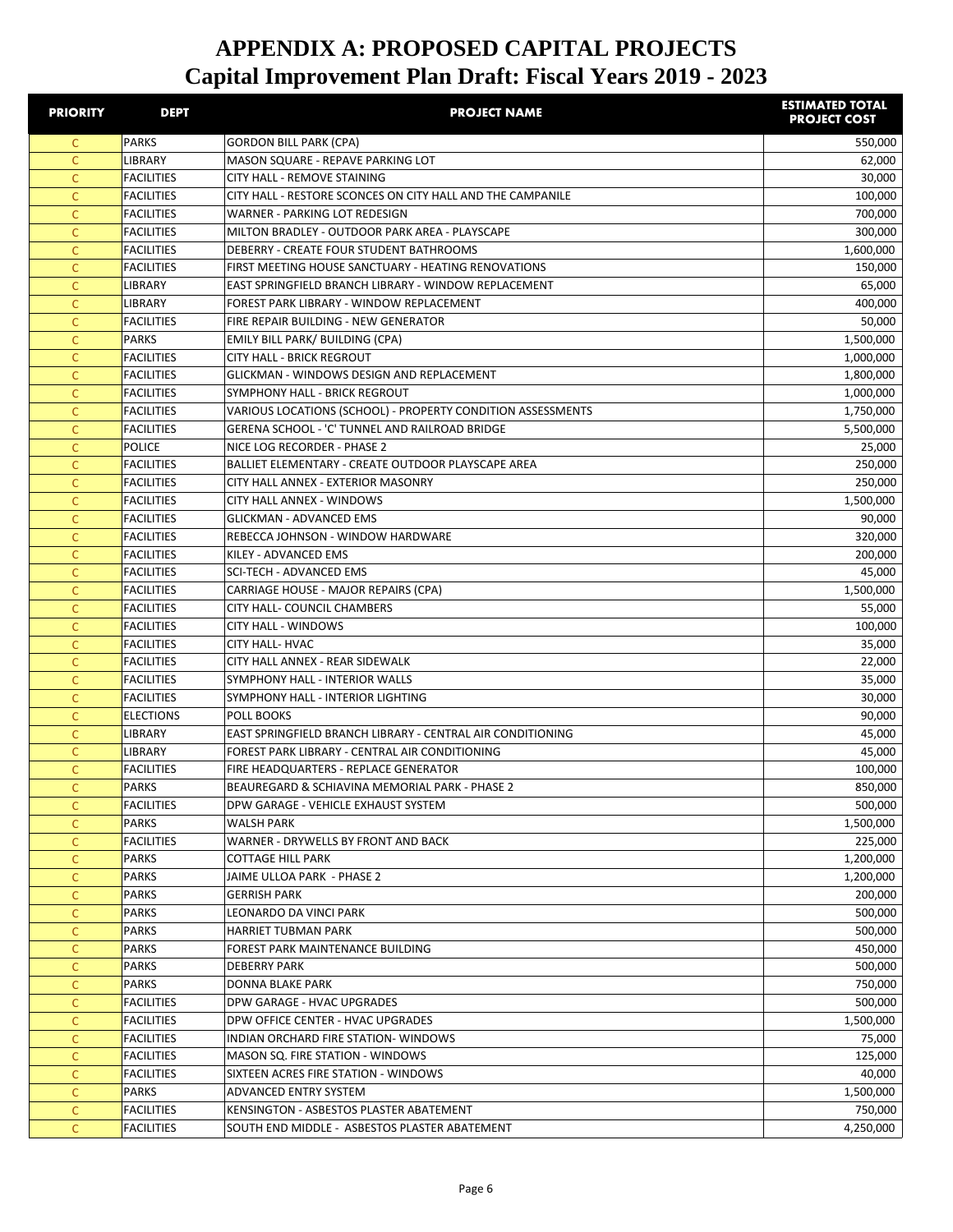| <b>PRIORITY</b> | <b>DEPT</b>       | <b>PROJECT NAME</b>                                                | <b>ESTIMATED TOTAL</b><br><b>PROJECT COST</b> |
|-----------------|-------------------|--------------------------------------------------------------------|-----------------------------------------------|
| C               | <b>FACILITIES</b> | WALSH - ASBESTOS PLASTER ABATEMENT                                 | 700,000                                       |
| C               | <b>FACILITIES</b> | <b>CITY HALL - PLANTING BEDS</b>                                   | 100,000                                       |
| $\mathsf{C}$    | <b>CLERK</b>      | INCREASE OFFICE VAULT SPACE FOR VITAL RECORDS                      | 130,550                                       |
| $\mathsf{C}$    | <b>FACILITIES</b> | FIRST MEETING HOUSE PARISH - RENOVATE                              | 6,500,000                                     |
| $\mathsf{C}$    | <b>FACILITIES</b> | FIRST MEETING HOUSE SANCTUARY - RENOVATE                           | 3,000,000                                     |
| $\mathsf{C}$    | LIBRARY           | FOREST PARK LIBRARY - REPLACE LIGHTING AND CEILING RENOVATION      | 85,000                                        |
| $\mathsf{C}$    | <b>LIBRARY</b>    | FOREST PARK LIBRARY - CIRCULATION DESK                             | 50,000                                        |
| C               | <b>FACILITIES</b> | <b>BEAL - ELECTRICAL PANELS</b>                                    | 300,000                                       |
| C               | <b>FACILITIES</b> | <b>BOWLES - ADVANCED EMS</b>                                       | 55,000                                        |
| C               | <b>FACILITIES</b> | DORMAN - ELECTRICAL UPGRADES                                       | 400,000                                       |
| C               | <b>FACILITIES</b> | FACILITIES ADMIN - PARKING LOT REPAVING                            | 250,000                                       |
| C               | <b>FACILITIES</b> | FACILITIES ADMIN - PERIMETER SECURITY                              | 45,000                                        |
| C               | <b>FACILITIES</b> | KILEY - ELECTRICAL FPE PANEL REPLACEMENT                           | 750,000                                       |
| C               | <b>DPW</b>        | <b>VAC TRUCK BONDIS ISLAND</b>                                     | 175,000                                       |
| $\mathsf{C}$    | <b>DPW</b>        | TRASH BARREL REPLACEMENTS (ONGOING)                                | 2,000,000                                     |
| $\mathsf{C}$    | <b>FACILITIES</b> | BRIDGE - WINDOWS AND DOORS REPLACEMENT                             | 650,000                                       |
| C               | <b>FACILITIES</b> | MILTON BRADLEY - WINDOWS & DOORS                                   | 1,500,000                                     |
| $\mathsf{C}$    | <b>FACILITIES</b> | DRYDEN - PARKING LOT PAVING/EXTENSION                              | 250,000                                       |
| $\mathsf{C}$    | <b>POLICE</b>     | DIVE TEAM VAN                                                      | 179,000                                       |
| C               | <b>POLICE</b>     | <b>KRONOS IMPLEMENTATION</b>                                       | 40,000                                        |
| C               | <b>POLICE</b>     | TRU BEAR CAT                                                       | 317,000                                       |
| C               | POLICE            | <b>VOIP MIGRATION</b>                                              | 25,000                                        |
| C               | <b>FACILITIES</b> | BRUNTON - POD AIR HANDLER UNITS & CONDENSORS                       | 400,000                                       |
| C               | <b>FACILITIES</b> | CITY HALL, SYMPHONY HALL - BRONZE DOORS RESTORATION                | 500,000                                       |
| C               | <b>FACILITIES</b> | HARRIS ELEMENTARY - BATHROOM PARTITIONS                            | 300,000                                       |
| C               | <b>PARKS</b>      | CAMEROTA PROPERTY (FIVE MILE POND) PURCHASE                        | 2,000,000                                     |
| C               | <b>FACILITIES</b> | <b>COMMERCE - ADVANCED EMS</b>                                     | 1,600,000                                     |
| $\mathsf{C}$    | <b>FACILITIES</b> | <b>CHESTNUT - INTERIOR COUTRYARD REPAIRS</b>                       | 600,000                                       |
| $\mathsf{C}$    | <b>FACILITIES</b> | FACILITIES ADMIN - ADVANCED EMS                                    | 65,000                                        |
| $\mathsf{C}$    | <b>FACILITIES</b> | FACILITIES ADMIN - BOILERS & PUMPS                                 | 250,000                                       |
| $\mathsf{C}$    | <b>FACILITIES</b> | FREEDMAN - EXTERIOR GROUNDS UPGRADES                               | 700,000                                       |
| C               | <b>FACILITIES</b> | COMMERCE - BATHROOM/WATER-FOUNTAINS                                | 60,000                                        |
| C               | <b>FACILITIES</b> | INDIAN ORCHARD - BATHROOM TILE                                     | 120,000                                       |
| C               | <b>FACILITIES</b> | REBECCA JOHNSON - EXTERIOR DRAINAGE SYSTEM - PLAY AREA             | 120,000                                       |
| C               | <b>FACILITIES</b> | <b>SCI-TECH - BATHROOM PARTITIONS</b>                              | 2,400,000                                     |
| C               | FACILITIES        | SPS BERKSHIRE - BATHROOM PARTITION                                 | 135,000                                       |
| C               | <b>FACILITIES</b> | VAN SICKLE - REPLACE BATHROOM PARTITIONS                           | 1,800,000                                     |
| C               | <b>FACILITIES</b> | WARNER - REPLACE BATHROOM PARTITIONS                               | 400,000                                       |
| C               | FACILITIES        | SPRINGFIELD MUNICIPAL OPS CENTER (DPW TAPLEY) - GARAGE             | 300,000                                       |
| $\mathsf{C}$    | <b>DPW</b>        | PORTABLE WIRELESS VEHICLE LIFT SYSTEMS (2 SETS, 4 COLUMNS PER SET) | 83,380                                        |
| $\mathsf{C}$    | <b>FACILITIES</b> | DPW OFFICE CENTER - RENOVATION OF FIRST FLOOR                      | 4,000,000                                     |
| $\mathsf{C}$    | <b>FACILITIES</b> | FOREST PARK LIBRARY - HVAC                                         | 120,000                                       |
| $\mathsf{C}$    | <b>FACILITIES</b> | LINCOLN - PARKING LOT & GROUNDS REPAIRS                            | 600,000                                       |
| $\mathsf{C}$    | ΙT                | SCANNING ARCHIVAL DOCUMENTS FOR ELECTRONIC STORAGE                 | 475,000                                       |
| C               | <b>FACILITIES</b> | FIRE ALARM BUILDING - NEW ROOF                                     | 85,000                                        |
| C               | <b>FACILITIES</b> | INDIAN ORCHARD FIRE STATION- NEW ROOF                              | 100,000                                       |
| $\mathsf{C}$    | <b>FACILITIES</b> | N.MAIN ST. FIRE STATION - NEW ROOF                                 | 175,000                                       |
| C               | <b>FACILITIES</b> | GERENA SCHOOL - NEW ROOF AT "A" & "D" BUILDINGS                    | 1,100,000                                     |
| C               | <b>FACILITIES</b> | FACILITIES ADMIN - BUILDING B RENOVATIONS                          | 1,250,000                                     |
| C               | <b>FACILITIES</b> | LYNCH - BATHROOM RENOVATIONS                                       | 120,000                                       |
| C               | <b>FACILITIES</b> | MILTON BRADLEY - INTERIOR & BATHROOM UPGRADES                      | 240,000                                       |
| D               | <b>FACILITIES</b> | FIRE HEADQUARTERS - WINDOWS                                        | 150,000                                       |
| D               | <b>FACILITIES</b> | <b>GAR HALL - RENOVATE</b>                                         | 4,000,000                                     |
| D               | <b>FACILITIES</b> | SCI-TECH - EXTERIOR POINTING                                       | 500,000                                       |
| D               | <b>FACILITIES</b> | SIXTEEN ACRES FIRE STATION - INTERIOR RENOVATIONS                  | 750,000                                       |
| D               | <b>FACILITIES</b> | MILTON BRADLEY - OUTDOOR PARK AREA - UNION STREET                  | 1,200,000                                     |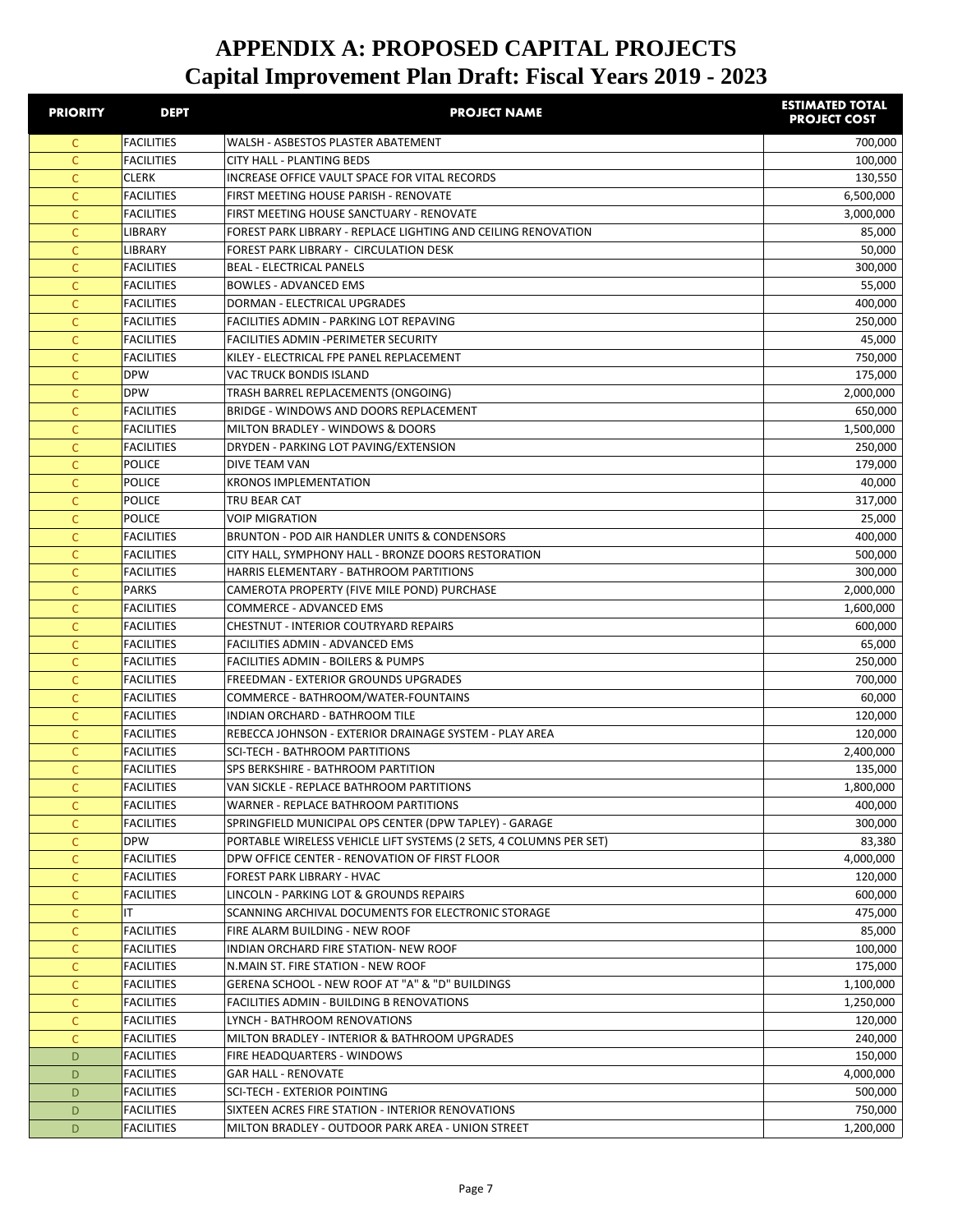| <b>PRIORITY</b> | <b>DEPT</b>                            | <b>PROJECT NAME</b>                                                                                   | <b>ESTIMATED TOTAL</b><br><b>PROJECT COST</b> |
|-----------------|----------------------------------------|-------------------------------------------------------------------------------------------------------|-----------------------------------------------|
| D               | <b>FACILITIES</b>                      | BRUNTON - PLAY GROUND EQUIPMENT / NEW PLAYSCAPE                                                       | 85,000                                        |
| D               | <b>FACILITIES</b>                      | WHITE SCHOOL - BATHROOM REPLACEMENT                                                                   | 800,000                                       |
| D               | <b>FACILITIES</b>                      | DPW GARAGE - NEW OVERHEAD DOORS                                                                       | 65,000                                        |
| D               | <b>FACILITIES</b>                      | <b>BALLIET ELEMENTARY - HVAC</b>                                                                      | 250,000                                       |
| D               | <b>FACILITIES</b>                      | BEAL - CLASSROOM CABINETRY                                                                            | 160,000                                       |
| D               | <b>FACILITIES</b>                      | BEAL - DESIGN AND INSTALL BUS DROP ACCESS ROAD                                                        | 320,000                                       |
| D               | <b>FACILITIES</b>                      | <b>BEAL - REPAVE PARKING LOT</b>                                                                      | 150,000                                       |
| D               | <b>FACILITIES</b>                      | <b>BRIDGE - REPAVE PARKING LOT</b>                                                                    | 320,000                                       |
| D               | <b>FACILITIES</b>                      | FIRST MEETING HOUSE SANCTUARY - EXTERIOR PAINTING                                                     | 120,000                                       |
| D               | <b>FACILITIES</b>                      | <b>GLICKMAN - EXTERIOR PARKING LOT REPAIRS</b>                                                        | 260,000                                       |
| D               | <b>FACILITIES</b>                      | <b>HOMER - REPAVE DRIVEWAY</b>                                                                        | 140,000                                       |
| D               | <b>FACILITIES</b>                      | POTTENGER - REPAVE PARKING LOT/SIDEWALK                                                               | 500,000                                       |
| D               | <b>FACILITIES</b>                      | VARIOUS LOCATIONS (MUNICIPALS) - SMALL EQUIPMENT REPLACEMENT SCHEDULE                                 | 200,000                                       |
| D               | <b>FACILITIES</b>                      | VARIOUS LOCATIONS (SCHOOL) - SMALL EQUIPMENT REPLACEMENT SCHEDULE                                     | 250,000                                       |
| D               | <b>FACILITIES</b>                      | <b>BOWLES - ADD ADDITIONAL PARKING</b>                                                                | 400,000                                       |
| D               | <b>FACILITIES</b>                      | <b>BRUNTON - QUAD PARTITIONS</b>                                                                      | 180,000                                       |
| D               | <b>FACILITIES</b>                      | HARRIS ELEMENTARY - ADD ADDITIONAL PARKING                                                            | 4,000,000                                     |
| D               | <b>FACILITIES</b>                      | <b>BEAL - REPLACE PORTABLE CR'S</b>                                                                   | 5,000,000                                     |
| D               | <b>FACILITIES</b>                      | <b>BALLIET ELEMENTARY - STEAM TRAPS</b>                                                               | 75,000                                        |
| D               | <b>FACILITIES</b>                      | BRIDGE - FLOOR TILE REPLACEMENT                                                                       | 120,000                                       |
| D               | <b>FACILITIES</b>                      | CITY HALL - STEAM TRAPS, FITTING INSTULATION                                                          | 35,000                                        |
| D               | <b>FACILITIES</b>                      | <b>COMMERCE - STEAM TRAPS</b>                                                                         | 35,000                                        |
| D               | <b>FACILITIES</b>                      | <b>ELLS - REPLACE TILE</b>                                                                            | 85,000                                        |
| D               | <b>FACILITIES</b>                      | KENNEDY - FLOOR TILE REPLACEMENT VCT                                                                  | 800,000                                       |
| D               | <b>FACILITIES</b>                      | KENSINGTON - REPLACE STAIRCASE TREADS (CODE)                                                          | 180,000                                       |
| D               | <b>FACILITIES</b>                      | KILEY - FLOOR TILE REPLACEMENT                                                                        | 600,000                                       |
| D               | <b>FACILITIES</b>                      | SCI-TECH - FLOOR TILE REPLACEMENT PROGRAM                                                             | 320,000                                       |
| D               | <b>FACILITIES</b>                      | <b>SCI-TECH - STEAM TRAPS</b>                                                                         | 1,700,000                                     |
| D               | <b>FACILITIES</b>                      | VAN SICKLE - REPLACE FLOOR AND CARPET                                                                 | 720,000                                       |
| D               | <b>FACILITIES</b>                      | VARIOUS LOCATIONS (SCHOOL) - UPDATE THEATRES                                                          | 2,800,000                                     |
| D               | <b>FACILITIES</b>                      | WASHINGTON - FLOOR TILE REPLACEMENT                                                                   | 150,000                                       |
| D               | <b>PARKS</b>                           | <b>ATWATER - FOUNTAIN</b>                                                                             | 550,000                                       |
| D               | <b>PARKS</b>                           | <b>GUNN SQUARE PARK (CPA)</b>                                                                         | 300,000                                       |
| D               | <b>PARKS</b>                           | <b>COLONY HILLS (CPA)</b>                                                                             | 350,000                                       |
| D               | <b>FACILITIES</b>                      | VARIOUS LOCATIONS (SCHOOL) -TSI/SURFACING MATERIALS ABATEMENT<br><b>BRIDGE - INTERIOR RENOVATIONS</b> | 7,500,000                                     |
| D               | <b>FACILITIES</b>                      |                                                                                                       | 80,000                                        |
| D               | FACILITIES                             | FOREST PARK LIBRARY - BUILD OUT SHELL SECTION                                                         | 400,000                                       |
| D<br>D          | <b>FACILITIES</b><br><b>FACILITIES</b> | CHESTNUT - REPLACE STAGE CURTAINS<br>HARRIS ELEMENTARY - INTERIOR RENOVATIONS - OFFICE                | 60,000<br>250,000                             |
| D               | <b>FACILITIES</b>                      | VARIOUS LOCATIONS (SCHOOL) - CLOCK/INTERCOM                                                           | 2,200,000                                     |
| D               | <b>FACILITIES</b>                      | VARIOUS LOCATIONS (SCHOOL) - PAINTING PROJECTS                                                        | 1,000,000                                     |
| D               | <b>FACILITIES</b>                      | DPW OFFICE CENTER - RENOVATION OF SECOND FLOOR                                                        | 8,000,000                                     |
| D               | <b>FACILITIES</b>                      | FIRE ALARM BUILDING - EXTERIOR REPAIRS                                                                | 60,000                                        |
| D               | <b>FACILITIES</b>                      | FIRE REPAIR BUILDING - EXTERIOR REPAIRS                                                               | 60,000                                        |
| D               | <b>FACILITIES</b>                      | TALMADGE - CONSTRUCTION OF RESTROOM AREAS - FACULTY                                                   | 400,000                                       |
| D               | <b>FACILITIES</b>                      | DPW E-BUILDING - INTERIOR RENOVATIONS                                                                 | 500,000                                       |
| D               | <b>FACILITIES</b>                      | FACILITIES ADMIN - BUILDING A RENOVATIONS                                                             | 900,000                                       |
|                 |                                        | <b>TOTAL COST OF CAPITAL IMPROVEMENT NEEDS</b>                                                        | 885,417,448                                   |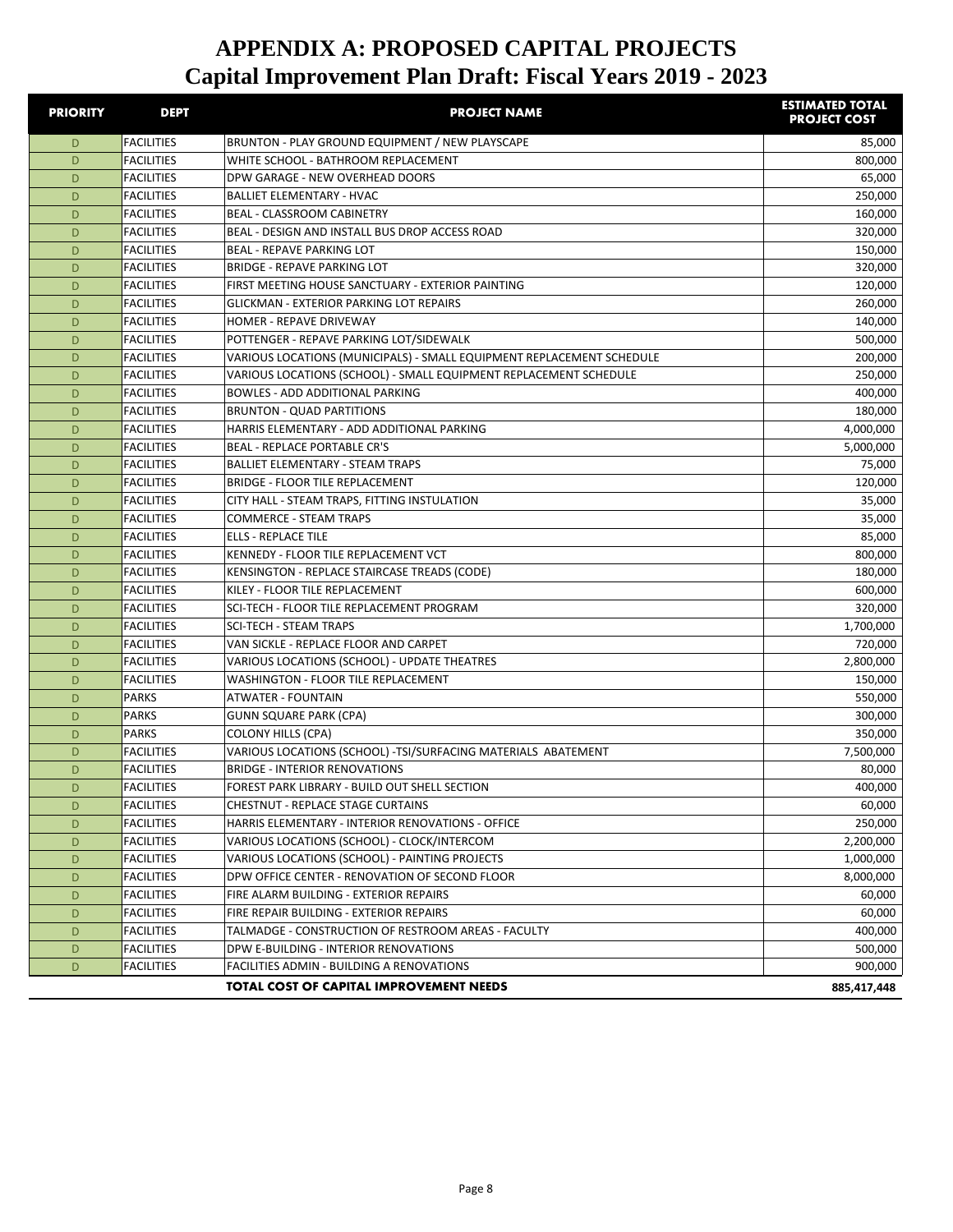

## **Appendix B: Capital Improvement Process**

### **Capital Improvement Process**

Departments submit capital requests to the Office of Management and Budget electronically along with necessary supporting documentation (See Appendix A for a summary of requested projects). Requests are captured in a database maintained by the Office of Management and Budget and are reviewed by the Capital Improvement Committee. This process is required by City ordinance and is consistent with best practices regarding capital investment.

*Database Requirements -* All capital requests are submitted in electronic format and include the following information:

- Project Category Project Urgency
- 
- 
- Estimated Project Cost Legal Obligations
- Proposed Funding Sources Public Service Impact
- 
- 
- Project Type Project Benefits
	- **Department Priority** Fiscal Impact
		-
		-
	- Project Description Completed Prior Phases

*Categories* - Capital projects are categorized into one of eleven categories:

- Building (School, City) This includes acquisition, replacement, renovation, and addition to, construction or long-term lease of a building or a major component thereof.
- Infrastructure (IT) This category includes wireless and fiber networks, technology upgrades and other technology improvements of a lasting nature that are not building structures.
- Infrastructure (Roadways/Sidewalks, Other) *–* This category includes roadwork, sidewalks, traffic signals, drainage systems and other improvements of a lasting nature that are not building structures.
- Equipment (Vehicular) *–* This includes equipment capable of self-propulsion from one location to another.
- Equipment (IT) This category includes all purchases that meet the definition of a capital item in the area of technology such as computers, digital copiers, printers, telephone systems and software programs.
- Equipment (Other) *–* This includes all other equipment that meets the definition of a capital project item but is not capable of self-propulsion.
- Land/Parks/Fields *-* This category includes the acquisition, replacement, renovation, addition to, construction or long-term lease of parks and playing fields. If the acquisition of land is associated with the acquisition of a building or an infrastructure project, the project would be categorized in those respective categories.
- Salary This category includes salary for staff associated with a specific project and helps to determine what, if any, operating costs are included in the project plan.
- Other This category includes all capital projects that do not fall in the categories listed above.

*Types -* Each project is further classified into one of three different types of projects:

New – The purchase, acquisition or construction of new capital, as distinct from the purchase of new capital items to replace existing capital.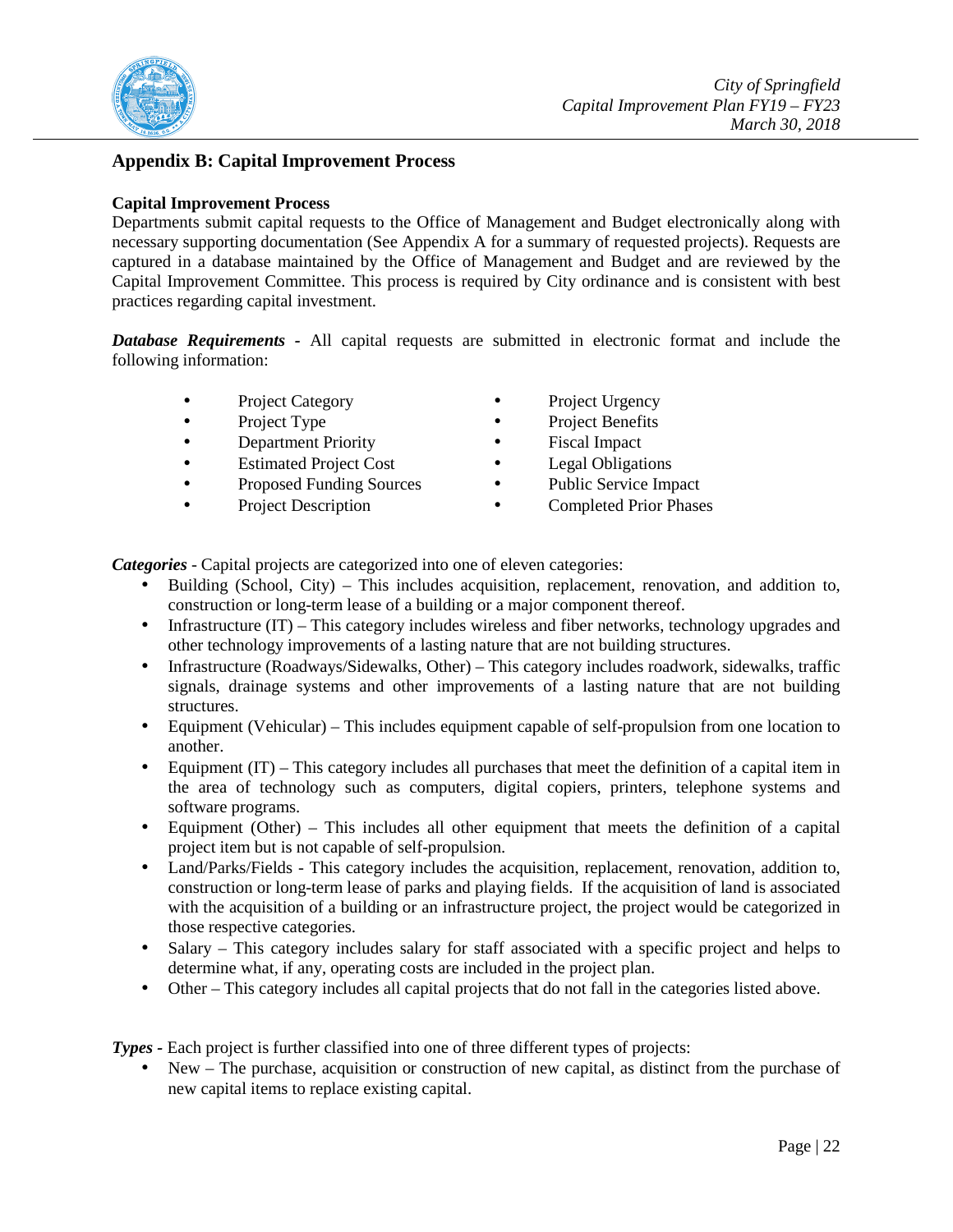

- Rehab Large-scale renovations and repairs to capital assets, such as building system replacements, equipment overhauls and other items intended to extend the useful life of an existing capital asset.
- Demolition This includes commercial and residential building demolition.

*Capital Improvement Committee -* The Capital Improvement Committee is responsible for identifying and prioritizing the City's needs and coordinating them with the operating budget. The Committee is comprised of the Chief Administrative and Financial Officer, the Budget Director, the Director of Public Works, the Director of Parks, Buildings and Recreation, the Director of the City's Capital Asset Construction Department and the Director of Economic Development and Planning for the City and a representative of the City Council. Any member who has an interest in any item before the committee must recuse him or herself from deliberations on that item. For the FY17 planning process the Committee members included:

- Chief Administrative and Financial Officer Timothy J. Plante
- Budget Director Lindsay Hackett
- Director of Department of Public Works Christopher Cignoli
- Director of Parks, Building/Recreation Patrick Sullivan
- Director of Capital Asset and Construction Peter Garvey
- Chief Development Officer Kevin Kennedy
- City Council Representative Timothy Allen
- Deputy Director of Economic Development Brian Connors
- Capital Improvement Analyst Jennifer Whisher

The Capital Improvement Committee reviews each submission. After appropriate review and consideration, the committee establishes project priorities giving quantitative measures of need and justification as established by the rating department and reviewed by the committee.

*Criteria -* Each project is ranked on eight criteria:

- Overall fiscal impact Will the project bring in additional revenue or will it cost additional money to operate? Are there funding sources other than the general fund for this project?
- Impacts on service to the public Will residents receive better service if the project is conducted? Will it address a public health, safety, accreditation or maintenance need?
- Promotion of Economic growth How significant of an impact is the project to economic development?
- Legal obligations and mandates Does the project improve compliance with federal law, state law, or local ordinance?
- Operation and maintenance impact Is the asset currently broken and in need of immediate replacement?
- Relationship to other projects/coordination If the project is a multi-year project, have prior phases been previously conducted?
- Resiliency improvement and resolution What does the project do for vulnerable populations or in the wake of chronic stress or an acute shock?
- Public perception of need What is the awareness level of need for the project and who requested it?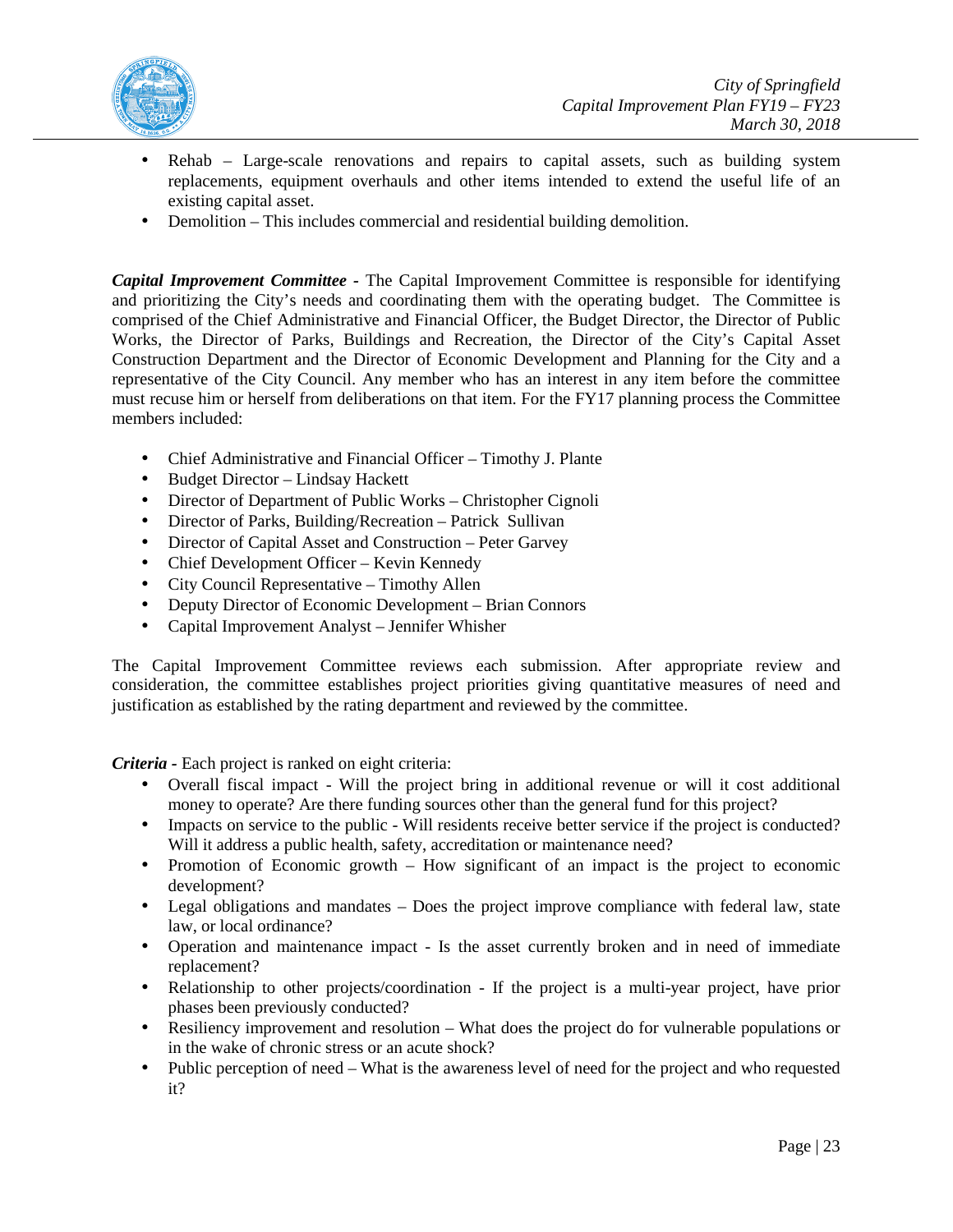

| FY17 Capital Improvement Criteria                              |
|----------------------------------------------------------------|
| Criteria 1 - Project Funding / Fiscal Impact - 25%             |
| Criteria 2 - Impact On Service To The Public - 15%             |
| Criteria 3 - Promotes Economic Development - 15%               |
| Criteria 4 - Legal Obligations And Mandates - 15%              |
| Criteria 5 - Operation and Maintenance Impact - 10%            |
| Criteria 6 - Relationship to Other Projects/Coordination - 10% |
| Criteria 7 - Resiliency Improvement and Resolution - 5%        |
| Criteria 8 - Public Perception of Need - 5%                    |

Each criterion above receives a different weight as seen in Appendix C. Each project is assigned to one of four priority levels based on the overall weighted score.

The capital plan is intended to be a fluid document that will be subject to change each year as priorities change and additional information becomes available. All final requests approved by the Capital Improvement Committee will be submitted for final review and approval to the Mayor and the City Council.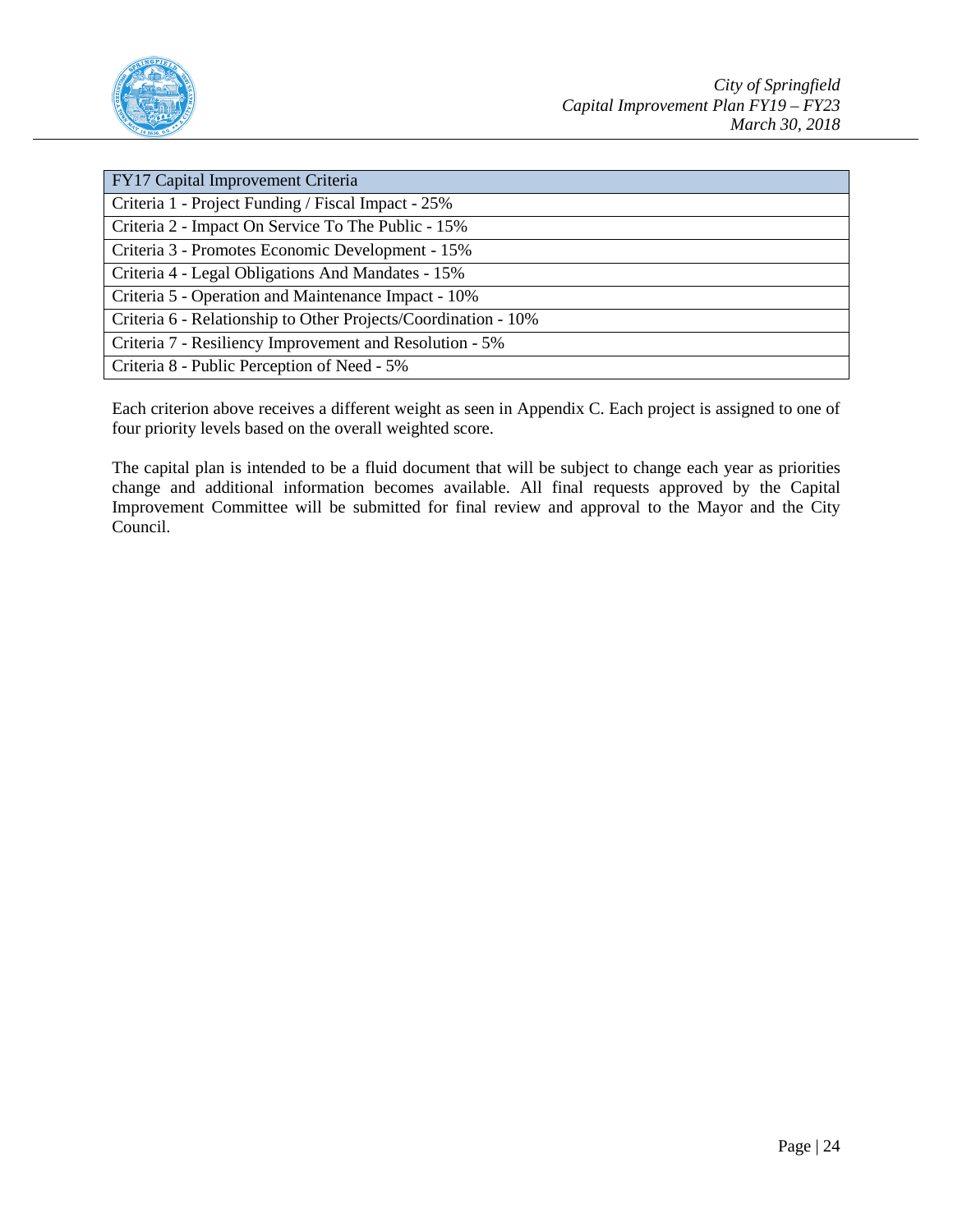

## **Appendix C: Rating Criteria**

## **CRITERIA 1 – OVERALL FISCAL IMPACT Weight: 5**

Rationale: Limited resources exist for competing projects. This requires that each project's full impact on the City's budget be considered in rating and evaluating projects. Projects that are selffunded or have a large proportion of external funding will receive higher ratings than those that do not, as these projects have less impact on the funding portion of our capital budget.

Considerations: Ratings for this factor will consider these major points:

- A. Capital cost of the project relative to all other project requests.
- B. Impact of the project on City operating costs and personnel levels.
- C. Whether the project requires City appropriation or is funded from agency, grant funds, matching funds or generated revenue.
- D. Impact on the City's tax revenue or fee revenue.
- E. Will external funding be lost should the project be delayed?

| <b>Illustrative Ratings:</b> |  |
|------------------------------|--|
|                              |  |

| Criteria 1 - Project Funding / Fiscal Impact - 25%              |
|-----------------------------------------------------------------|
| $\vert$ 5 - Less than 10% City funding                          |
| 4 - Less than 30% City funding                                  |
| 3 - Less than 50% City funding                                  |
| 2 - More than 50% City funding, decreases operating costs       |
| 1 - More than 50% City funding, operating costs remain the same |
| 0 - More than 50% City funding, increases operating costs       |

## **CRITERIA 2 – IMPACT ON SERVICE TO THE PUBLIC Weight: 3**

Rationale: Consideration will be given to capital projects that address health, safety, accreditation or maintenance issues as well as those that improve the services provided by a department. Service is broadly defined, as are the City's objectives in meeting the health, safety or accreditation needs of our residents and/or improved operations of an existing department.

Considerations: Ratings for this factor will consider these major points:

- A. Whether the project focuses on a service that is currently a "high priority" public need.
- B. Whether the project has immediate impact on service, health, safety, accreditation or maintenance needs.
- C. Whether the service is already being provided by existing agencies.

| $\mathbf{r}$                                                                                           |
|--------------------------------------------------------------------------------------------------------|
| Criteria 2 - Impact On Service To The Public - 15%                                                     |
| 5 - Project would address an immediate public health or safety need                                    |
| 4 - Project would improve service and addresses a public health or safety need                         |
| 3 - Project would improve service to meet current desired goals                                        |
| 2 - Project would address deficiencies or problems with existing services; would establish new service |
| 1 - Project would maintain existing standard of service                                                |
| 0 - Project not related to maintaining an existing standard of service                                 |
|                                                                                                        |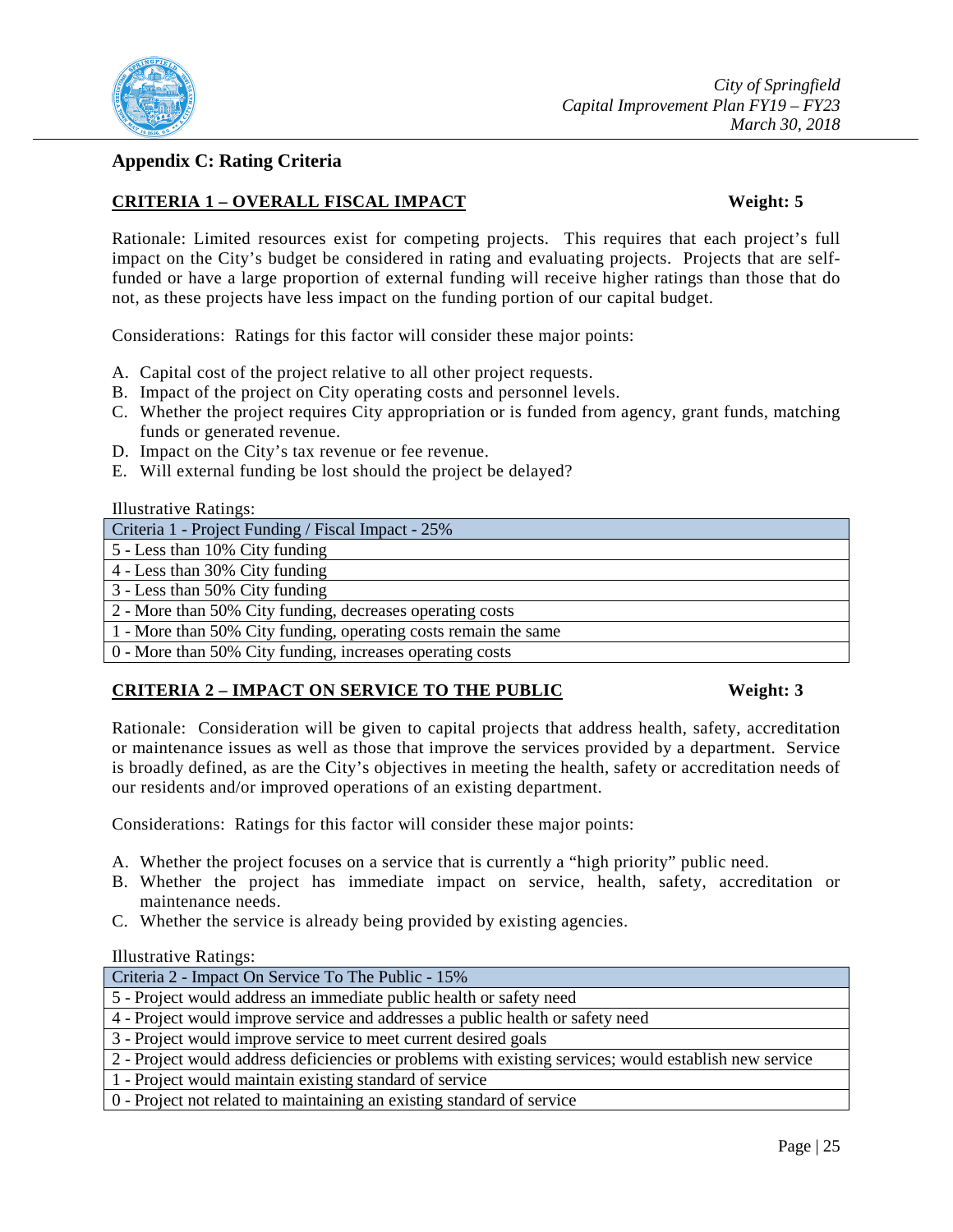

#### **CRITERIA 3 – PROMOTES ECONOMIC DEVELOPMENT Weight: 3**

Rationale: Some projects offer a regional, citywide, or neighborhood benefit, enticing home buyers and business owners by making the City an attractive place to live or work. Criteria 3 assesses projects based on the impact to the City's economic development efforts.

Considerations: Ratings for this factor will consider these major points:

A. Whether the project enhances the City's economic vitality by stimulating the local economy, increasing revenue, improving government effectiveness, or reducing operating costs.

Illustrative Rating:

Criteria 3 - Promotes Economic Development - 15% 5 - Significant regional benefit 4 - Citywide improvement 3 - Benefits large portion of City 2 - Benefits one neighborhood 1 - Assists in the elimination of slum and blight 0 - No impact

### **CRITERIA 4 - LEGAL OBLIGATIONS AND COMPLIANCE Weight: 3**

Rationale: Some projects are essentially mandatory due to court orders, federal mandates, or state laws that require their completion. These projects should receive higher consideration than those which are considered discretionary. Criteria B evaluates both the severity of the mandate and the degree of adherence to state and federal laws.

Considerations: Ratings for this factor will consider these major points:

- A. Whether the City is under direct court order to complete this project.
- B. Whether the project is needed to meet requirements of federal or state legislation.

| Criteria 4 - Legal Obligations And Mandates - 15%                                |
|----------------------------------------------------------------------------------|
| 5 - City or Department is currently under court order to take action             |
| 4 - Project is necessary to meet existing state and federal requirements         |
| 3 - Legislation is under discussion that would require the project in future     |
| 2 - There is no legal or court order or other requirement to conduct the project |
| 1 - Project requires change in state or law to proceed                           |
| 0 - Project requires change in federal or law to proceed                         |
|                                                                                  |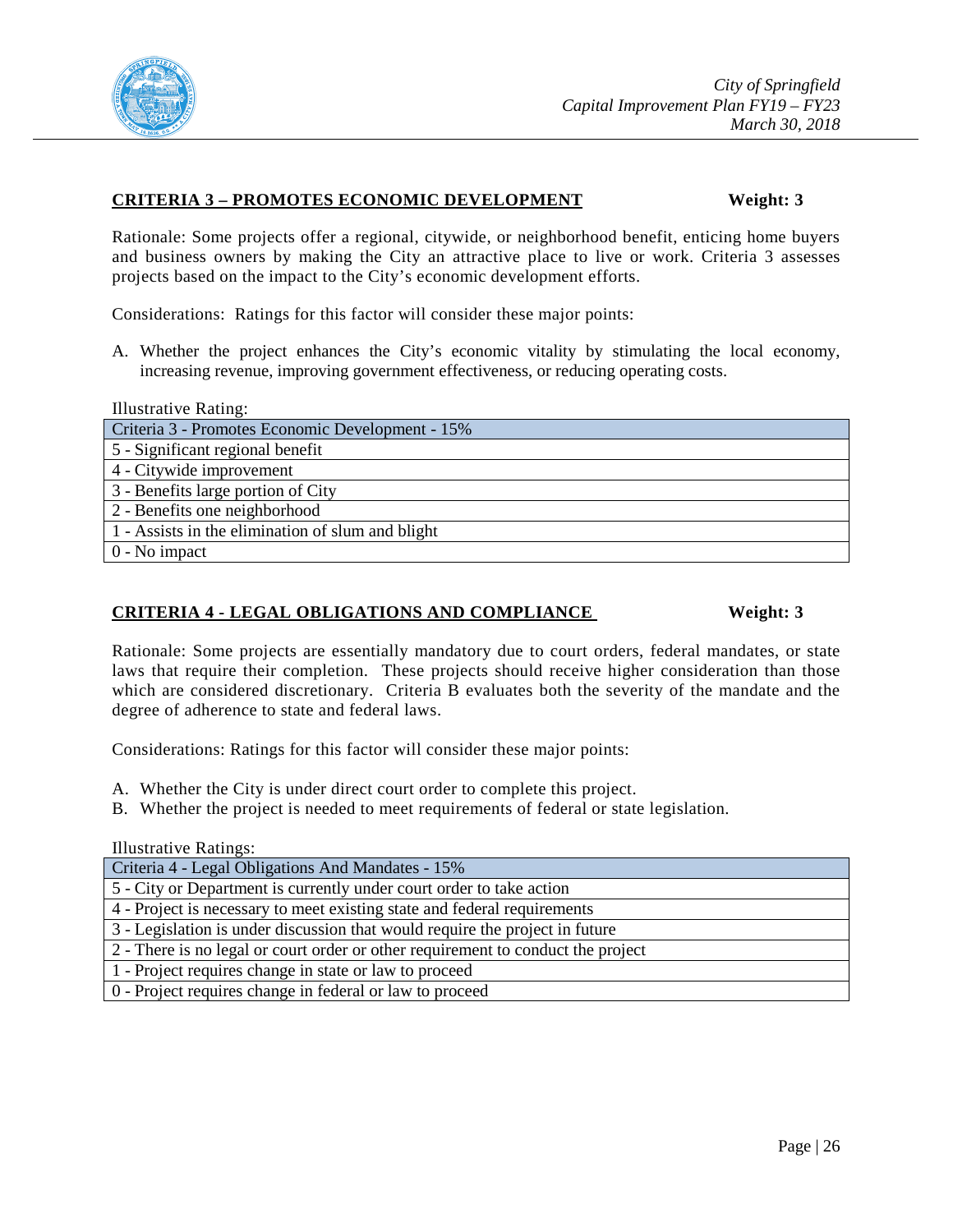

## **CRITERIA 5 – URGENCY OF MAINTENANCE NEEDS Weight: 2**

Rationale: The City's most immediate goal in both capital and operating finance is to maintain current service levels for our citizens, businesses and visitors. Capital projects that are essential to maintain services, protect investments, or restore service that have been interrupted due to failure of capital assets will receive the highest rating in this criterion.

Considerations: Ratings for this factor will consider these major points:

- A. Whether a service is currently interrupted.
- B. Whether the project as requested will result in full restoration of an interrupted service.
- C. Whether the project is the most cost-effective method of providing or maintaining a service.
- D. Where a service is not currently interrupted, the likelihood that it will be in the next five years if the project is not funded.
- E. Whether costs of the project will increase (beyond inflation) if the project is delayed.
- F. Whether the agency has prepared a comprehensive maintenance/rehabilitation/ replacement schedule and the project is due under that schedule.

Illustrative Ratings:

Criteria 5 - Operation and Maintenance Impact - 10%

5 - Service is currently interrupted and the project will restore service in the most cost-effective manner possible

4 - Service is likely to be disrupted in a five-year horizon if the project is not funded

3 - The project is necessary to maintain an orderly schedule for maintenance and replacement

2 - The cost of the project will increase in future (beyond inflation) if it is delayed at this time

1 - There is a minor risk that costs will rise or service will be interrupted if the project is not funded

0 - There is no financial or service risk in delaying or not funding the project

## **CRITERIA 6 – PRIOR PHASES Weight: 2**

Rationale: Some projects are developed in phases due to their complexity or size. In such cases, the need has already been established by a prior commitment of funding. Therefore, continuation of the project will be given higher consideration.

Considerations: Ratings for this factor will consider these major points:

- A. Whether the project has received prior funds.
- B. Whether the project requires additional funding to be operational.

| Criteria 6 - Relationship to Other Projects/Coordination - 10% |
|----------------------------------------------------------------|
| 5 - All but the final phase has been fully funded              |
| 4 - Multiple phases have been fully funded                     |
| 3 - Multiple phases have been partially funded                 |
| 2 - The first phase has been fully funded                      |
| 1 - The first phase has been partially funded                  |
| 0 - No prior phases have been funded or partially funded       |